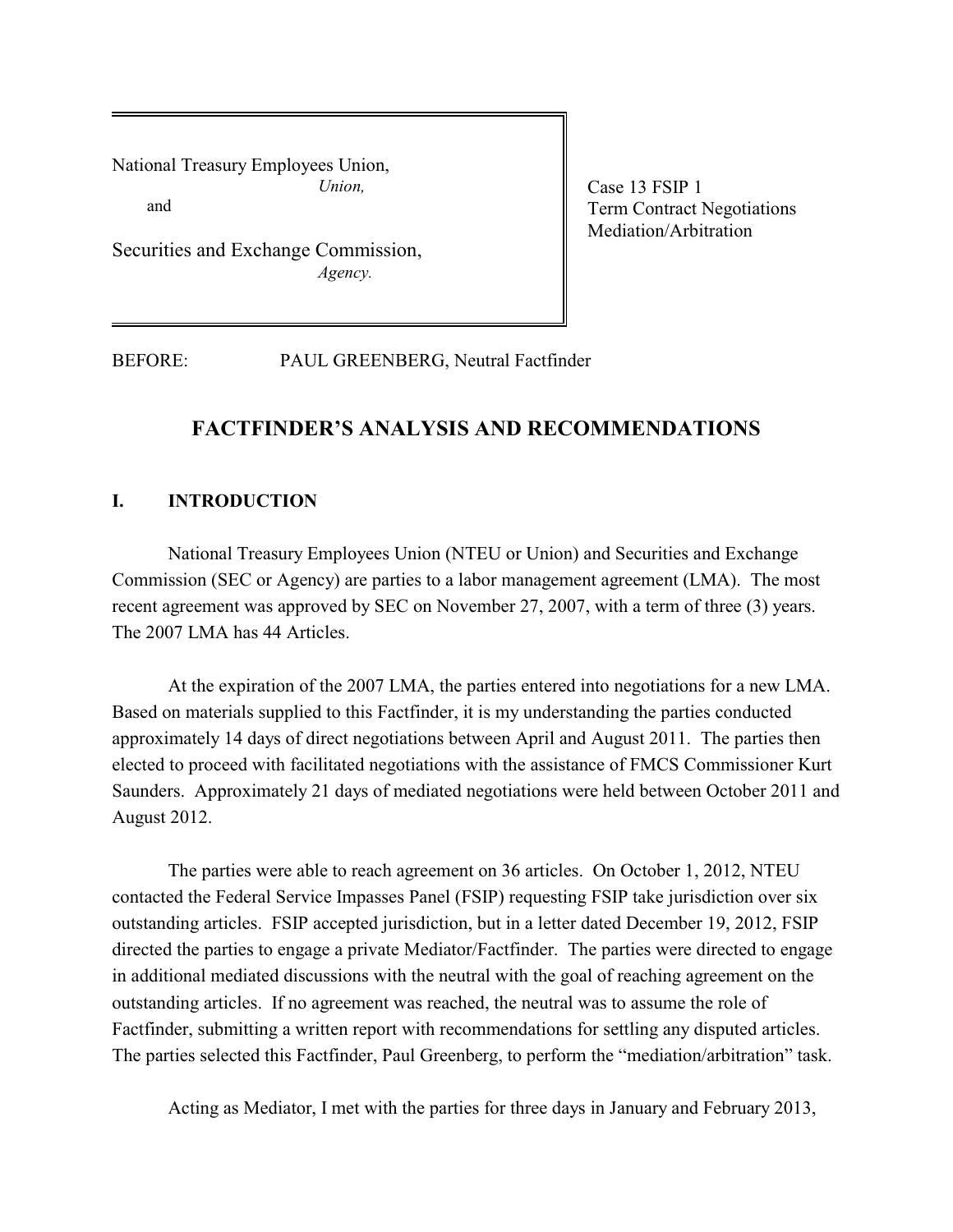and the six outstanding articles were discussed. The "starting point" for the discussions were the "last best offers" (LBOs) of the parties, which had been assembled into a "side-by-side" comparison. The NTEU LBOs generally carried a September 2012 date, while the SEC LBOs were identified with dates from summer 2011.

The outstanding articles are:

| Article 7   | Work Schedules                       |
|-------------|--------------------------------------|
| Article 11  | <b>Telework</b>                      |
| Article 19  | Training                             |
| Article 22  | <b>Health and Safety</b>             |
| Article 30  | Excused Absence/Administrative Leave |
| Article VII | Furlough                             |

The mediation sessions provided this Mediator/Factfinder with helpful background relating to the parties' respective positions, and at moments there appeared to glimmers of opportunity to make progress toward agreement on some of the disputed contract terms. Ultimately, however, no agreement was reached and the process entered the factfinding stage.

It was understood that the parties would be submitting Statements of Position (*aka* "posthearing briefs) and reply briefs outlining their positions. In a letter dated February 3, 2013, I outlined my expectations for the factfinding process. In part, the letter included the following directives:

> 3. During our sessions, it was agreed the parties are *not* restricted to advocating the "last best offer" language that previously had been provided to me prior to January 22. The parties are free to revise their proposed contract language in the position statements that will be submitted to me in March 2013, based on the input from "the other side" or from myself (in my role as mediator).

4. Additionally, the parties are allowed to present proposals "in the alternative," *i.e.*, the parties are allowed to submit their *preferred* contract language, with supporting argument ("This is the language the Factfinder should adopt, and for the following reasons . . . "), and the parties also are allowed to present alternative language and argument (*e.g.*, "Although we believe X to be the correct position, and urge its adoption, we understand the concerns of the other side and suggest the following language might be considered as an alternative because it may address the other side's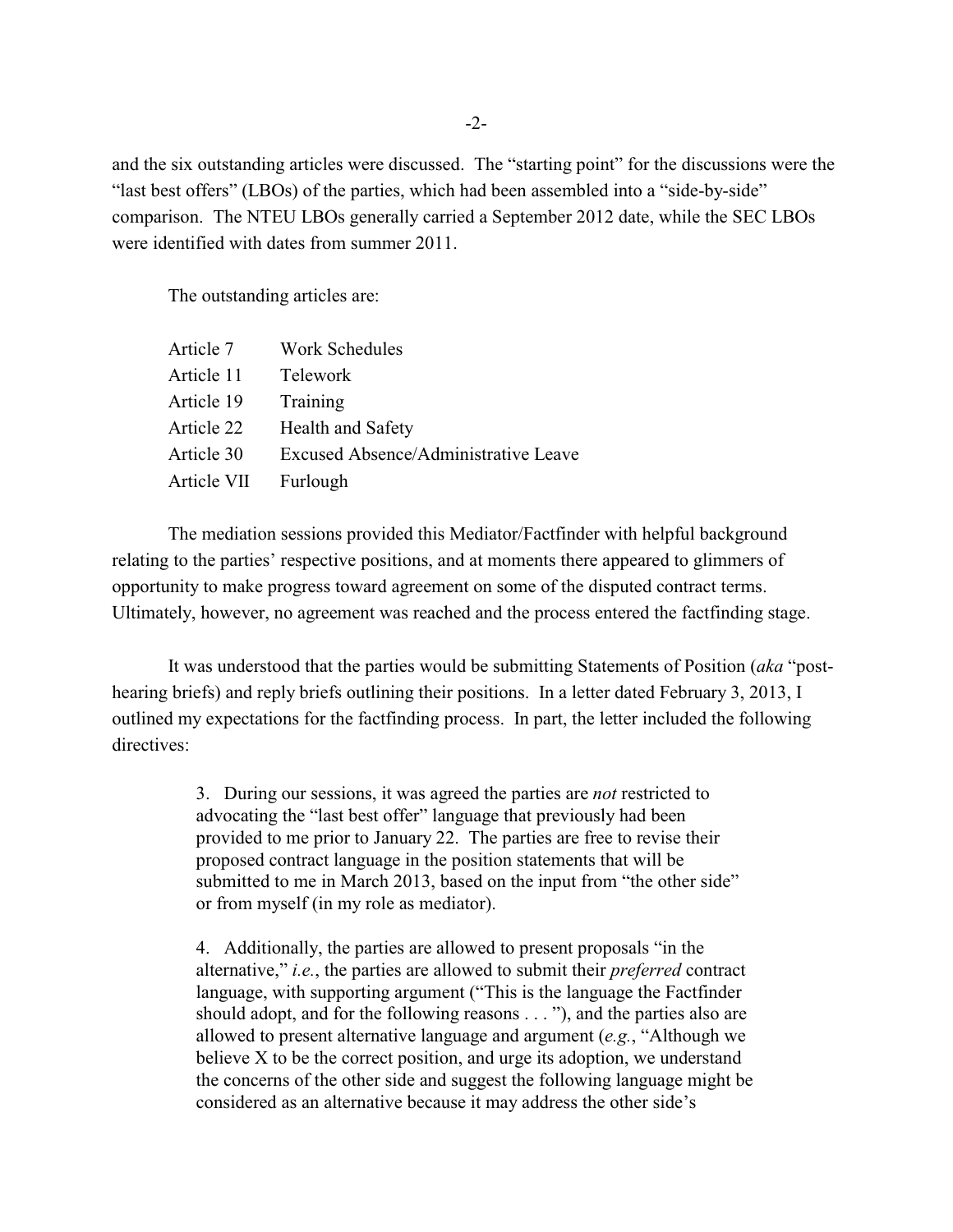concerns  $\dots$ ").

\* \* \* \*

7. At several points in our discussion, the advocates expressed a belief there continued to be room to reach agreement on some of the proposed language changes, especially on lesser points. I encourage the parties to confer ASAP and try to work out these differences, recognizing it always is better for the parties to develop language jointly than to have a 3rd party do the drafting. Although these direct, joint discussions can happen at any time, such discussions plainly would be most valuable if they occurred prior to March 22.

Substantial Position Statements and Reply briefs were submitted, accompanied by extensive documentation.

As part of my process for reviewing and comparing the parties' proposals, it is my normal practice to assemble a side-by-side comparison of the two "last best offers." By email of May 18, 2013, I advised the parties that I was having problems generating the side-by-side comparison for Articles 7 and 11, and I directed the parties to collaborate and assemble the documents. Unfortunately, the parties were unable to produce a document that they agreed upon, and instead submitted differing versions. In SEC's view, the LBO being propounded by NTEU in mid-May 2013 included provisions that were different from the text found in NTEU's Position Statement and Reply brief. NTEU expressed strong disagreement, arguing that its proposed version of the side-by-side precisely tracked the NTEU LBO articulated in NTEU's March 2013 Position Statement (accompanied by alternatives that also had been suggested in March 2013).

To the best of his ability, the Factfinder has reviewed the respective side-by-side comparisons provided by the parties, and compared these documents with the proposals (and alternate proposals) included in their Position Statements. Because the parties' positions in many respects have shifted since the end of negotiations, this was not a simple undertaking. Ultimately, of course, what is key is the Factfinder's recommendation.

I have considered carefully the proposals and arguments submitted by both parties, and hereby forward my recommendations for final LMA language in connection with the outstanding

<sup>&</sup>lt;sup>1</sup> In practice, these side-by-side comparisons of the parties' LBOs later become the first two columns of the side-by-side comparisons found as Attachments A-F to this Recommendation.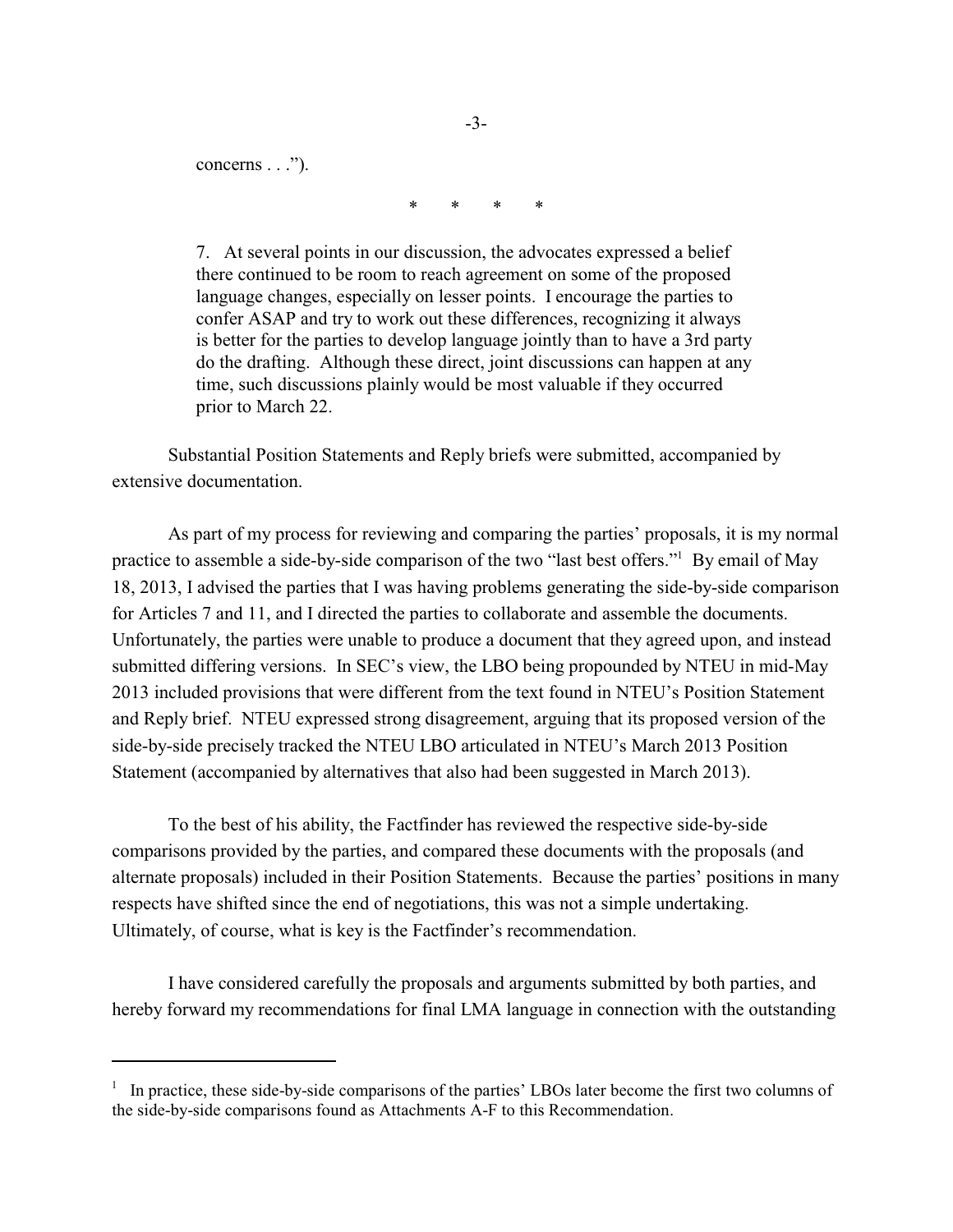LMA articles.

In this document, I first provide a brief description of the Agency. This material – which I believe is uncontroverted – is extracted from SEC's Statement of Position. I then address the applicable standards for evaluating the proposed LMA changes, recognizing some special statutory conditions applicable to this SEC labor agreement that do not have general application across the Federal sector. I then consider, in turn, each of the outstanding Articles, reviewing major points made by the parties and providing (in brief narrative form) my observations and conclusions. Attached to this document, the parties will find my recommended LMA language for each Article (Attachments G-L).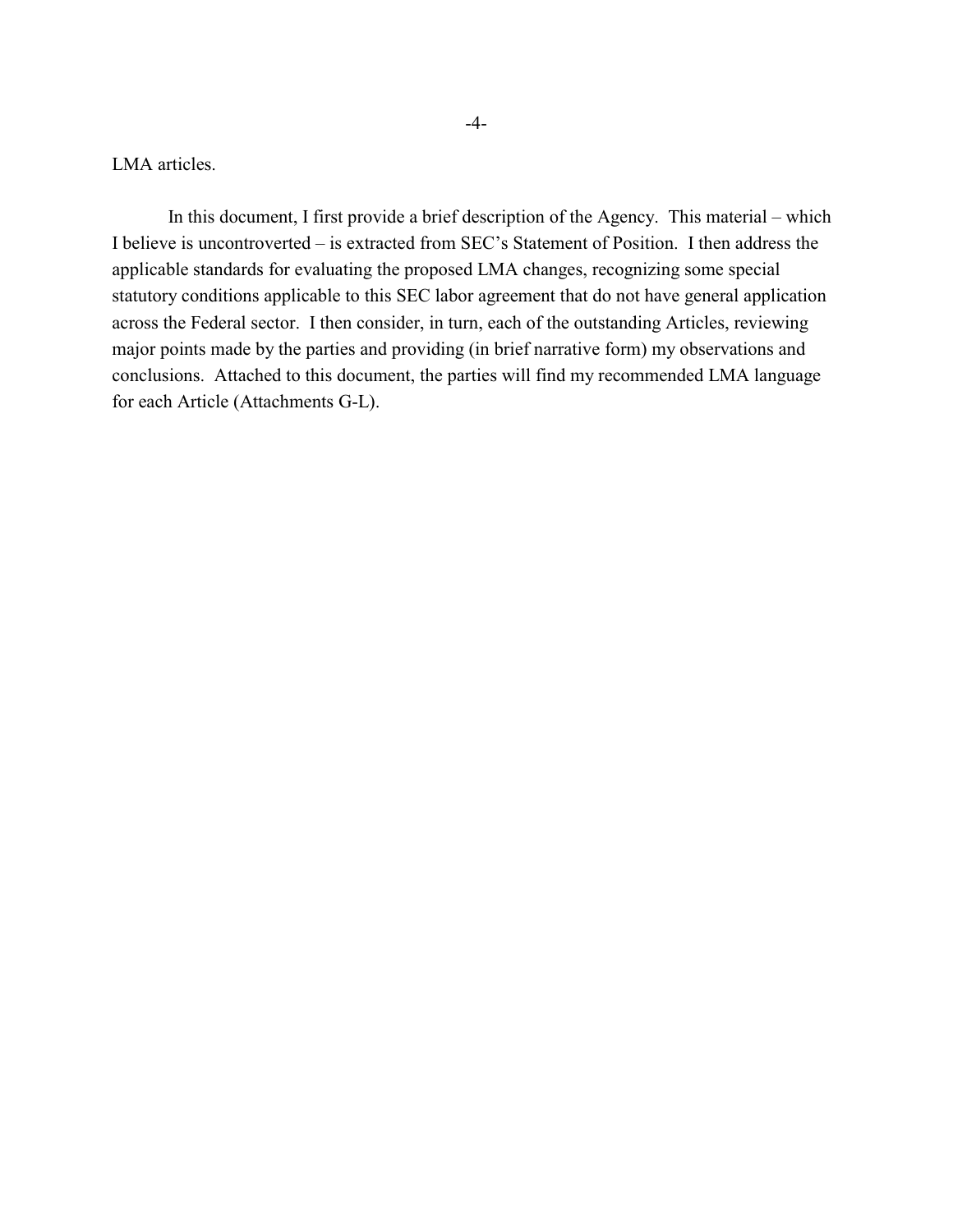# **II. SEC'S MISSION AND ORGANIZATION**

The mission of the SEC is to protect investors; maintain fair, orderly, and efficient markets; and facilitate capital formation.The SEC consists of five presidentially-appointed Commissioners, with staggered five-year terms. One Commissioner is designated by the President as Chairman, the agency's chief executive. The Agency is headquartered in Washington, D.C., with approximately 4,000 staff located in the Washington area and in 11 regional offices throughout the country.

The Agency performs a variety of functions. *Inter alia*, SEC oversees the key participants in the securities markets, including securities exchanges, securities brokers and dealers, investment advisers, and mutual funds. In this capacity, SEC is concerned primarily with promoting the disclosure of important market-related information, maintaining fair dealing, and protecting the investing public against fraud and other misconduct.

Crucial to the SEC's effectiveness in each of these areas is its law enforcement authority. Each year the SEC brings hundreds of civil enforcement actions against individuals and companies for violation of the securities laws. Typical infractions include insider trading, accounting fraud, and providing false or misleading information about securities and the companies that issue them. During the enforcement process, the Agency sometimes must move with urgency to obtain a temporary restraining order or other emergency relief to halt serious ongoing fraud or other misconduct.

It is the responsibility of the Commission to: interpret and enforce federal securities laws; issue new rules and amend existing rules; oversee the inspection of securities firms, brokers, investment advisers, and ratings agencies; oversee private regulatory organizations in the securities, accounting, and auditing fields; and coordinate U.S. securities regulation with federal, state, and foreign authorities. Although SEC is the primary monitor and regulator of the U.S. securities markets, the Agency works closely with many other institutions including Congress, other federal departments and agencies, the self-regulatory organizations (*e.g.* the stock exchanges), state securities regulators, international regulators, and various private sector organizations.

SEC's functional responsibilities are organized into five Divisions and 23 Offices, each of which is headquartered in Washington, D.C. The five SEC divisions perform a broad range of functions: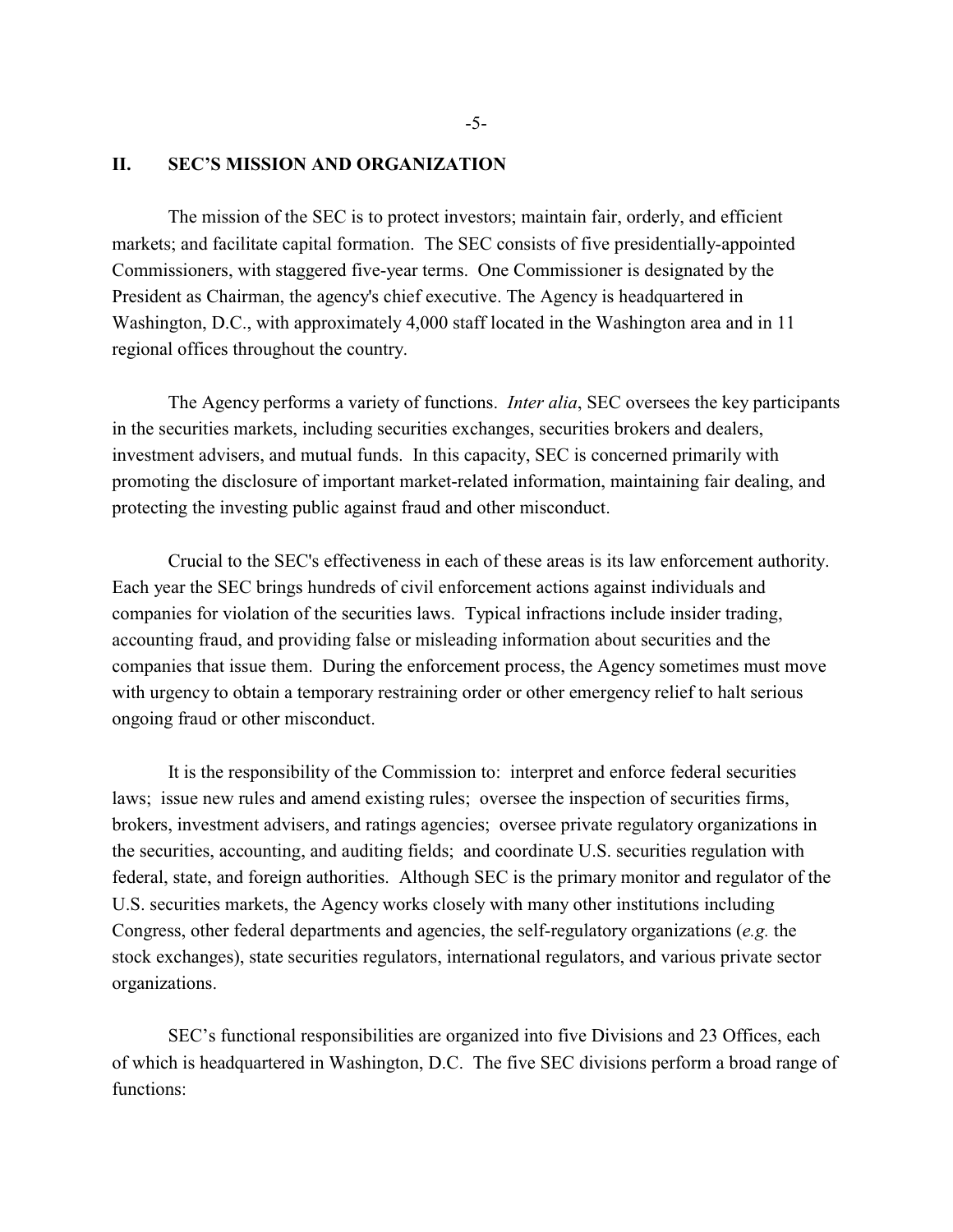- Division of Enforcement: The Division of Enforcement assists the Commission in executing its law enforcement function by recommending the commencement of investigations of possible securities law violations, by recommending that the Commission bring civil actions in federal court or as administrative proceedings before an administrative law judge, and by prosecuting these cases on behalf of the Commission using its independent litigating authority. As an adjunct to the SEC's civil law enforcement authority, the Division coordinates with law enforcement agencies in the U.S. and around the world to bring criminal cases when appropriate.
- Division of Trading and Markets: This Division assists the Commission in executing its responsibility for maintaining fair, orderly, and efficient markets. The staff of the Division provide day-to-day oversight of the major securities market participants: the securities exchanges; securities firms; self-regulatory organizations (SROs) including the Financial Industry Regulatory Authority (FINRA), the Municipal Securities Rulemaking Board (MSRB), clearing agencies that help facilitate trade settlement; transfer agents (parties that maintain records of securities owners); securities information processors; and credit rating agencies; as well as the Securities Investor Protection Corporation (SIPC). The Division also carries out the Commission's financial integrity program for broker-dealers; reviews proposed new rules and proposed changes to existing rules filed by the SROs; assists the Commission in establishing rules and issuing interpretations on matters affecting the operation of the securities markets; and performs surveillance of the markets.
- Division of Corporation Finance: This Division assists the Commission in executing its responsibility to oversee corporate disclosure of important information to the investing public. Corporations are required to comply with regulations pertaining to disclosure that must be made when stock is initially sold and then on a continuing and periodic basis. The regulations are intended to elicit information material to an investment decision. The Division's staff routinely reviews the disclosure documents filed by companies. The staff also provides companies with assistance interpreting the Commission's rules, responds to corporate issuer no-action requests, and recommends to the Commission new rules for adoption. This Division reviews documents that publicly-held companies are required to file with the Commission. Through the Division's review program, the staff assesses whether publicly-held companies are meeting their disclosure requirements and seeks to improve the quality of the disclosure. Significant uncorrected failures to comply with disclosure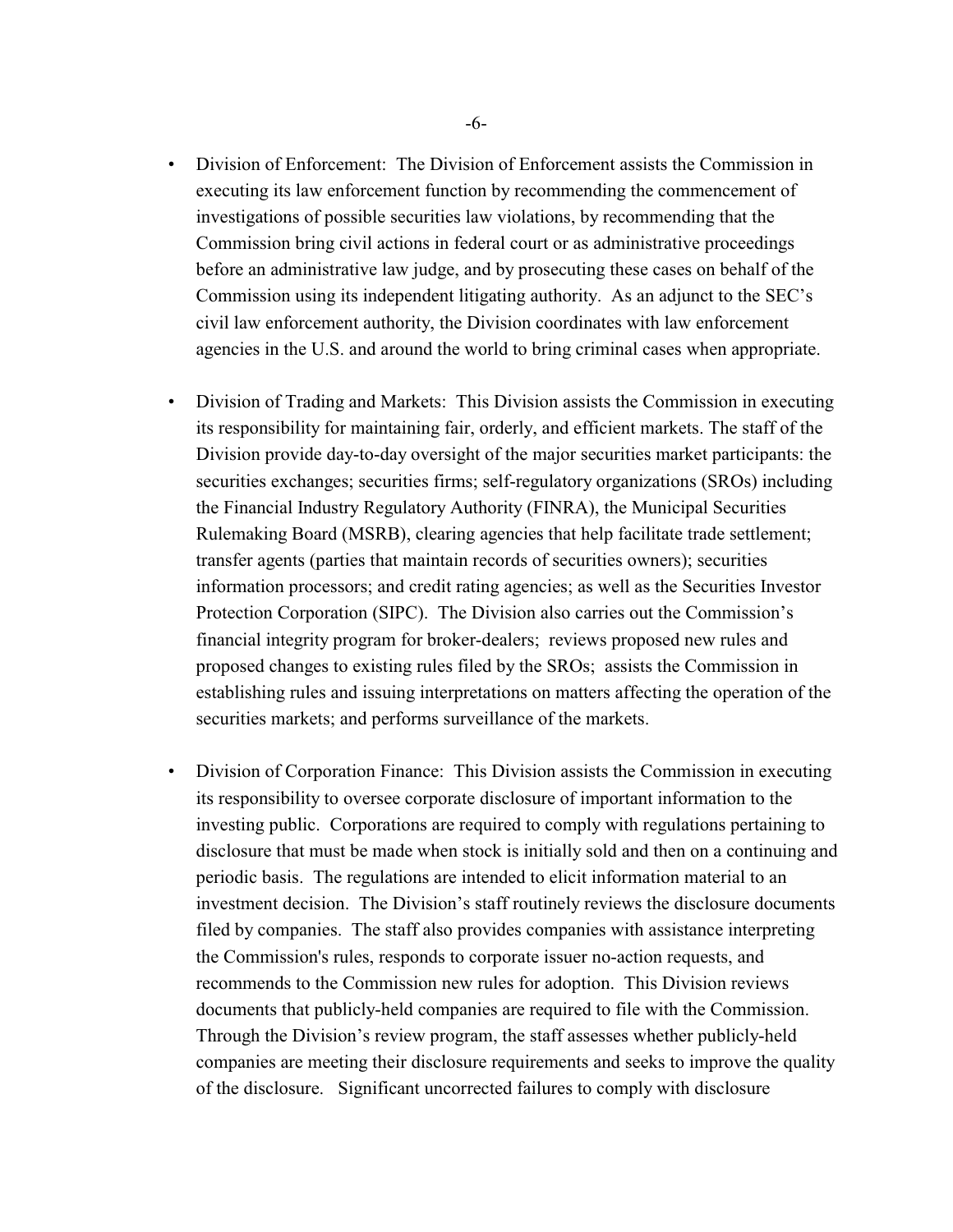obligations are often referred to the Division of Enforcement.

- Division of Investment Management: This Division assists the Commission in executing its responsibility for investor protection and for promoting capital formation through oversight and regulation of America's \$26 trillion investment management industry. This important part of the U.S. capital markets includes mutual funds and the professional fund managers who advise them; analysts who research individual assets and asset classes; and investment advisers to individual customers. The Division's additional responsibilities include: assisting the Commission in interpreting laws and regulations for the public and SEC inspection and enforcement staff; responding to no-action requests and requests for exemptive relief; reviewing investment company and investment adviser filings; assisting the Commission in enforcement matters involving investment companies and advisers; and advising the Commission on adapting SEC rules to new circumstances.
- Division of Risk, Strategy, and Financial Innovation: The Commission's newest Division was established to help further identify developing risks and trends in the financial markets. This Division is providing the Commission with sophisticated analysis that integrates economic, financial, and legal disciplines. The Division's responsibilities cover three broad areas: risk and economic analysis; strategic research; and financial innovation.

The largest of the Commission's 20 Offices is the Office of Compliance Inspections and Examinations, which administers the SEC's nationwide examination and inspection program for registered self-regulatory organizations, broker-dealers, transfer agents, clearing agencies, investment companies, and investment advisers. The Office conducts inspections to foster compliance with the securities laws, to detect violations of the law, and to keep the Commission informed of developments in the regulated community. Among the more important goals of the examination program is the quick and informal correction of compliance problems. When the Office finds deficiencies, it issues a "deficiency letter" identifying the problems that need to be rectified and monitors the situation until compliance is achieved. Egregious violations are referred to the Division of Enforcement.

The SEC's remaining offices include: Office of the General Counsel, Office of the Chief Accountant; Office of Credit Ratings; Office of International Affairs; Office of Investor Education and Advocacy; Office of the Chief Operating Officer; Office of Financial

-7-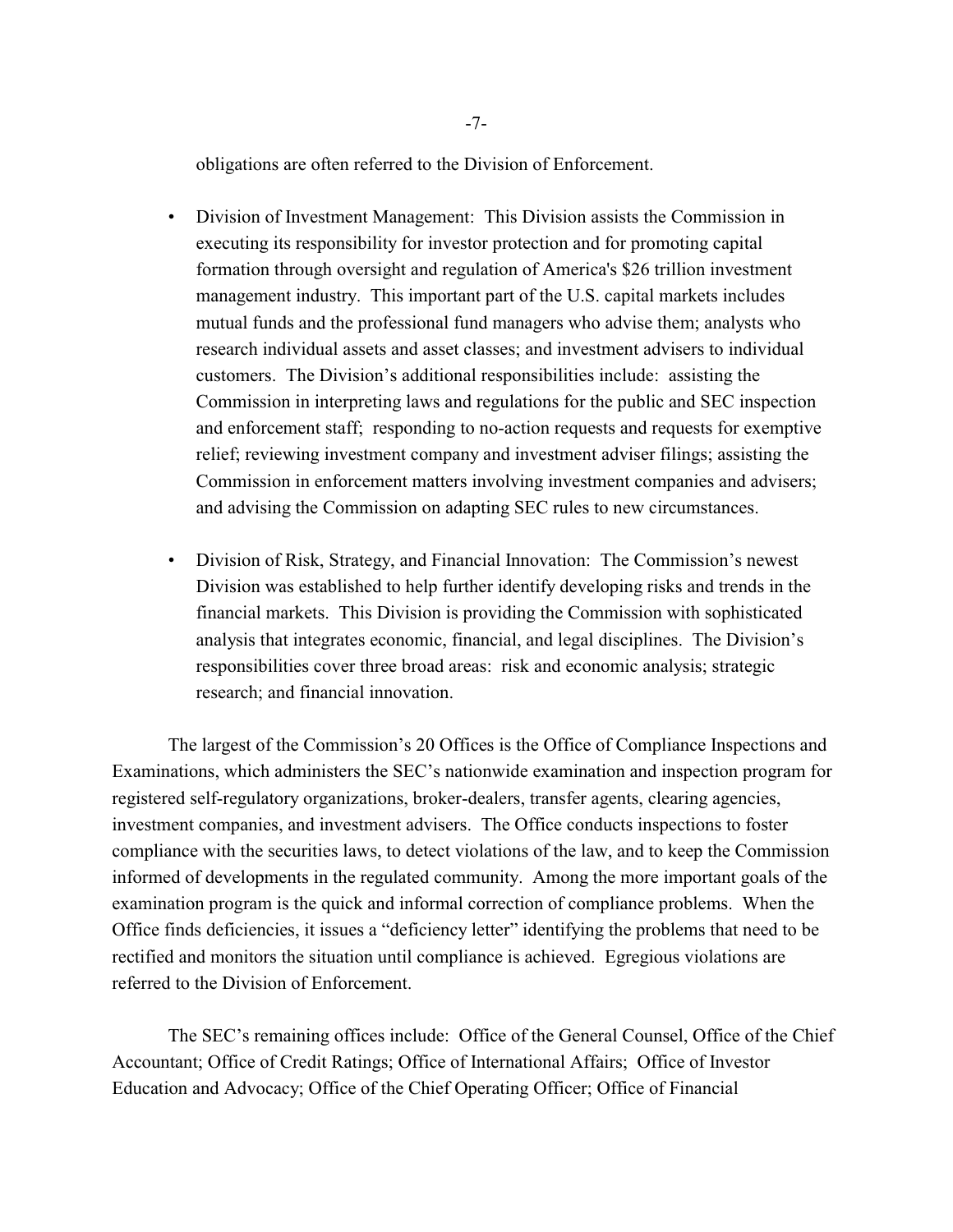Management; Office of Support Operations; Office of Acquisitions; Office of Human Resources; Office of Information Technology; Office of Legislative Affairs and Intergovernmental Relations; Office of Public Affairs; Office of the Secretary; Office of Equal Employment Opportunity; Office of the Inspector General; Office of the Ethics Counsel; Office of Minority and Women Inclusion; and Office of Administrative Law Judges.

# **II. APPLICABLE STANDARDS**

As NTEU notes in its Position Statement (citing *Environmental Protection Agency, Region 7, Kansas City , Kansas and Local 907 AFGE*, 12 FSIP 79 and 12 FSIP 81 (2012)), the FSIP commonly assesses the merits of proposed changes to labor agreements in light of demonstrated need (*i.e.*, what is the need for a change in the *status quo)* and comparability (whether the proposed language is comparable to language currently contained in other federal sector labor agreements). NTEU urges the Factfinder to rely upon these same criteria.

In addition, NTEU notes additional statutory criteria applicable to the SEC. One is the Financial Institutions Reform, Recovery and Enforcement Act of 1989 (FIRREA), enacted in the wake of the savings and loan industry collapse in the late 1980s. Although FIRREA primarily focused on restructuring the S&L industry, a portion of the statute de-coupled certain agencies from the pay standards applicable generally at other Federal agencies. In its current form, the relevant FIRREA code provision states:

§ 1833b. Comparability in compensation schedules

(a) In general

The Federal Deposit Insurance Corporation, the Comptroller of the Currency, the National Credit Union Administration Board, the Federal Housing Finance Board, the Office of Financial Research, and the Bureau of Consumer Financial Protection, the Farm Credit Administration, in establishing and adjusting schedules of compensation and benefits which are to be determined solely by each agency under applicable provisions of law, shall inform the heads of the other agencies and the Congress of such compensation and benefits and shall seek to maintain comparability regarding compensation and benefits.

(b) Commodity Futures Trading Commission

In establishing and adjusting schedules of compensation and benefits for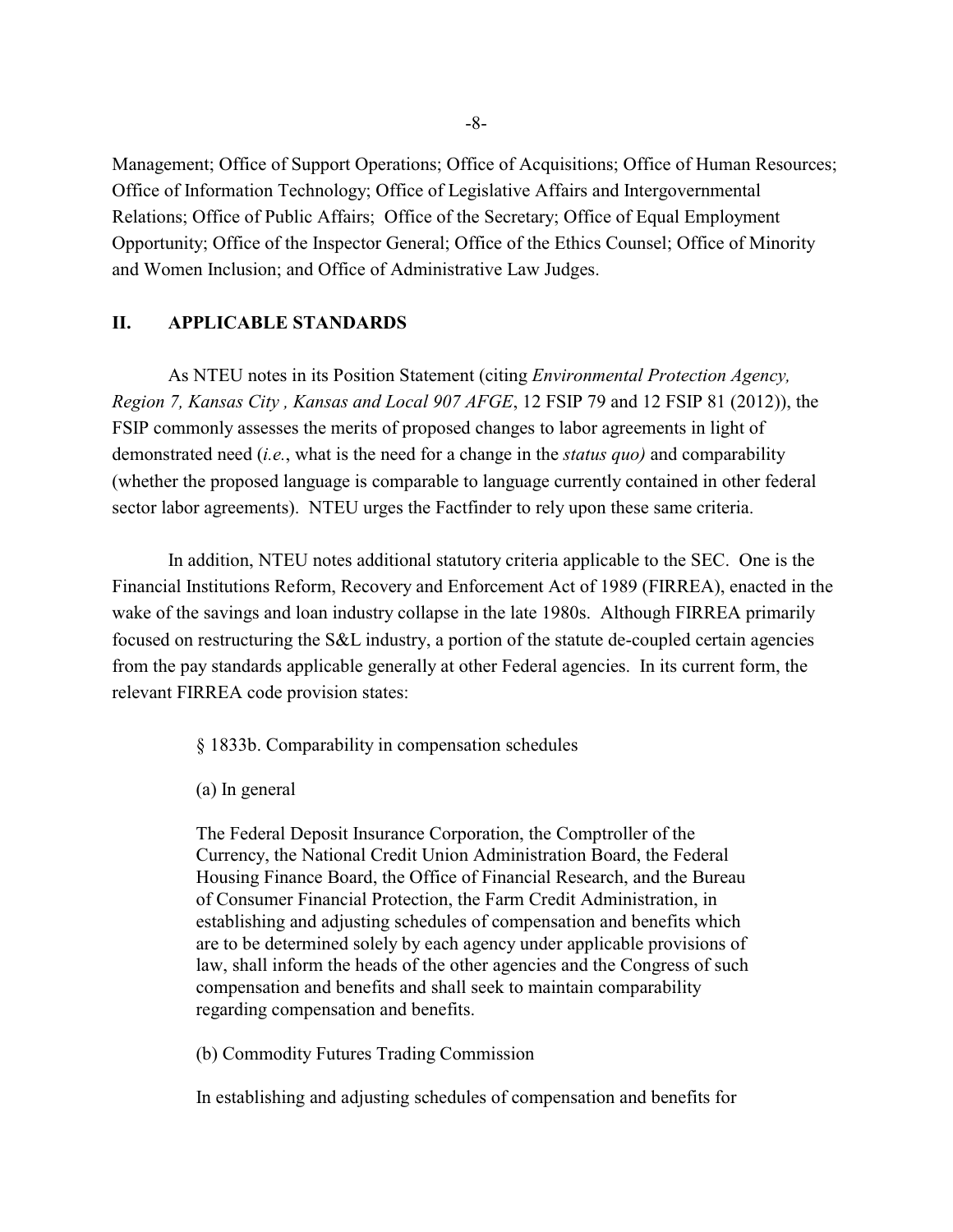employees of the Commodity Futures Trading Commission under applicable provisions of law, the Commission shall--

(1) inform the heads of the agencies referred to in subsection (a) of this section and Congress of such compensation and benefits; and

(2) seek to maintain comparability with those agencies regarding compensation and benefits.

12 U.S.C. §1833b. Although the rationale for this portion of FIRREA is not explored by the parties, it is this Factfinder's understanding this initiative reflected an awareness by Congress that the FIRREA agencies needed greater flexibility in their pay practices to attract and retain employees with the skills needed to regulate the financial industry, recognizing that these employees frequently could work in the financial industry itself and earn substantially higher wages and benefits than would be possible under the general Federal wage schedule.

Although SEC is not one of the agencies listed in FIRREA, in 2002 Congress enacted the Investor and Capital Markets Fee Relief Act, P.L. 107-123, 115 Stat. 2390. Like FIRREA, most of the statute related to structural reforms of the regulated securities industry; however, the statute also granted to the SEC independent authority to set wages. Notably, a portion of the statute (codified at 5 U.S.C. §4802(d)) directs SEC to "seek to maintain comparability" with the FIRREA agencies:

# **§ 4802. Securities and Exchange Commission**

(a) In this section, the term "Commission" means the Securities and Exchange Commission.

(b) The Commission may appoint and fix the compensation of such officers, attorneys, economists, examiners, and other employees as may be necessary for carrying out its functions under the securities laws as defined under section 3 of the Securities Exchange Act of 1934 (15 U.S.C. 78c).

(c) Rates of basic pay for all employees of the Commission may be set and adjusted by the Commission without regard to the provisions of chapter 51 or subchapter III of chapter 53.

(d) The Commission *may provide* additional compensation and benefits to employees of the Commission *if the same type of compensation or benefits are then being provided* by any agency referred to under section 1206 of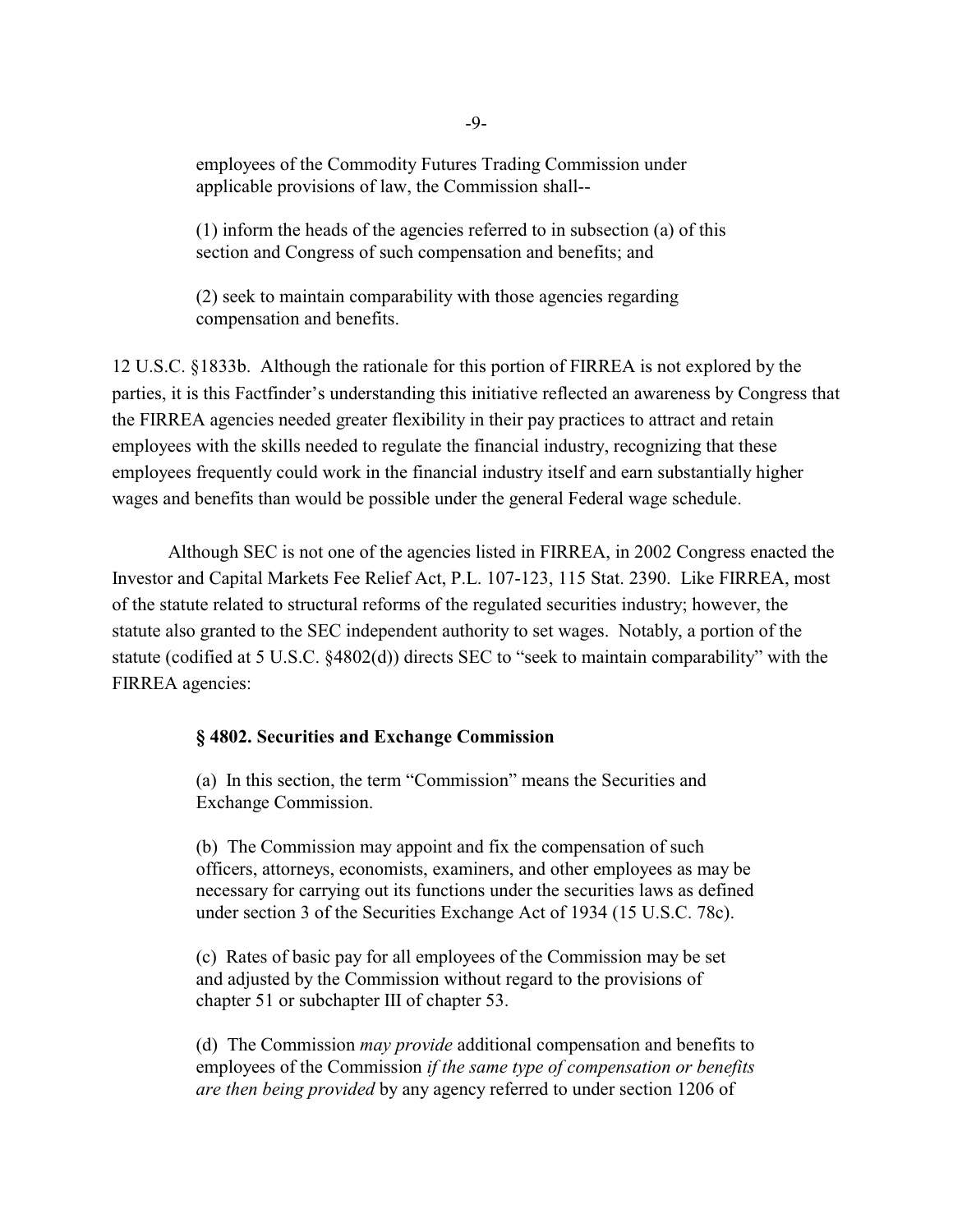the Financial Institutions Reform, Recovery, and Enforcement Act of 1989 (12 U.S. C. 1833b) *or, if not then being provided, could be provided by such an agency under applicable provisions of law, rule, or regulation*. In setting and adjusting the total amount of compensation and benefits for employees, *the Commission shall consult with, and seek to maintain comparability with, the agencies referred to under section 1206 of the Financial Institutions Reform, Recovery, and Enforcement Act of 1989* (12 U.S.C. 1833b).

(e) The Commission shall consult with the Office of Personnel Management in the implementation of this section.

(f) This section shall be administered consistent with merit system principles.

5 U.S.C. §4802 (emphasis added).

Both SEC and NTEU have provided this Factfinder with information comparing their proposals with labor agreement provisions or employment practices found at other FIRREA agencies. As such, there really is no dispute that conditions that exist at these other agencies are relevant to the Factfinder's consideration. However, NTEU urges a somewhat more "emphatic" interpretation of the implication of these other statutory provisions:

> The express language of the statute mandates that the Commission consult with and *seek to maintain* comparability with any other FIRREA agencies concerning matters of pay and benefits that they provide to employees. Therefore, in addition to applying the general standard of comparability with other federal sector agencies, the law requires the Factfinder to also apply the more specific compensation and benefits parity standard established by Congress in assessing the parties' proposals and formulating his recommendations for a resolution of this impasse. NTEU asserts this requires the Factfinder to consider whether similar benefits proposed by NTEU are made available by any of the other FIRREA agencies, or could be provided if not currently available, to bargaining unit employees in any of the other FIRREA agencies.

NTEU Statement at 2-3 (emphasis supplied).

As a general proposition, it is this Factfinder's view that the FSIP's "need" and "comparability" standards reflect a practical and conservative approach to reaching just results in the context of a negotiations impasse, and I am guided by these standards in this Factfinding.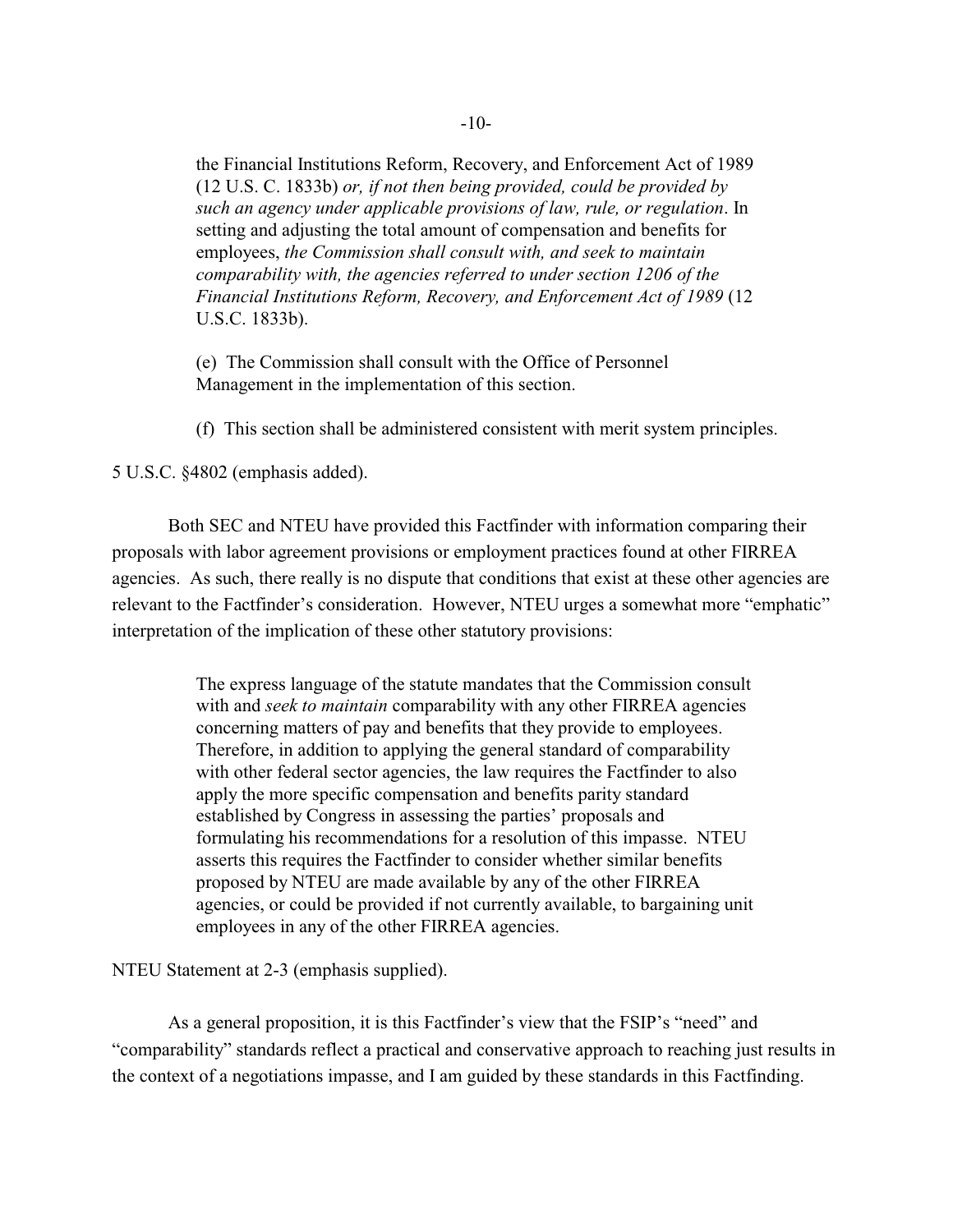With regard to the additional FIRREA statutory overlay (5 U.S.C. §4802 and 12 U.S.C. §1833b), I agree with NTEU that these statutory provisions mandate that I consider the benefits that may exist at the FIRREA agencies, with a view toward maintaining comparability. However, it is plain from the text and structure of these statutory provisions that "comparability" is a somewhat general theme, and the statutes do not reflect a mandate that all the FIRREA agencies (and the SEC) somehow are expected to act in "lockstep" with each other, with each new benefit or working condition granted at one agency automatically being adopted by the others. In this Factfinder's view, there plainly are differences among these agencies that reasonably would result in differing working conditions, including differing agency missions, variations in size and structure, the number and location of offices, etc. Thus the presence of more liberal benefits or working conditions at other FIRREA agencies surely is relevant, but not dispositive. Ultimately, the recommended contract provisions must reflect terms that specifically will be workable at the SEC.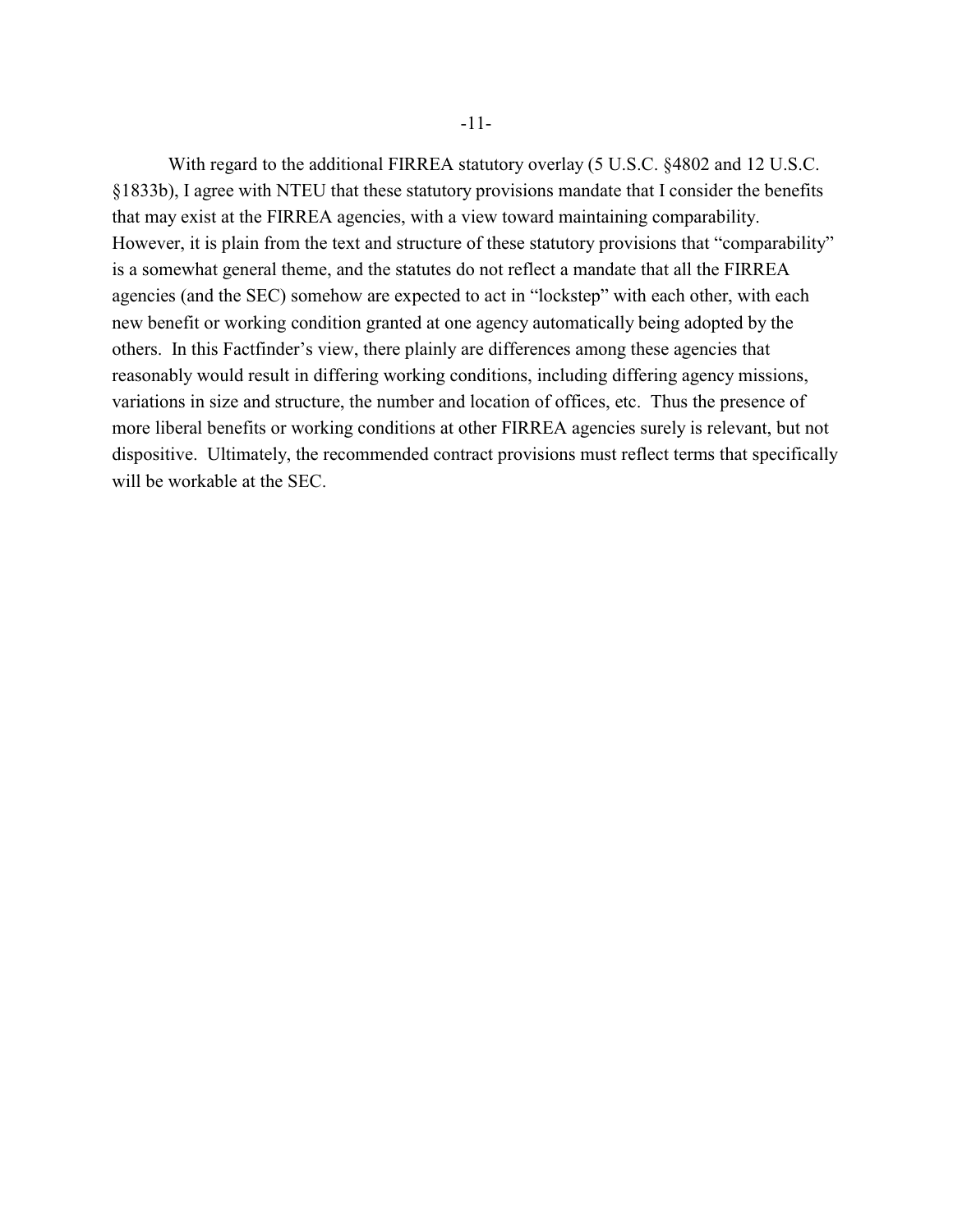# **III. PRELIMINARY OBSERVATIONS REGARDING WORK SCHEDULES (ARTICLE 7) AND TELEWORK (ARTICLE 11)**

Nominally, Article 7 (Work Schedules) and Article 11 (Telework) address distinctly different questions, and so it is not surprising that the Articles are separate. Article 7 is concerned with *when* an employee is expected (or permitted) to work, while Article 11 addresses *where* an employee's work will be performed (most typically, either in an SEC office or at the employee's private residence).

At one time, questions of *when* and *where* work was performed were somewhat simpler. Commonly, agencies (especially "white collar" agencies) established relatively uniform shifts for most of employees, aligned with the specific rhythm of the agencies' "product." And most employees predictably reported to a Federal worksite to perform their work. The work schedules and locations of employees and supervisors were closely aligned.

Of course, in recent decades such "traditional" models of workforce scheduling have changed substantially. These changes are driven by a variety of factors, but perhaps no factor is as significant as the development of new technologies (computers, telecommunications) that often make it possible for workers to maintain close contact with their office, their supervisors and each other from substantial distances. Thus employees at remote sites often have ready access to the information and equipment needed to perform their work. While such technology potentially may create opportunities for more flexibility in the worker's life, there remain a variety of countervailing concerns, including the ability of supervisors to oversee work; the need for workers to coordinate with others to perform their duties, or work in teams; insuring that services can be provided to the public or stakeholders during conventional work hours; the challenge of operating an entity with nation-wide operations spanning multiple time zones; etc. As SEC notes (in an extended section of its Position Statement), "telework and alternative work schedules must be balanced against mission needs and the benefits of face-to-face collaboration."

Thus there are two recurrent and predictable themes in the competing proposals advanced by NTEU and SEC. Typically, NTEU advocates expanding the options available to employees to determine when and where they will perform their work, while SEC expresses concern over the ability of the Agency to manage the workforce effectively when employees often are working in disparate locations and also working varied work schedules. The concerns of both parties are legitimate; the challenge typically is to find the best accommodation for meeting these competing interests.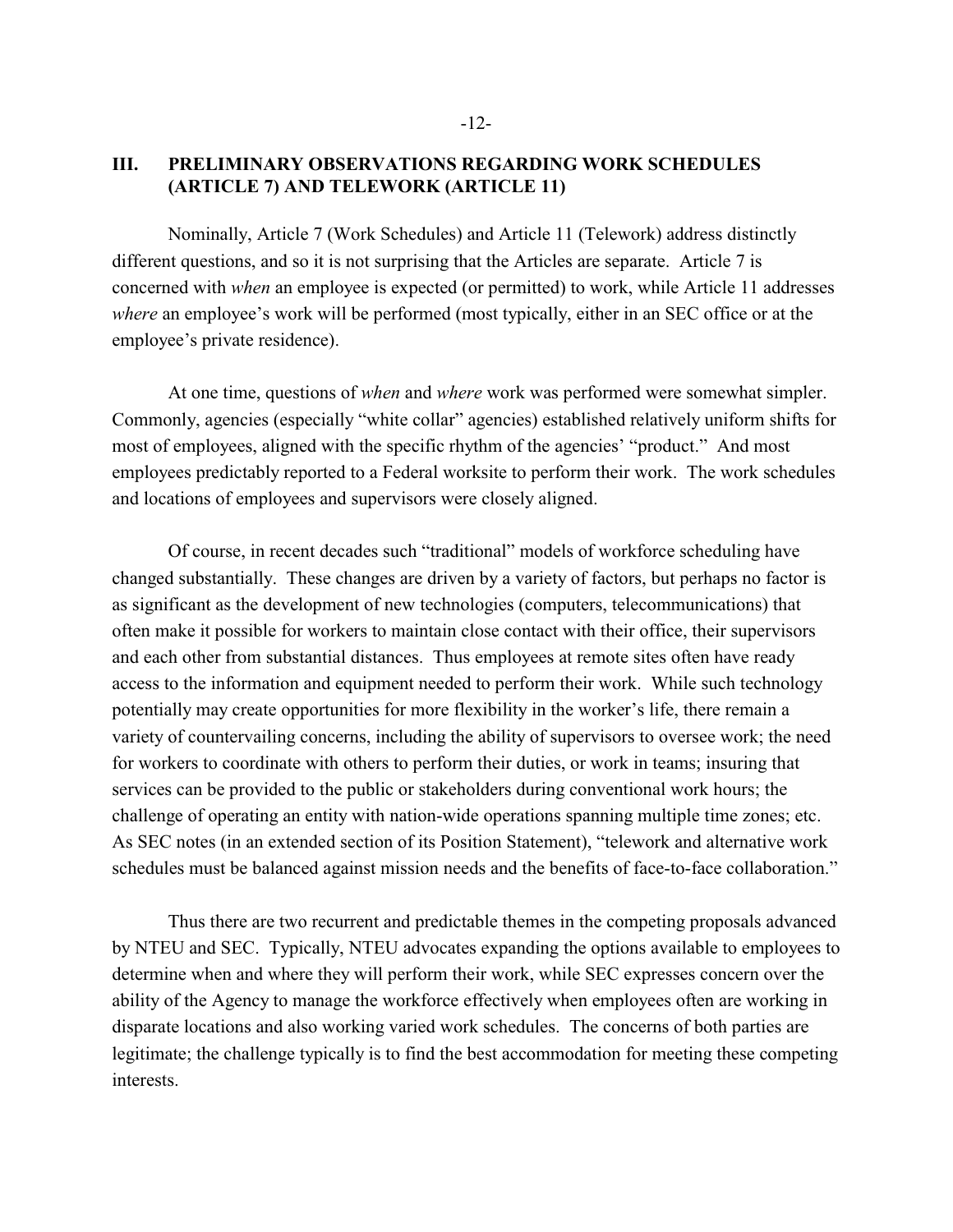With regard to telework, there is an additional factor specifically applicable to SEC that adds some ambiguity to the Agency's arguments. In its brief, SEC notes the Agency is taking on a variety of new responsibilities pursuant to the Dodd-Frank Act, and these responsibilities will require SEC to hire new employees. However, SEC has been criticized by the General Service Administration for having too much office space relative to the size of its workforce, and therefore additional space to house the expanding number of SEC staff may not be made available:

> [S]haring office space [by increased telecommuting] could assist the Agency in planning for potential staff expansion. Subject to appropriations, the SEC is anticipating hiring a significant number of new employees, both at headquarters and in the regional office, to fulfill Congressionally mandated responsibilities. A significant issue, however, is office space for new employees. The General Services Administration, which leases space for the Agency, has informed the SEC that its space utilization is nearly double what it should be, and that more efficient use of existing space must be made before requests for additional space will be processed. One way to increase efficiency is by requiring employees who do not work at their official duty station for three or more days per week on a recurring basis to give up a private office.

SEC Statement at 18. Thus while the Agency, on the one hand, repeatedly stresses the need for employees to be physically present in its offices to provide "face time" with supervisors and colleagues, it also is desirable for the Agency to have more employees teleworking, to mitigate the "space crunch."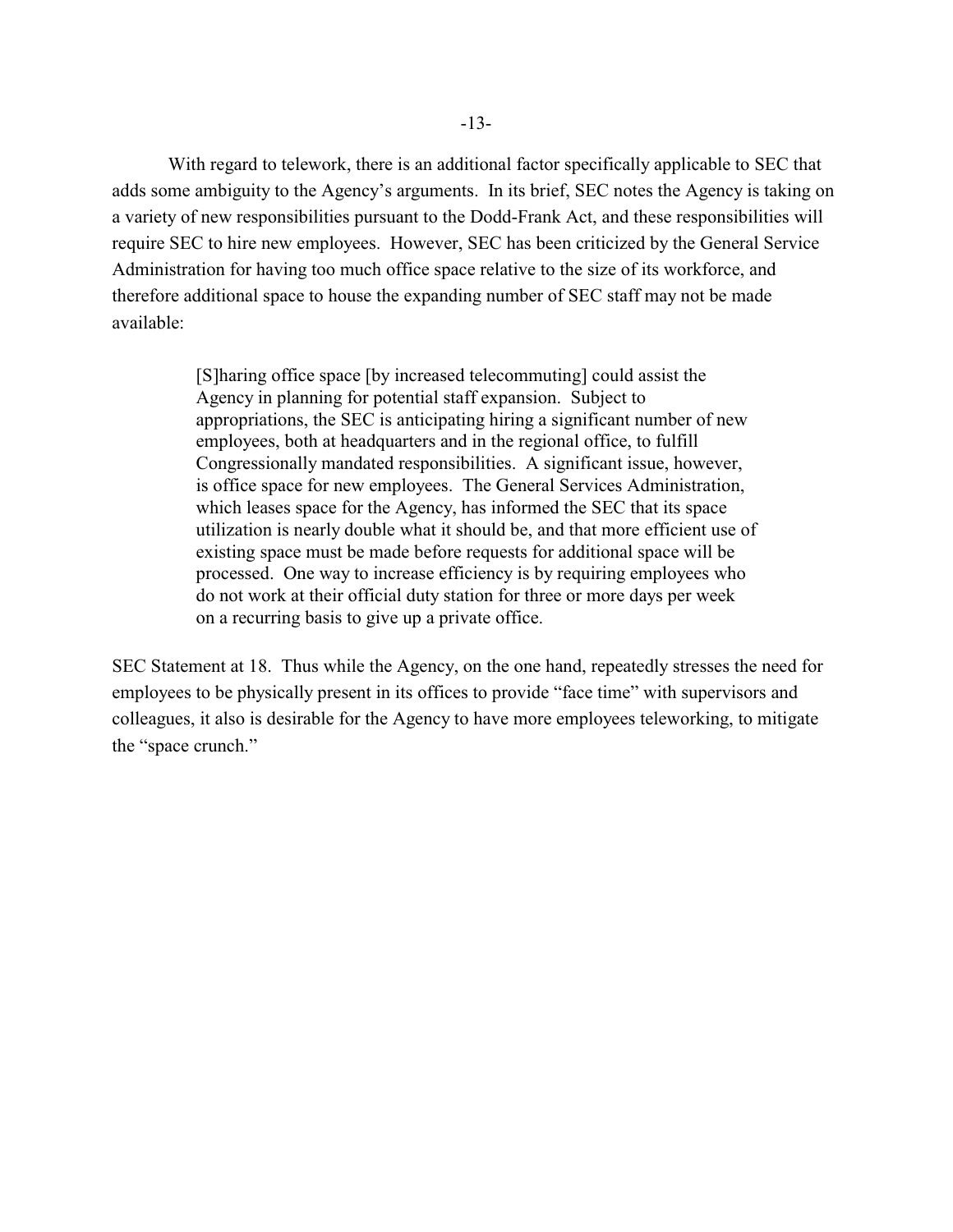# **IV. ARTICLE 7 WORK SCHEDULES**

Under the prior labor agreement, SEC and NTEU previously had agreed to several alternative work schedules:

- Employees are eligible to apply for a "Flexible Work Schedule" (Flexitour) under which full-time employees could work eight hours per day, Monday through Friday. Employees are required to be working during the mandatory "core hours." However, employees can request approval for a schedule with particularized start and stop times for the employee's tour. In addition, employees on Flexitour are entitled to earn credit hours.
- Employees are eligible to work compressed work schedules, either on a "4-10" basis or a "5-4/9" schedule. Like all employees, workers on a compressed work schedule are required to be working during core hours. Workers on compressed work schedules are not allowed to earn credit hours by extending their tours.

In the new labor agreement, the parties are in agreement in instituting a new, innovative "SEC-flex" Work Schedule that would allow employees to establish a recurring work schedule that may have varying numbers of work hours per day. Under the SEC-flex program, an employee might complete his or her 80-hour per pay period work schedule in fewer than 10 work days. In this respect, the SEC-flex program has similarities with the compressed work schedule programs. However, employees working an approved SEC-flex schedule would be eligible to earn credit hours.

As discussed below, although the parties have reached agreement that this new alternative work schedule should be implemented, there is disagreement whether to characterize the program as a pilot program exercise, and whether the program could be discontinued at SEC's discretion.

# **Section 1 Official Business Hours**

- **Section 1A** Parties are agreed.
- **Section 1B** Parties are agreed.

In **Section 1C**, the existing labor agreement states: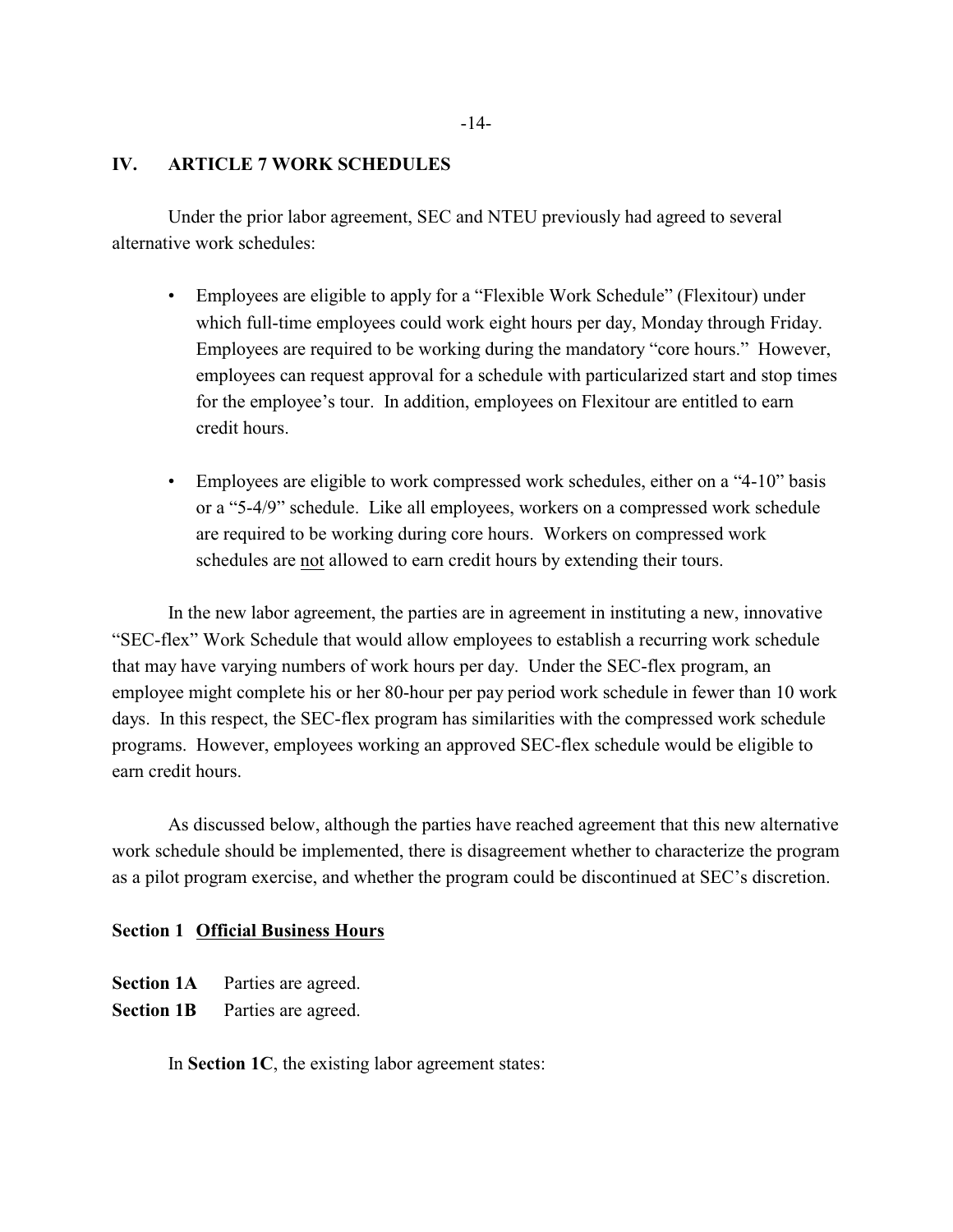C. An employee working a schedule conforming to the official business hours of his or her Office (a "conforming schedule") need not take any action to stay on a conforming schedule.

Both parties have proposed modifying this text. SEC proposes language stating that, in the event an employee is not approved for an alternative work schedule, the employee will "default to a schedule conforming to the official business hours" of his/her office. In contrast, NTEU proposes that an employee who has been approved for an alternative work schedule will default to a Flexitour schedule.

In the Factfinder's view, there remains value in having some notion of a work schedule that constitutes a "regular" or "standard" tour for Agency employees, thereby preserving the notion that alternative work schedules constitute variations from normal practice that are subject to an application process by the employee. Accordingly, I recommend the Agency's proposed language for Section 1C.

# **Section 2 Core hours**

# **Section 2A** Parties are agreed

Under **Section 2B** of the existing labor agreement, the parties have established varying "bands" of core hours. The core hours for the Headquarters Office and other Eastern time zone offices are 10 AM to 3 PM (5 hours); the core hours in the Chicago office are 9:30 AM to 3 PM (5-1/2 hours), while the hours in Ft. Worth are 10 AM to 3 PM (5 hours). The hours in Denver and Salt Lake City are 9:30 AM to 3 PM (5-1/2 hours), while the Los Angeles and San Francisco offices are 10 AM to 3 PM (5 hours).

Both parties propose adopting a uniform set of time bands (local time) in each office throughout the country. However, SEC proposes a 5-hour time band (10 AM to 3 PM), while NTEU proposes to shorten the period of the core hours to 4-1/2 hours (10 AM to 2:30 PM).

SEC argues the 5-hour period is essential to help supervise its workforce and coordinate employee activities in multiple offices nationwide. Further, SEC notes it is responsible for regulating the stock markets and financial exchanges, which operate during "normal business hours."

NTEU argues that shorter core hours would assist employees with worklife flexibility and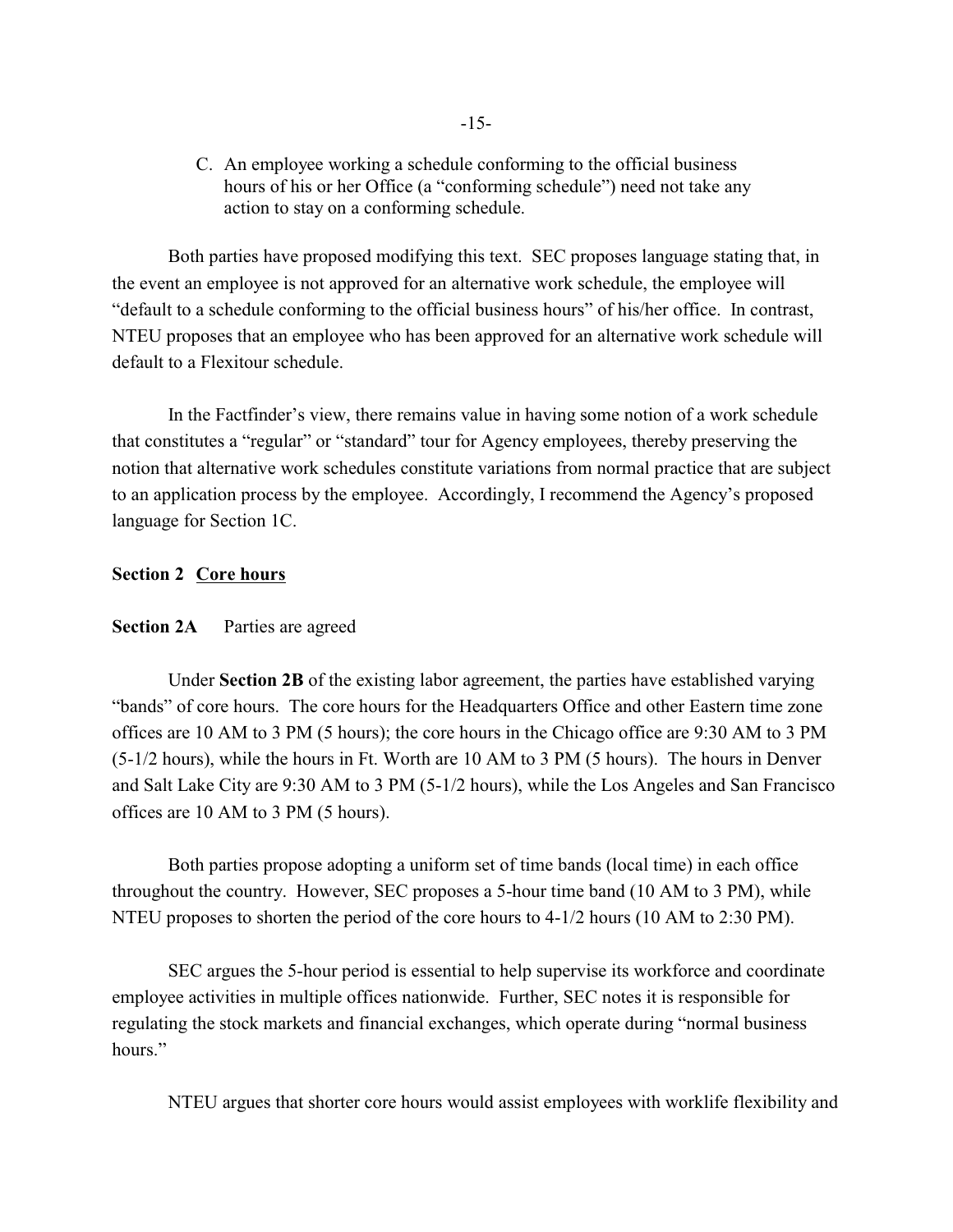help provide relief in connection with traffic congestion. NTEU argues there are precedents for the shorter 4-1/2 hour "core hour" window, pointing to IRS, NCUA, HHS and the Bureau of the Public Debt. NTEU disputes SEC's claim that the 5-hour "core hour" period is needed to coordinate among the SEC regional offices and headquarters. NTEU also disputes that the core hours properly relate to the normal operating hours of the stock markets and financial exchanges, which often open and close far outside any proposed core hours, anyway.

SEC is an agency with a national presence, with employees working in multiple time zones. Additionally, the Agency deals with stakeholders located throughout the country.

I agree somewhat with NTEU that SEC's argument relating to the hours of operation of the stock markets and financial exchanges is strained, because it plainly is true that the operating hours of the markets and exchanges extends beyond even the Agency's proposed core hours. Still, unlike some of the agencies offered by NTEU as comparitors, I believe SEC's position is somewhat different because of the potential need to respond quickly to developments in the financial industry, suggesting a greater need to have employees available during a longer core hour period. Further, under any circumstances, the time zone issues can be a problem in terms of employee coverage and coordination. In the view of the Factfinder, the Agency's proposal of a 5 hour "core hour" period is more reasonable, and therefore is recommended.

**Section 2C** Parties are agreed.

#### **Section 3 Flexible Hours/Bands**

# **Section 3A** Parties are agreed.

Under **Section 3B** of the prior labor agreement, the parties had agreed to different flexible bands at the Headquarters and regional offices. In all instances, however, the earliest start time for any tour was 6:30 AM (local time), and the latest end time was 7 PM (local time).

For the new contract, both NTEU and SEC propose establishing uniform flexible bands in all offices. SEC proposes start times for shifts anywhere between 6:30 AM and 10:00 AM, and end times between 3:00 PM and 10:00 PM. NTEU proposes a range that is 30-minutes greater: 6:00 AM to 10:00 AM start times, and 2:30 PM to 10:00 PM end times.

The arguments raised by the parties are similar to the arguments relating to the "core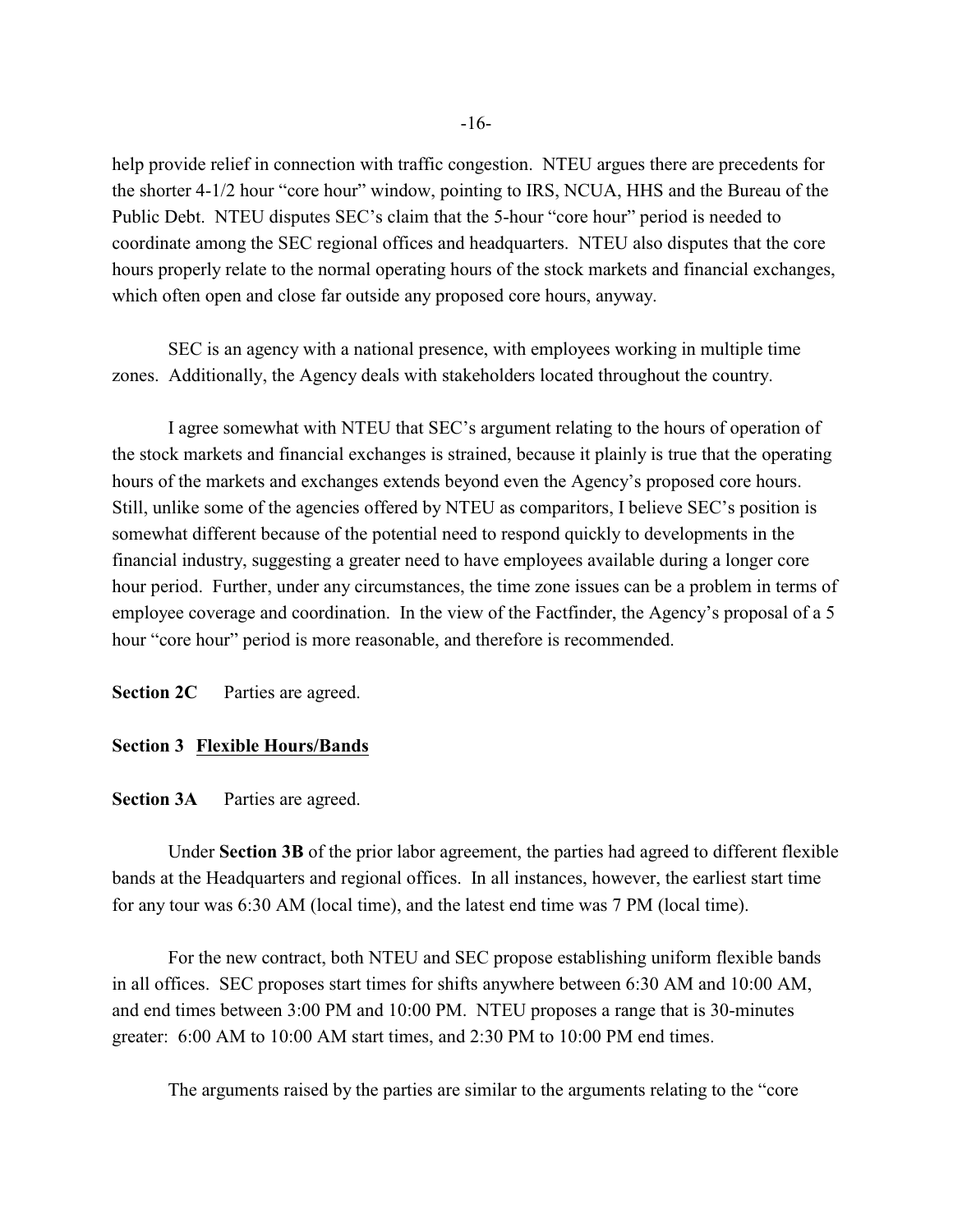hours" issue, Section 2C, *supra*. Overall, I find SEC's proposal to be more reasonable, and I therefore recommend adopting it.

**Section 3C** Parties are agreed.

# **Section 4 Work Schedules - Generally**

- **Section 4A** Parties are agreed.
- **Section 4B** Parties are agreed. (Note: Whereas the prior Section 4B stated only that Alternative Work Schedules "may assist employees in balancing work and other responsibilities," the parties are in agreement that the new labor agreement will add language stating "Employer shall give priority to its mission, staffing and workload considerations in considering work schedule requests."

**Section 4C** of the prior labor agreement states:

C. An employee's participation in an Alternative Work Schedule is not an entitlement. The Employer reasonably will consider an employee's request to participate in the program.

NTEU proposes language suggesting an employee's proposal for an alternative work schedule must be granted "absent just cause." In contrast, SEC proposes the decision to grant or deny an employee's request for an alternative work schedule will be made by the Agency "in accordance with the terms of this Article."

As discussed elsewhere in Article 7, there are a number of factors the Agency reasonably can consider when deciding whether to grant or deny an employee request for an alternative work schedule. One of the problems with the "old" Section 4C is that it required the Agency "to consider" an employee's request for an alternative work schedule, but it did not expressly require supervisors to *decide* whether to grant or deny the request. The revision proposed by SEC addresses this weakness by agreeing that the Agency will "grant or deny," while the NTEU version seemingly would require the Agency to grant an employee's request absent "just cause."

In the view of this Factfinder, the introduction of a "just cause" standard into the labor agreement section dealing with alternative work schedule approvals (as proposed by NTEU) is unnecessary. Although I personally view the text addressing "entitlement" (or lack thereof) to be superfluous, this is language the parties previously have agreed to, and which both parties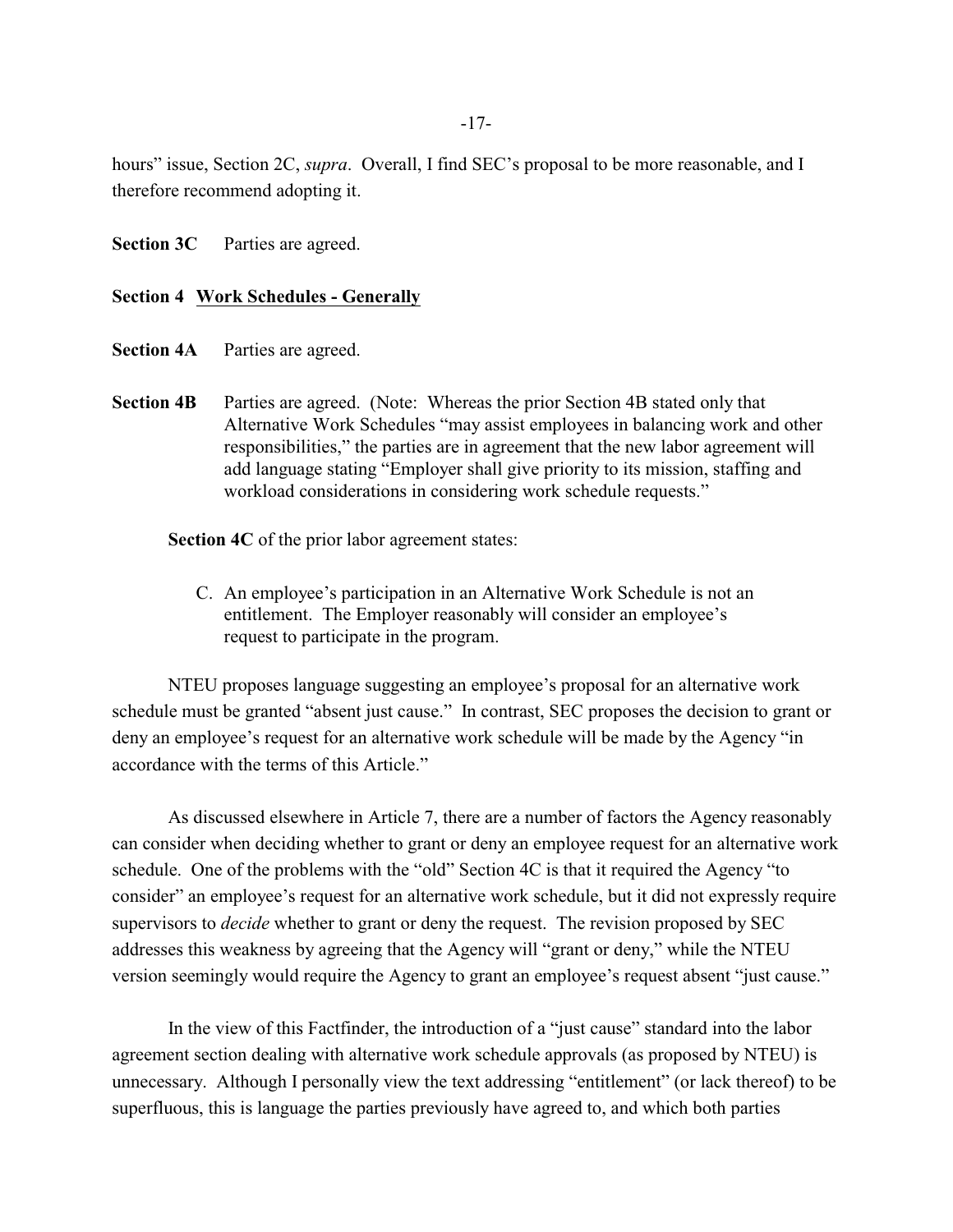propose to retain. I recommend slightly streamlined text (closer to SEC's position), as identified in Attachment A.

**Section 4D, 4E** Parties are agreed.

# **Section 5 - Work Schedules - Available Schedules**

**Section 5A** Flexible Work Schedules ("Flexitour") with Credit Hours

The existing labor agreement at **Section 5A1** states:

1. A full-time employee on this Alternative Work Schedule has an 80 hour bi-weekly basic work requirement, and fulfills that requirement by working eight hours per day, Monday-Friday. The employee must be present for work during all of his or her Office's designated core hours, but may request set arrival and departure times within the established flexible bands.

SEC and NTEU have agreed on a slight modification to the first sentence, which the Factfinder therefore adopts. There is disagreement, however, over the second sentence.

Both parties add parenthetical language, but the proposals are different. SEC's proposal for Sentence #2 states: "The employee must be present for work *(or account for time away from the office with approved leave)* during all of his or her Office's designated core hours, but may request set arrival and departure times within the established flexible bands." Emphasis added. NTEU's proposal states: "The employee must be present for work (*or account for time away from work with approved leave or credit hours*) during all of his or her Office's designated core hours, but may request set arrival and departure times within the established flexible bands." Emphasis added.

NTEU's proposal include in the parenthetical comment the idea that credit hours may also be used as a method to account for time away from work. In NTEU's view, the use of leave *or credit hours* is consistent with the heading and subject of this section ("Flexible Work Schedule ('Flexitour') with Credit Hours."). Because employees on Flexitour may earn (and use) credit hours, NTEU argues its proposed language is clearer, and the proposed SEC language may lead to confusion.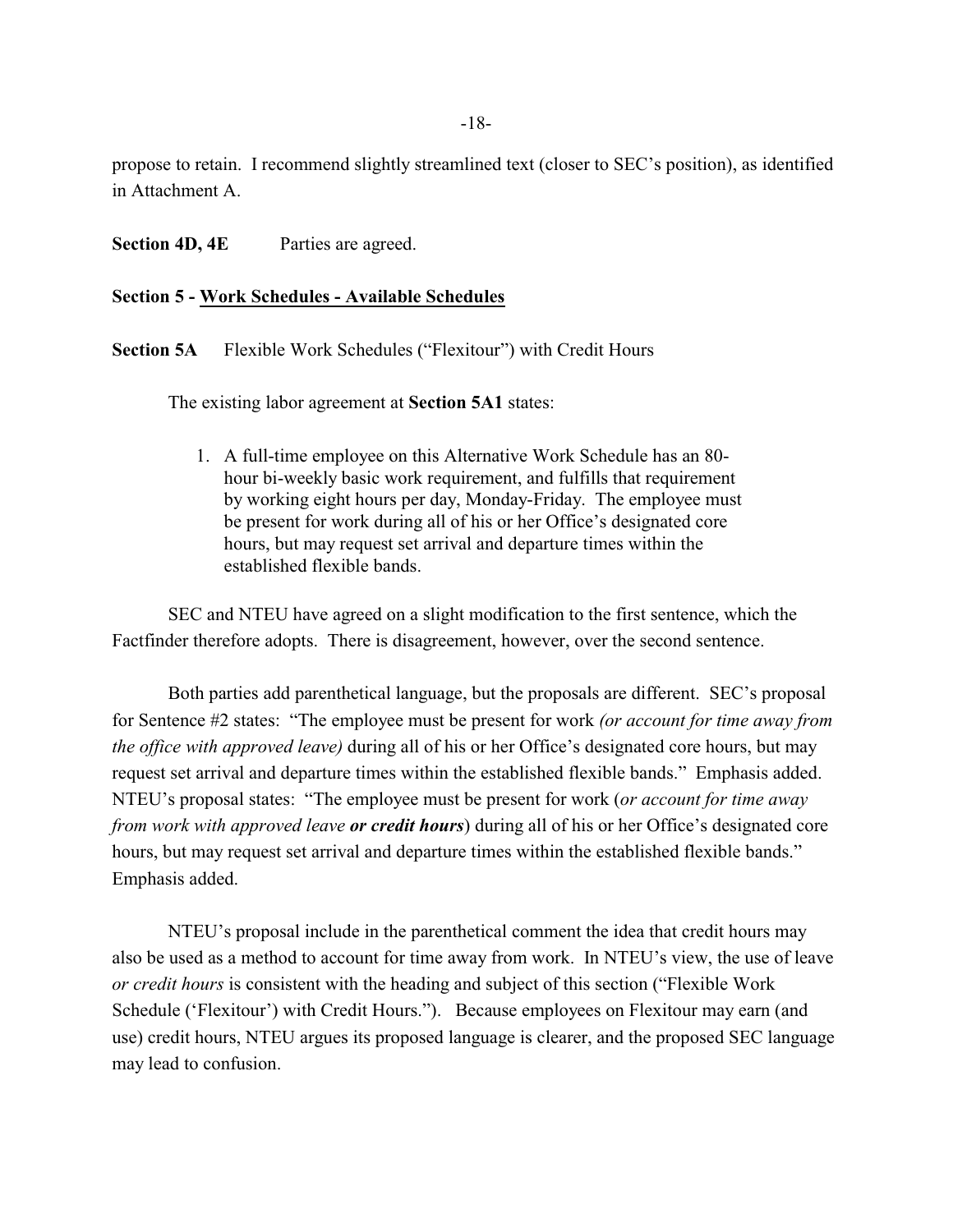Further, NTEU criticizes SEC's use of the phrase "time away from *the office*" within the parenthetical comment, noting that the approved use of credit hours also should be available to employees who are on a Flexitour schedule *and teleworking*. Although teleworking employees still must be able to account for all their work time, their work time may not be time spent "in the office."

I agree that NTEU's proposed text is clearer, and therefore recommend its adoption.

**Sections 5A2-5A4** Parties are agreed. I note that in its LBO submitted in conjunction with its Position Statement, SEC proposed adding the following language to Section 5A5: "Employees may not use their entitlement to earn and use credit hours under this Section to create a de facto schedule in which they are in the office fewer than eight (8) days, Monday to Friday, per pay period on a regular basis." However, SEC does not present an argument tied to this language as part of its Position Statement. Further, when this Factfinder met with the parties earlier during the mediation phase, Section 5A5 had been identified as a provision where there was agreement between the parties. I therefore decline to recommend adopting the added text offered by SEC.

**Sections 5B1-5B4** Parties are agreed.

**Section 5C** describes the overall structure of the new SEC-flex work schedule. Although the parties are in disagreement over several aspects of the program's implementation, there is substantial agreement over the specific terms of the program.

The parties are in agreement regarding **Section 5C1 (a) through (f)**.

With regard to **Section 5C1(g)**, SEC proposes the following language:

[Approved SEC-flex schedules  $\dots$ ] (g) permit employees to earn a maximum of ten (10) credit hours on non-core workdays (i.e., Saturday or Sunday) and on holidays.

In contrast, NTEU proposes

[Approved SEC-flex schedules  $\dots$ ] (g) permit employees to earn a maximum of ten (10) credit hours on non-core workdays (i.e., Saturday or Sunday), holidays and *other non-workdays*.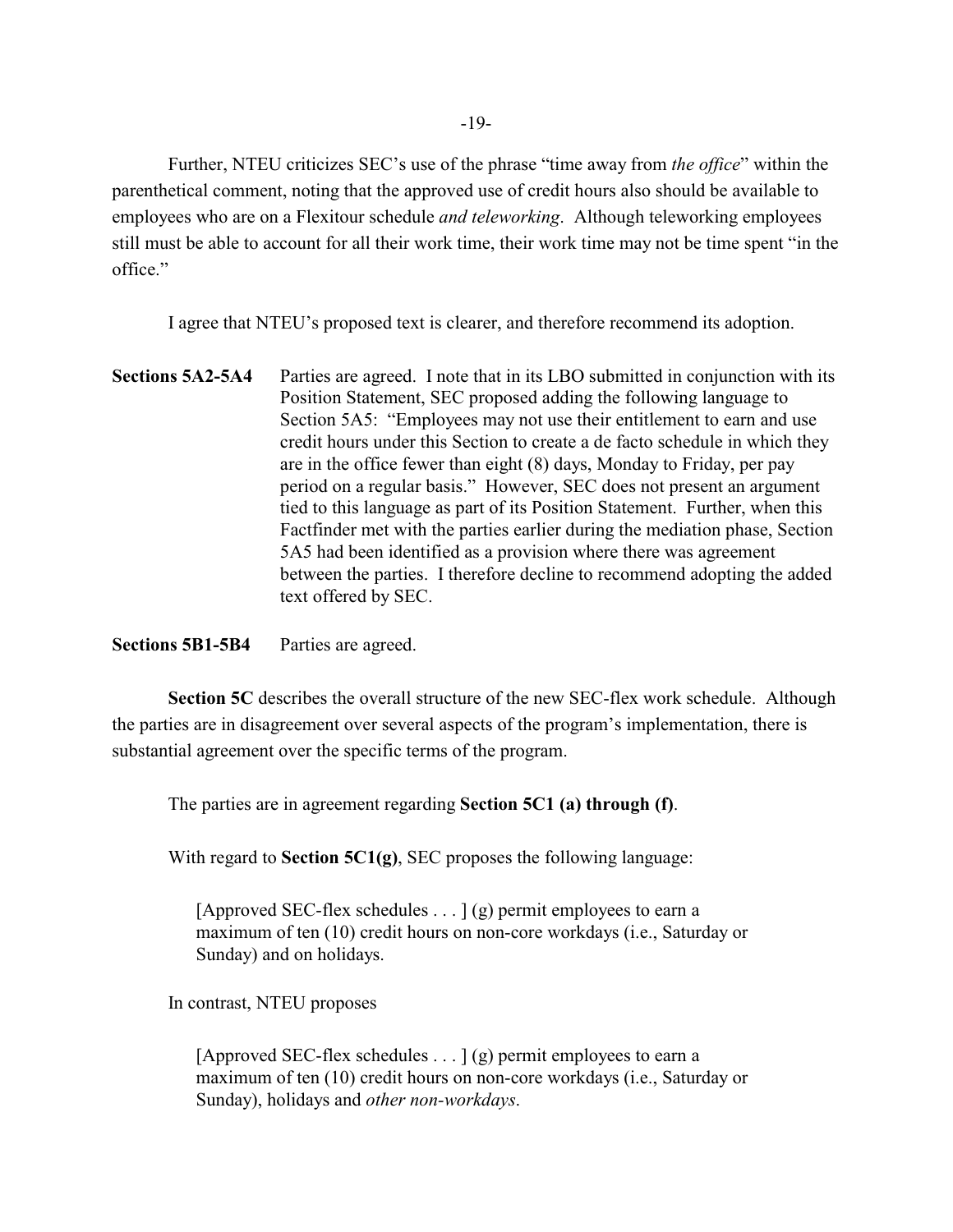In support of its position, NTEU argues there is ambiguity in the SEC proposed language, and the SEC text does not fully address OPM guidance relating to the earning credit hours on holidays. For example, NTEU notes that an employee on SEC-flex might normally have a midweek day when he or she is not scheduled to work – the so-called "non-work day." In NTEU's view, an employee who works on his or her non-work day should be entitled to earn credit hours.

With regard to holidays, NTEU notes that while employees on flexible schedules may be banned from earning credit hours when they *voluntarily* choose to work on holidays, OPM guidelines provide that employees who are scheduled to work on holidays may credit hours. *Fact Sheet: Credit Hours Under a Flexible Work Schedule*, Union Exhibit (UX) 9.

In this Factfinder's view, NTEU presents the better argument here. Recognizing there are some legal nuances relating to the ability of employees to earn credit hours on certain non-work days, I recommend adopting NTEU's text, but with the addition of the proviso "to the extent permitted by law."

#### **Section 6 - Procedures for Requesting Flexitour Schedule**

**Section 6A** Parties are agreed.

**Section 6B** NTEU originally proposed language different from SEC, but NTEU has acceded to SEC's language

**Section 6C** (and the parallel provisions of **Section 7B5**) addresses the criteria to be used by management when considering whether to grant or deny an employee's request for an alternative work schedule. Both NTEU and SEC propose to modify the language found in the prior labor agreement. Some aspects of the competing proposals primarily are disagreements about format, while others are more substantive.

First, I note NTEU proposes that an employee's Flexitour schedule will be granted "unless" the employer affirmatively finds one or more criteria that mitigate against this scheduling flexibility. In the Factfinder's view, it is unreasonable to create such a presumption of approval. I recommend SEC's language indicating that approval or denial of the request will be based on consideration of the relevant criteria. I find SEC's language to be more neutral.

One of the areas of substantive disagreement involves **Section 6C3.** In NTEU's view, an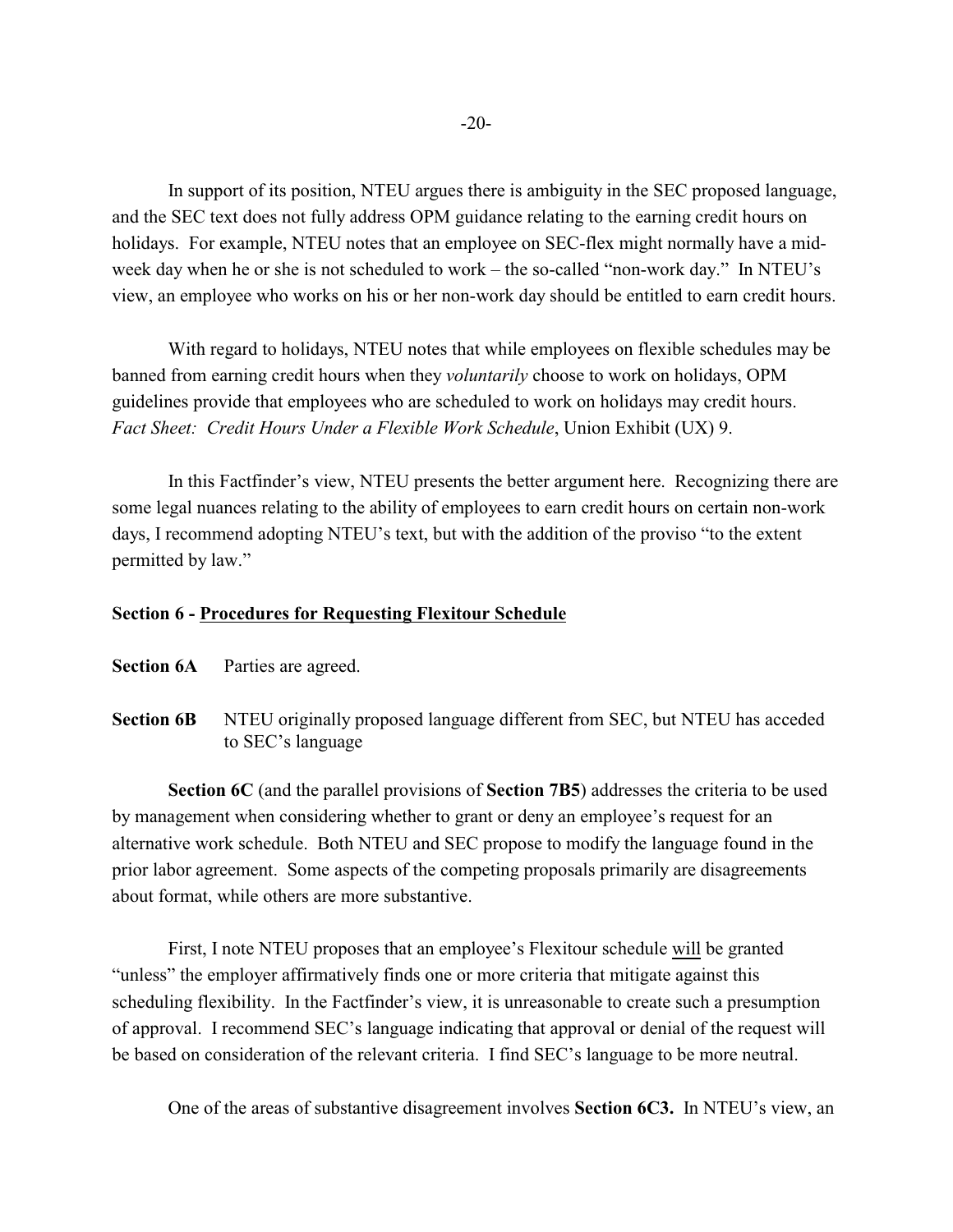employee's job performance should weigh against approval of a work schedule request only if the employee has been placed on a "performance improvement plan" (PIP), of if the employee has received an overall current performance evaluation rating of "needs improvement." NTEU argues the standard advocated by SEC is too amorphous and lends itself to arbitrary treatment by supervisors. Further, NTEU notes the labor agreement (at Article 36) includes provisions relating to unacceptable performance; in NTEU's view, it is unreasonable for management to be given the option of denying a flexible work schedule for performance-related issues without first placing an employee in a position to assert his or her rights under Article 36.

In contrast, SEC would consider whether "the employee is on a performance improvement plan or *has significant performance weaknesses communicated to the employee in writing*."

Overall, in the view of the Factfinder, SEC reasonably should be able to consider significant performance problems that fall short of a PIP or "needs improvement" performance rating. I therefore recommend SEC's language.

Similarly, there are competing provisions relating to whether an employee's attendance problems may be used as a factor when weighing whether to approve or disapprove the Flexitour request, **Section 6C4.** NTEU proposes that attendance problems be considered only if they have occurred within the previous six months, and only if the employee has been disciplined or has received written communication. NTEU also would include consideration when an employee is on leave restriction. In contrast, SEC would consider whether the employee has "significant documented time or attendance issues and/or performance counseling communicated to the employee in the preceding 12 months."

The Factfinder recommends language slightly different from both. With regard to the time period, I recommend adopting NTEU's "preceding 6 months" term. SEC's reference to counseling regarding performance issues (as found in Section 6C4) really is addressed already in Section 6C3, and therefore is redundant in this provision and is removed. I agree with SEC that management can consider whether there are documented time and attendance problems that have been communicated to the employee, but SEC can consider such T&A problems even if the employee has not been given written notice or placed on a leave restriction. The Factfinder's recommended language is found in Attachment A.

With regard to **Section 6C7**, SEC seeks to include in its consideration as a negative factor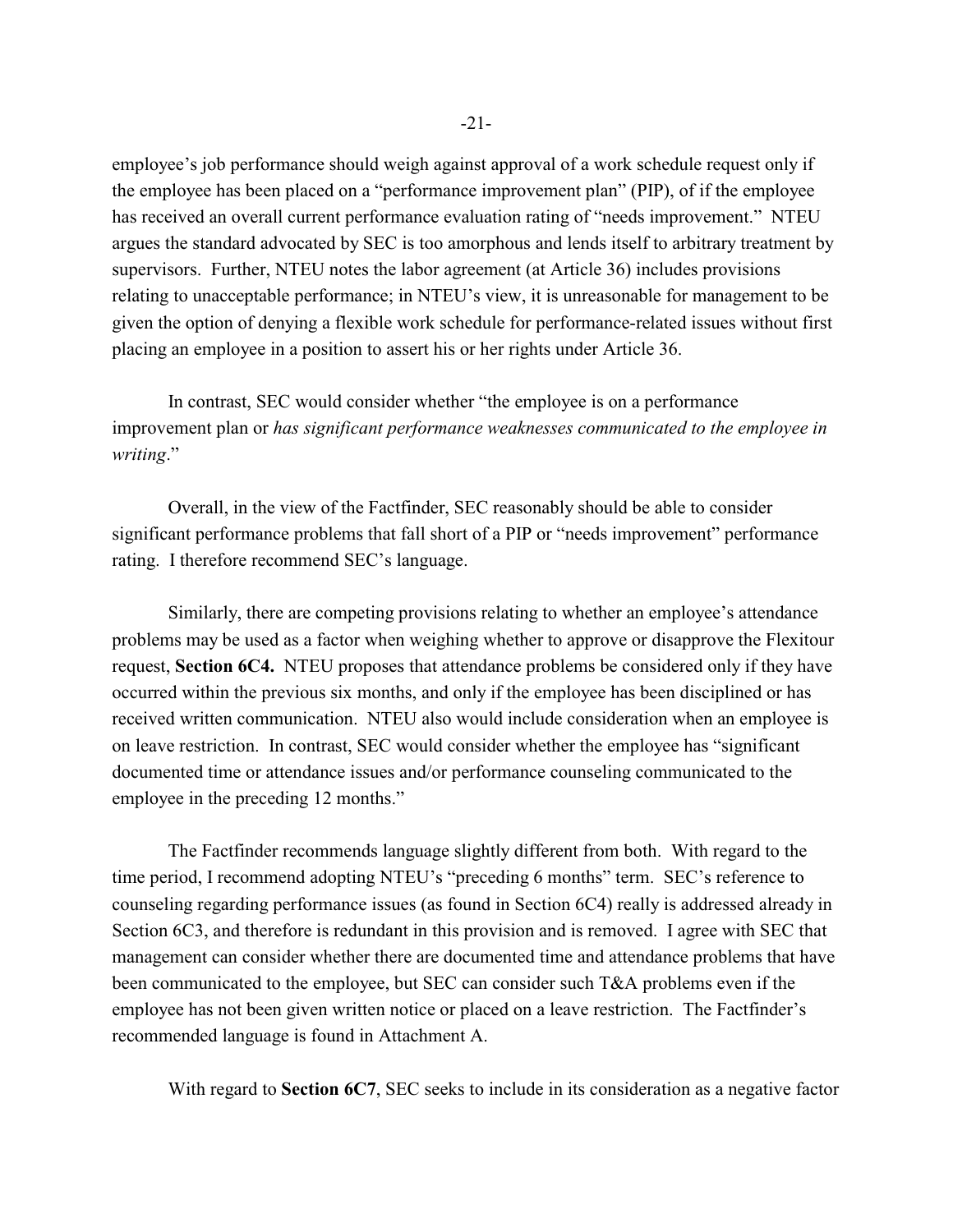whether the requesting employee has received any discipline or adverse action within the prior 12 months. NTEU would limit management's consideration only to discipline or adverse actions involving *abuse of the flexible work schedule program*.

In the Factfinder's view, SEC's language is too broad, and NTEU's text is too narrow. I therefore recommend that managers be allowed to consider any discipline or adverse action within the prior 12 months that reasonably calls into question the employee's ability to perform his or her job while working a flexible work schedule.

In **Section 6C8**, SEC seeks to preclude from Flexitour an employee whose duties require him or her to be at the Official Duty Station each weekday during official business hours. This is new contract language. I agree with NTEU that the concerns identified in 6C8 already are covered adequately by 6C2, and also 6C1. I recommend the SEC-proposed new language be omitted from the labor agreement.

The **Section 6D** language offered by the parties varies only slightly. SEC proposes that the Agency can remove "certain positions" from participation in the Flexitour schedule based on business reasons. Although NTEU's proposed language is only slightly different, NTEU suggests SEC's language would give management the right to exclude entire positions from participation in Flexitour, when the business needs of the Agency might only need to be restricted to requests from individual employees in certain positions (*e.g.*, coordinating schedules to insure proper coverage). In any event, NTEU suggests this "business needs" language is redundant because the concept is addressed sufficiently in Section 4 of this same Article.

I find this last argument of NTEU persuasive, and recommend that Section 6D be removed entirely.

**Section 6E** (to be renumbered as 6D) relates to the ability of SEC Regional offices to use numerical staffing requirements to insure adequate coverage. NTEU expresses concern that the provision – as drafted by SEC – would allow Regional offices to adopt such numerical staffing requirements without first bargaining with the Union over the impact and implementation of such a standard. In the view of the Factfinder, it is reasonable to insure this provision of the labor agreement does not function as a waiver of NTEU's right to "I and I" bargaining. I therefore recommend adoption of the NTEU text.

For **Section 6F** (to be renumbered as 6E), the parties have proposed very similar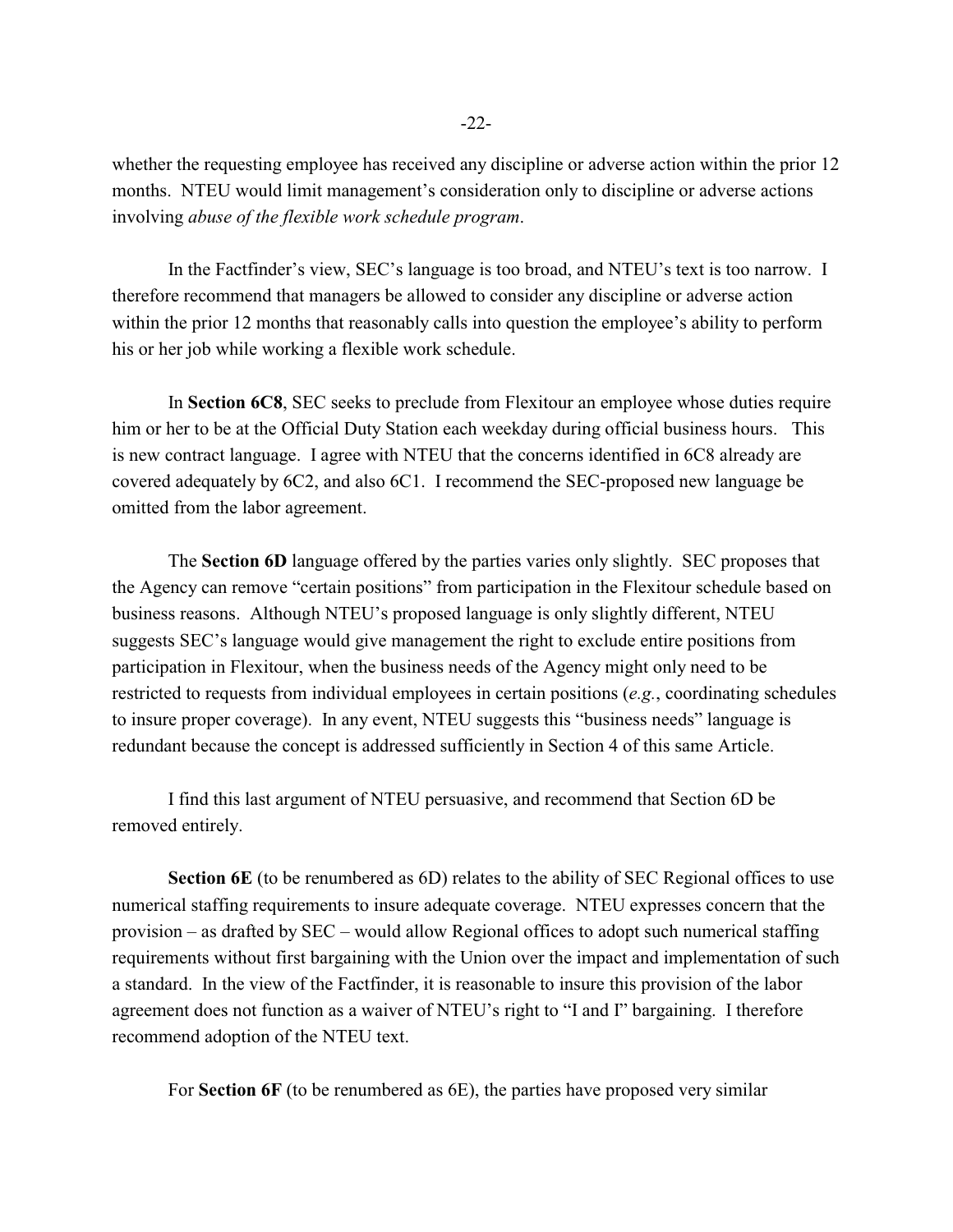language. I recommend using the SEC proposed text.

# **Section 7 - Procedures for Requesting a Compressed 5-4/9 or 4-10 Schedule or SEC-flex Schedule**

**Section 7A1** provides the criteria for eligibility for participating in a Compressed 5-4/9, 4-10 or SEC-flex work schedule. The parties offer differing proposals. To a substantial degree, the competing approaches are similar to those argued in connection with Section 6C, *supra*, involving participation in the Flexitour schedule.

**Section 7A1(a), (b) and (c)** correspond to similar issues in Section 6C. I recommend language similar to the language used in Section 6C, modified to fit the altered format of this Section.

**Section 7A1(d)** in the prior labor agreement provided that an employee seeking to work a 4-10 schedule must first have worked a 5-4/9 schedule successfully:

> d. has worked a Compressed 5-4/9 work schedule for at least one year prior to being eligible to request a Compressed 4-10 work schedule.

SEC proposes to retain this provision in the new Section 7A (setting eligibility requirements for all three compressed work schedules – 5-4/9, 4-10 and SEC-flex). NTEU objects, for several reasons. NTEU argues that two of these schedules (5-4/9 and 4-10) have been in place at SEC for many years, and employees know how the schedules work. Employees can change their schedule if they later find they are dissatisfied with it. Similar schedules at other agencies do not have any such requirement that employees first work a 5-4/9 schedule as a prerequisite for seeking to work a 4-10 schedule. NTEU also notes an editorial inconsistency, because the provision appears in a section outlining the eligibility criteria for all three compressed work schedules, but appears to apply only to the 4-10 schedule.

Ordinarily, this Factfinder might be inclined to leave the "legacy" text of the labor agreement (Section 7A1(d)) undisturbed in this instance, but I note the Agency really has not offered any affirmative argument explaining why previously working a 5-4/9 schedule still should be viewed as a threshold requirement for requesting a 4-10 schedule. Because SEC has not really advocated for retaining the policy, and because the rationale for the policy is not readily apparent to the Factfinder, I do not see this particular requirement as being useful and I therefore recommend that Section 7A1(d) be dropped from the language of the new labor agreement.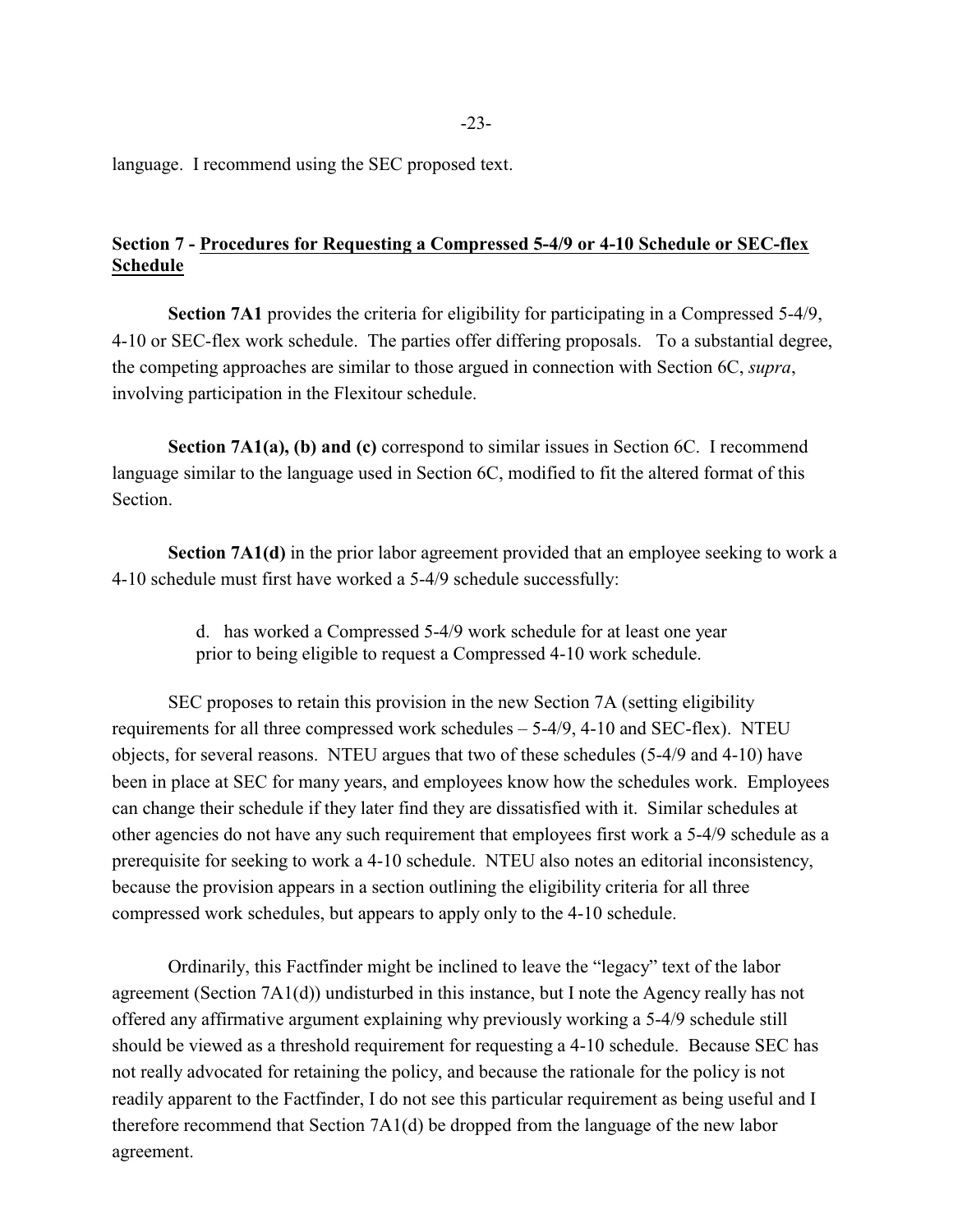**Section 7A2** addresses circumstances where SEC may seek to exclude positions from participating in the compressed work schedules. The text proposed by the parties is very similar; if the Factfinder were to chose one version over the other, the SEC version would be preferable. However, NTEU correctly notes this same issue is addressed fully in Section 4C, and the text found in 7A2 therefore is redundant. I recommend eliminating Section 7A2 entirely.

In its proposal, SEC adds language (Section 7A3) stating "SEC-flex is not available to any employee who teleworks on a recurring basis." This prohibition was not presented during the mediation phase, nor is the new language discussed in SEC's Position Statement. I therefore recommend that the language not be adopted.

**Sections 7B1, 2, 3** Parties are agreed.

**Section 7B4** Although the parties offered slightly different proposals, NTEU has acceded to SEC's proposed text, which is recommended.

**Section 7B5** addresses the criteria considered by managers when deciding whether to grant or deny a request for a compressed work schedule. The language proposed by the parties is parallel to the language found in Section 6C, and the Factfinder's assessment of the competing proposals is the same. I recommend text for Section 7B5 that is comparable to the text recommended for Section 6C.

**Section 7B6** addresses situations where a Division, Office or Regional Office seeks to exclude positions from eligibility for compressed work schedules based on numerical staffing requirements. The concerns here parallel the provision found at Section 6E (now renumbered as Section 6D in the Factfinder's recommendation), and comparable language is recommended here for the reasons cited *supra*.

**Section 7B7** addresses situations where multiple eligible employees request compressed work schedules, and not all employees can be accommodated while still maintaining coverage at the office. Under the existing labor agreement, Section 7B7 establishes a "pecking order" among such employees who are working in the same *branch*. SEC proposes substitute language, grouping together employees "in the same work unit (the applicable section or group within a division or office)." NTEU criticizes this language as being imprecise, noting the term "work unit" is not defined in the agreement. NTEU notes that "branch" is used to identify the smallest unit where all employees report to the same supervisor. This problem was surfaced during mediation, and the Factfinder suggested alternative text might be considered; NTEU has proposed such alternative text.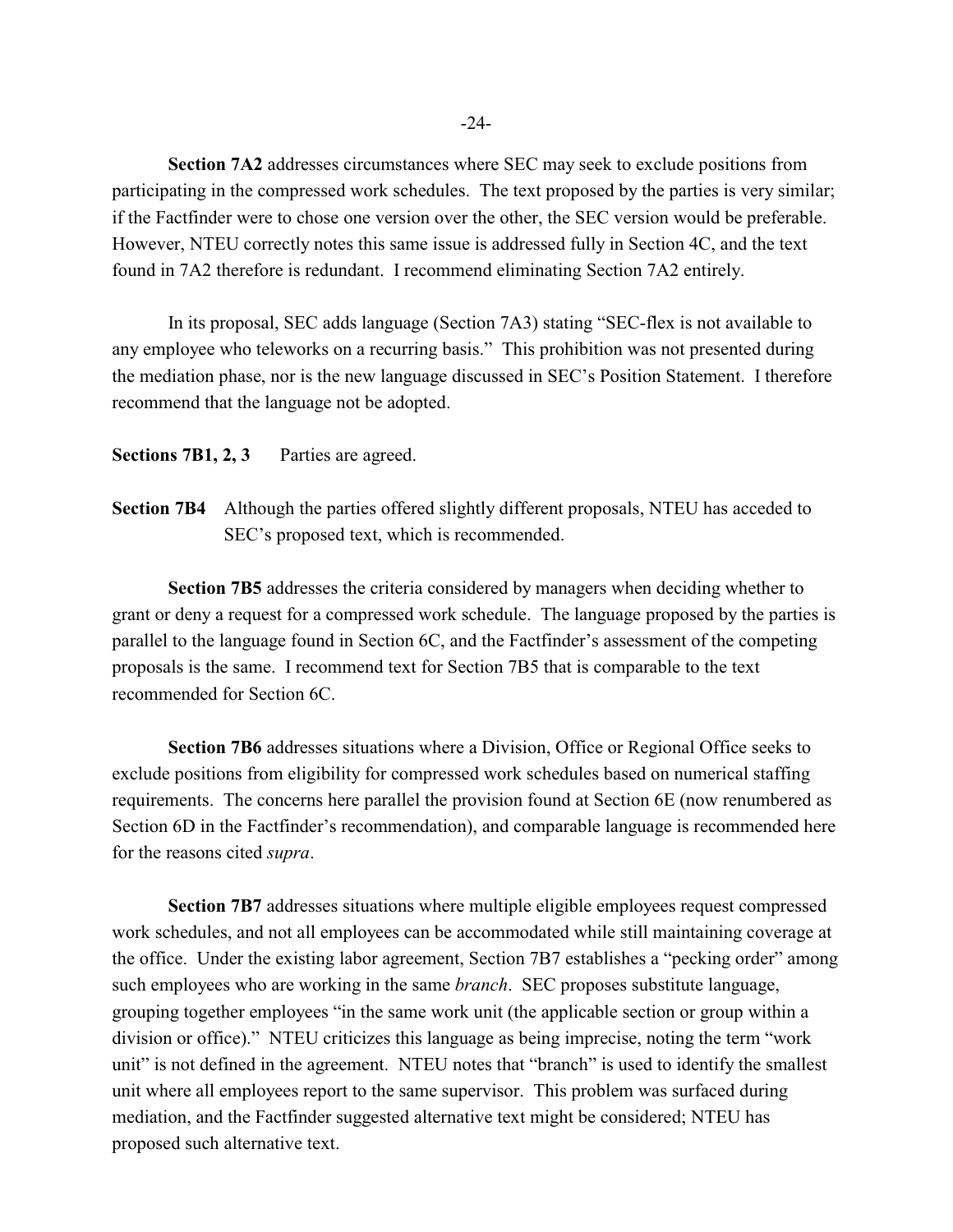Absent evidence that the existing language in the labor agreement actually has caused any confusion, the Factfinder recommends the existing language in the labor agreement be retained, with a slight modification to recognize the addition of the SEC-flex program.

SEC's proposed **Section 7B8** (numbered as 7B9 in the "old" labor agreement) provides that certain approved compressed work schedules are subject to a one-year trial period, during which SEC has the right to compel an employee to revert to a Flexitour or Compressed 5-4/9 schedule with two weeks advance written notice. Even after the one-year trial, SEC reserves the right to compel an employee to revert to a Flexitour or Compressed 5-4/9 schedule with two weeks notice.

Whereas the former Section 7B9 in the "old" labor agreement linked such summary changes in an employee's work schedule to some of the factors that were weighed when initially deciding to grant the alternative work schedule, or the factors listed in Section 7B9, the new SEC proposal does not have any such standards limiting management's discretion.

NTEU proposes striking the provision entirely, arguing the addition of the SEC-flex schedule does not provide a fresh basis for retaining this contract language. NTEU notes SEC has many years of experience now with employees working compressed work schedules, and points to labor agreements at other agencies that do not have similar provisions granting to management such a strong right to remove employees from their approved schedules.

The Factfinder recommends retaining the legacy contract provision, including the prior language setting standards governing any action by management to remove an employee from his or her approved compressed work schedule. The provision is modified to include the new SECflex schedule.

#### **Section 8 - Employee-Initiated Changes**

**Section 8A** Although the parties submitted slightly different proposals modifying existing labor agreement language, NTEU has acceded to SEC's proposed language.

**Section 8B** in the existing labor agreement states:

An employee on a Compressed 5-4/9 or 4-10 work schedule may request to change his or her non-workday to another workday in the pay period because of mission or workload requirements.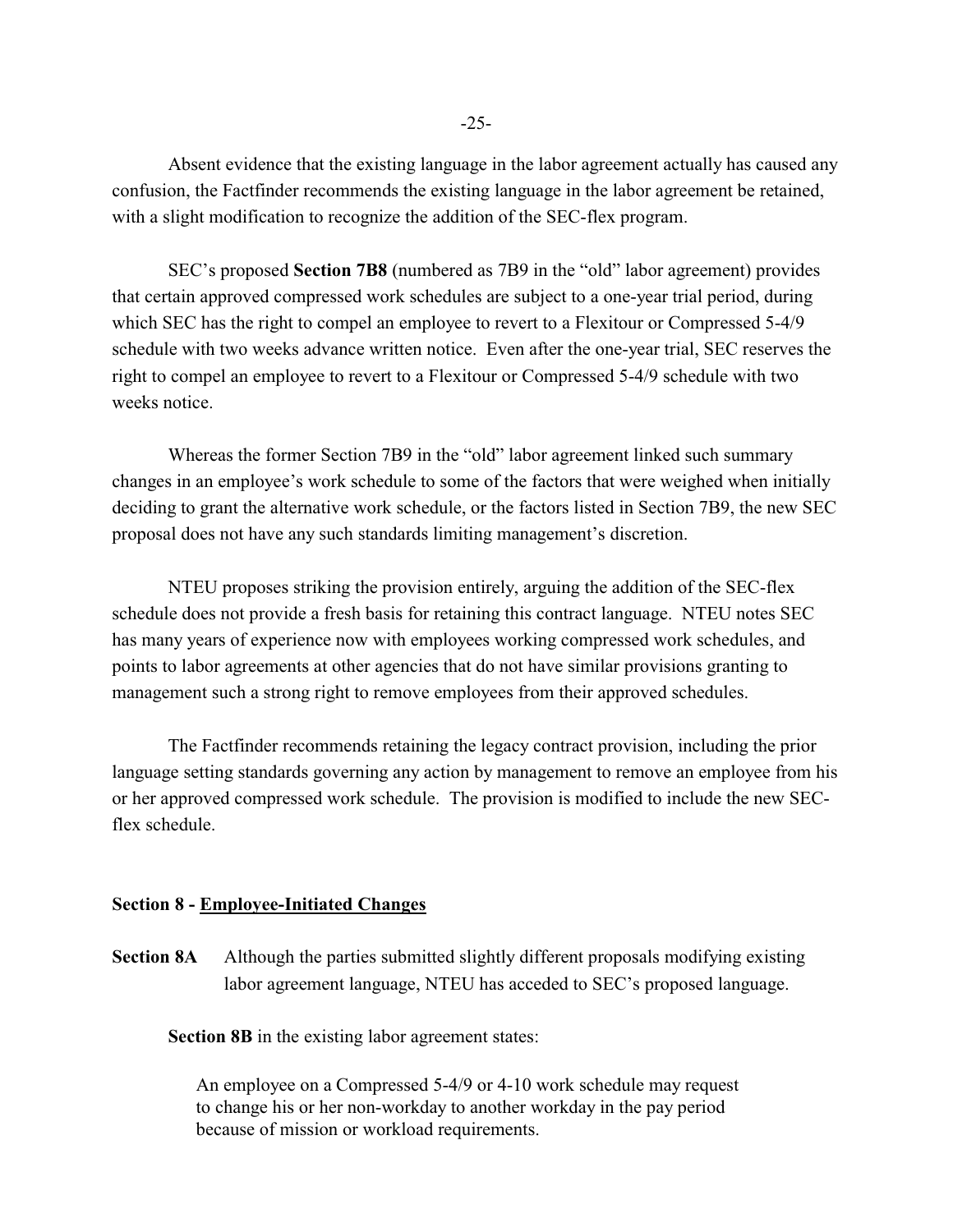As NTEU correctly notes, it is clear from the overall context of Section 8 that the changes contemplated in Section 8B are *ad hoc* changes that might be requested on a pay-period-by-payperiod basis, and not requests for an on-going change in the employee's scheduled day off. NTEU notes this *ad hoc* flexibility may be needed or desirable in a variety of circumstances, including situations where an employee might be required to attend a mandatory meeting on a scheduled day off, or where an employee would like to change his or her scheduled work day because of an important personal commitment on a normal workday, thereby avoiding the need to take leave. NTEU notes that requests for a longer-term, on-going change in an employee's regular compressed work schedule are addressed in Section 8C.

Both SEC and NTEU have proposed changes to Section 8B. The changes are similar, and address some of the weaknesses that exist in the language of the "old" labor agreement. The Factfinder recommends slightly modified text, expressly identifying Section 8B as encompassing *ad hoc* modifications to a work schedule.

**Section 8C** addresses requests for on-going changes in an employee's work schedule. Both parties propose modifications to the existing labor agreement, although SEC's proposed language is closer to the "legacy" text. The key difference relates to situations where an employee's request for a schedule change is denied. In NTEU's version, any such denial must be provided in writing, whereas the SEC version states the denial will be memorialized in a written document only if requested by the employee. NTEU has indicated it would accede to the SEC version, so long as it is clear the provisions of Section 8C (which limit schedule changes to one time each quarter) do not apply to the *ad hoc* requests to "swap days" contemplated by Section 8B.

The Factfinder recommends adopting SEC's version, with slight modifications.

**Section 8D** of the existing labor agreement provides a mechanism for an employee to request a change to his or her work schedule or non-work day more than once each calendar quarter, in exceptional circumstances. The Agency will consider such requests in light of mission, staffing and workload requirements.

Both parties propose changes to the section. NTEU suggests the section really should be viewed as a continuation or second paragraph of Section 8C, because it is concerned with changes to an employee's on-going, regular schedule and is not concerned with occasional *ad hoc* switching of days.

In the view of the Factfinder, NTEU's assessment of the proper location for the "modified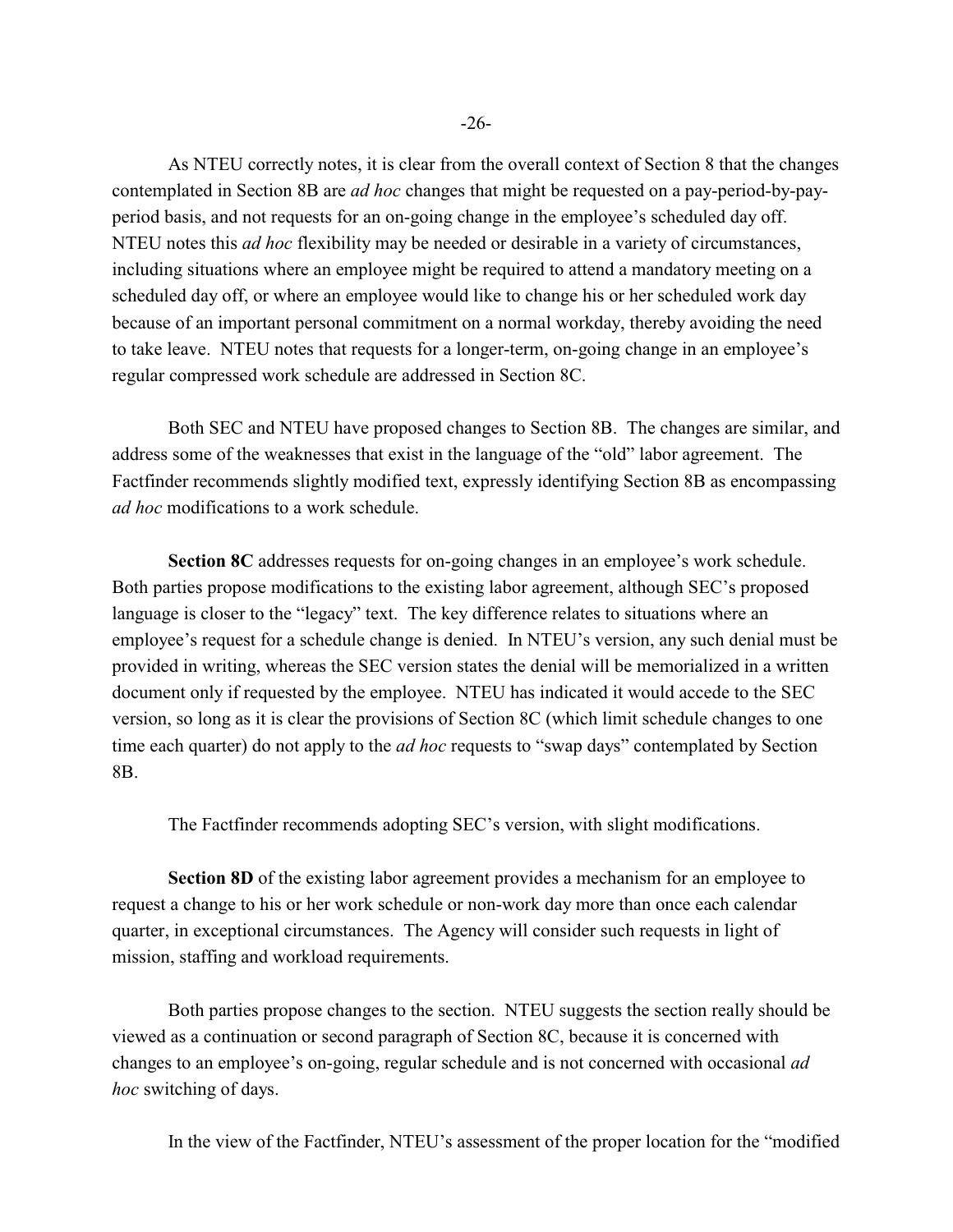8D" text is correct. I therefore recommend placing the "exceptional circumstances" proviso within Section 8C, with slight modifications.

# **Section 9 - Employer Initiated Changes**

# **Sections 9A, B** Parties are agreed.

**Section 9C** is concerned with the criteria under which SEC unilaterally may suspend or terminate an employee's compressed work schedule. The parties offer competing proposals, both beginning with "legacy" language in the existing labor agreement.

**Section 9C2** deals with situations where an employee's performance has declined while on the compressed work schedule. The existing labor agreement speaks of situations where an employee's performance has declined, or the employee has failed to meet deadlines or progress on assignments, but expressly excludes "insignificant fluctuations or declines in performance."

In NTEU's view, the existing language could be interpreted to allow the Agency to change employee's schedule based on a single instance when an employee runs into problems. NTEU therefore proposes more stringent language:

> C. The Employer may suspend or terminate an employee's Work Schedule if the Employer finds that:

2. the employee's performance has *significantly* declined (for example, where the employee *repeatedly* fails to meet established deadlines or *repeatedly* fails to progress satisfactorily on assignments but excluding insignificant fluctuations or declines in performance)[.]

SEC makes a modest concession to Section 9C2, adding the word "significant" to the first clause.

In the Factfinder's view, SEC's additional qualification is sufficient to make clear that minor deficiencies or lapses in an employee's performance should not become justification for removing an employee from his or her schedule. The SEC text is recommended, with a slight change to improve grammar.

**Section 9C4** addresses situations where employees have encountered time and attendance problems. The concern here parallels the concerns articulated earlier in Section 6C4, and similar text is recommended as discussed *supra*.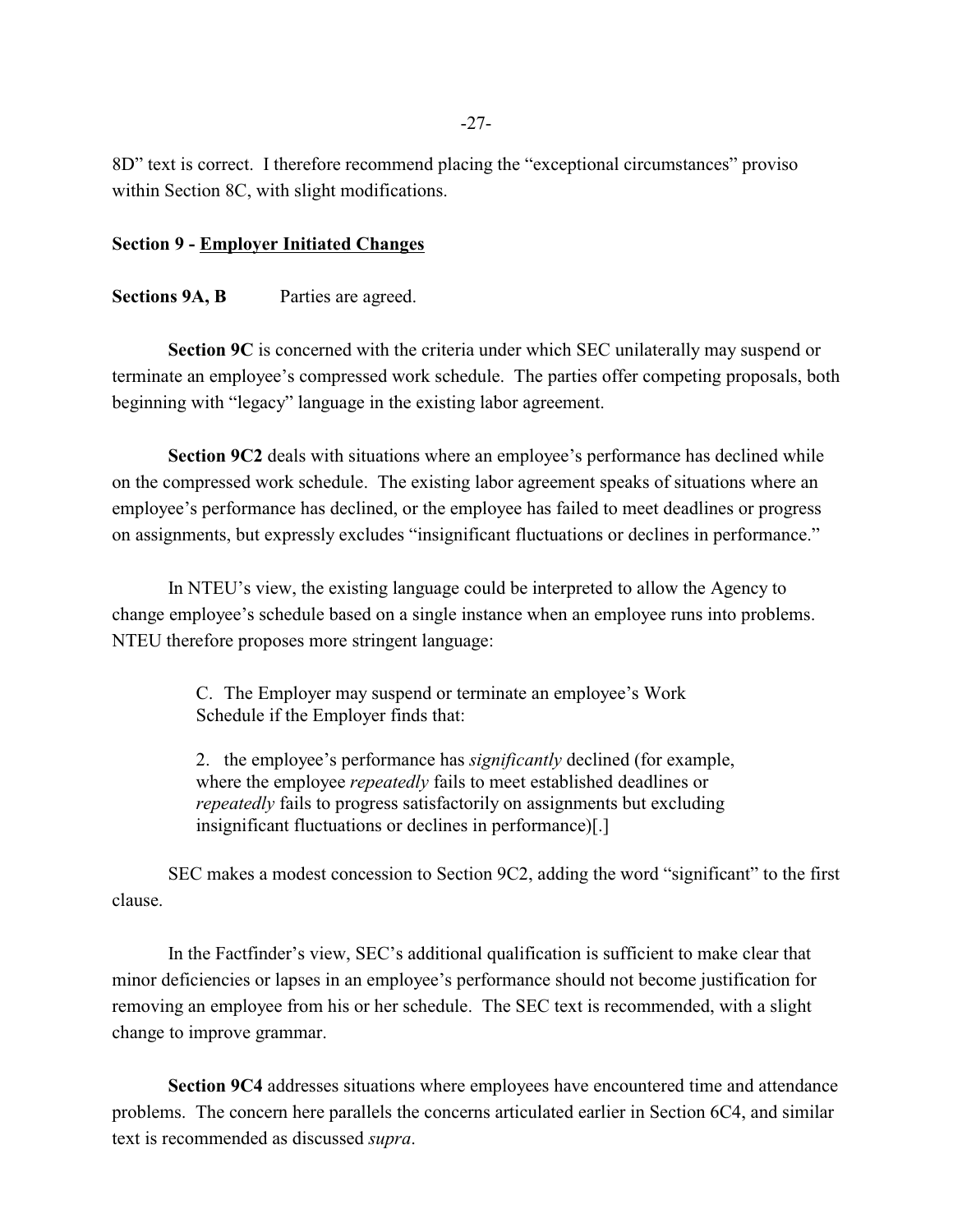Sections 9D, 9E Parties are agreed.

# **Section 10 - Changes Due to Travel or Training**

Parties are agreed.

# **Section 11 - Changes Due to Promotion, Reassignment or Detail**

Under the existing labor agreement, employees promoted, reassigned or transferred must request approval from their new supervisors to maintain their alternative work schedules. Both parties propose modifications to the labor agreement language, although SEC's proposal is a minor change in terminology.

NTEU proposes the following language:

If an employee is promoted *to a new position*, reassigned or detailed, he or she must request approval from his or her new supervisor of the employee's previously elected Work Schedule, or must submit a request to the new supervisor for a new schedule. Such requests will be granted or denied pursuant to Sections 6 and 7 of this Article.

Emphasis added.

NTEU suggests its proposed language clarifies that seeking renewed approval for a compressed work schedule or re-applying only would apply in situations where an employee has a new supervisor, or is promoted into a new position. No such review and approval would be required in situations where an employee simply is promoted *within the employee's current position*, *e.g.*, when an employee is promoted from one pay band to another.

Additionally, NTEU suggests language mandating that supervisors affirmatively grant or deny requests.

The Factfinder believes NTEU's proposed changes are helpful in clarifying this section of the agreement, and recommends text along the lines proposed by NTEU.

# **Section 12 - Credit Hours (Flexitour or SEC-flex Schedules Only)**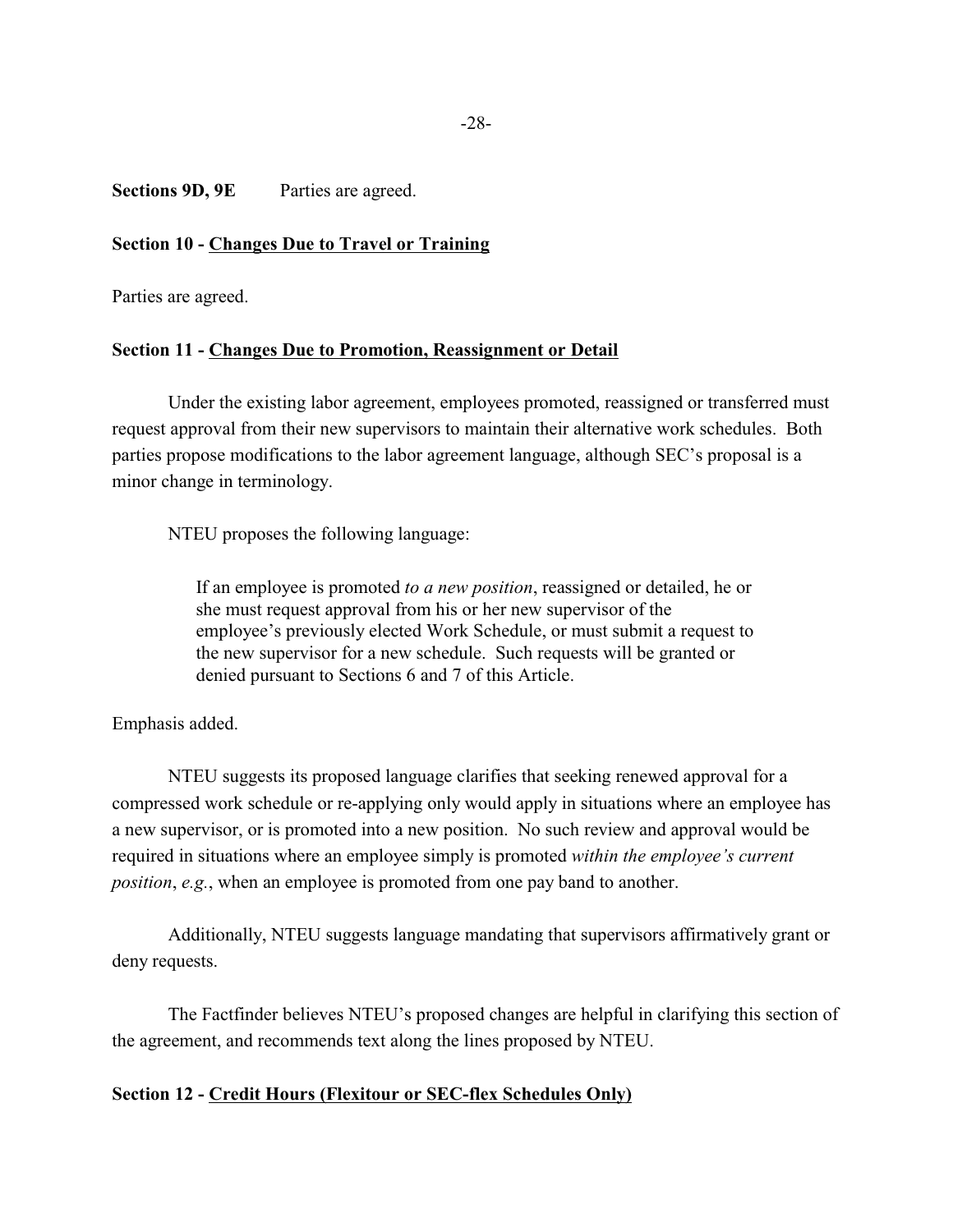**Sections 12A, B & C** Parties are agreed.

The existing labor agreement requires employees to obtain supervisory approval to earn credit hours. Such approval normally should be obtained in advance, but the labor agreement recognizes such approval may be granted after-the-fact. However, the discretion to award credit hours retroactively is left to the sole discretion of management.

SEC proposes the following text:

D. An employee's request, via the time and attendance system, to earn credit hours must normally be approved in advance by the employee's supervisor. The Employer may, in its sole discretion approve credit hours retroactively.

The Employer's decision regarding an employee's request to earn credit hours will be based on whether there is sufficient work available to keep the employee productively occupied during the entire period for which credit hours are requested, and whether that work can be performed at the requested time. An employee may not save work that otherwise could be completed during the regular tour of duty in order to earn credit hours.

NTEU proposes the following language:

D. An employee's written request (via the time and attendance system or email) to earn credit hours must be approved, normally in advance and in writing (via the time and attendance system or email), by the employee's supervisor. The Employer may approve credit hours retroactively (e.g., where it was not possible for the employee to obtain advance approval by his or her supervisor, and the work in question is required to be performed to meet the Employer's mission and/or workload requirements). In the event of denial, the Employer will provide the employee with the reasons for the denial in writing.

The Employer's decision regarding an employee's request to earn credit hours will be based on whether there is sufficient work available to keep the employee productively occupied during the entire period for which credit hours are requested, and whether that work can be performed at the requested time. An employee may not save work that otherwise could be completed during the regular tour of duty in order to earn credit hours.

NTEU is critical of the existing policy allowing SEC managers to decide whether to grant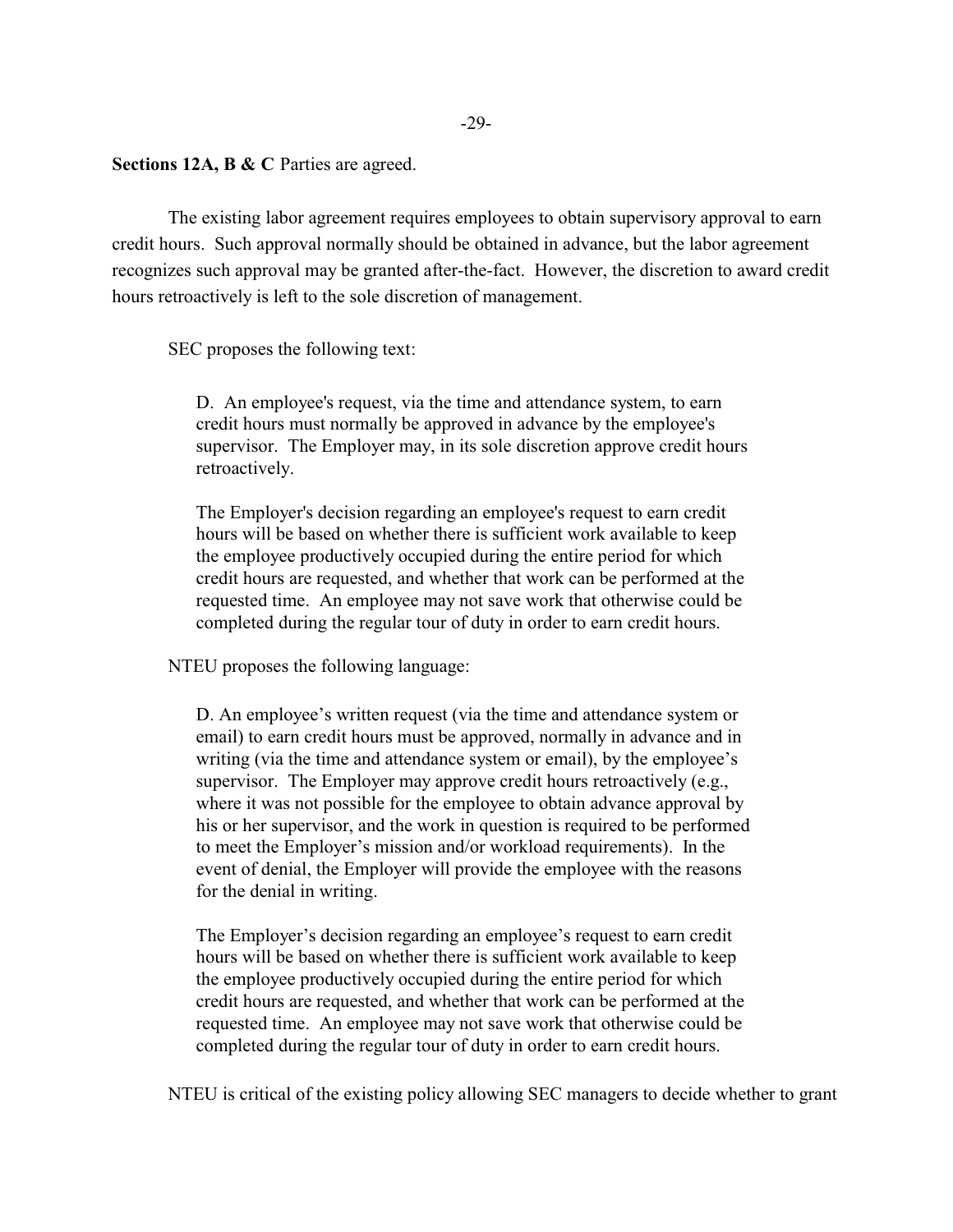or deny retroactive approval of credit hours at their sole discretion. In NTEU's view, it is appropriate to have a standard; otherwise, application of the policy may not be uniform within the Agency. Further, NTEU urges that the labor agreement give examples of the means that might be used to request approval.

In the view of the Factfinder, there is some merit to both proposals, and modified language is recommended. Significantly, although I recommend retaining management discretion to deny the earning of credit hours that were not requested and authorized in advance, I believe giving employees the right to request a written explanation may serve as a useful check on possible arbitrary treatment. At the very least, a written explanation will place employees on clearer notice of the circumstances where a manager might deny retroactive approval of credit hours.

I recommend the following text:

D. An employee's request to earn credit hours must normally be approved in advance by the employee's supervisor. Such requests and approvals normally will be processed through the time and attendance system, although email or other forms of documented communication also may be used.

The Employer may, in its sole discretion approve credit hours retroactively. In the event of denial, the Employer will provide the employee with the reasons for the denial. At the employee's request, the reasons for the denial shall be in writing.

The Employer's decision regarding an employee's request to earn credit hours will be based on whether there is sufficient work available to keep the employee productively occupied during the entire period for which credit hours are requested, and whether that work can be performed at the requested time. An employee may not save work that otherwise could be completed during the regular tour of duty in order to earn credit hours.

Whereas Section 12D addresses the *earning* of credit hours, **Section 12E** deals with *using* credit hours.

NTEU proposes modest modifications to the existing "legacy" labor agreement language. Both parties agree that employees must obtain approval from supervision prior to using credit hours; NTEU proposes to add language specifying that such approval should made be in writing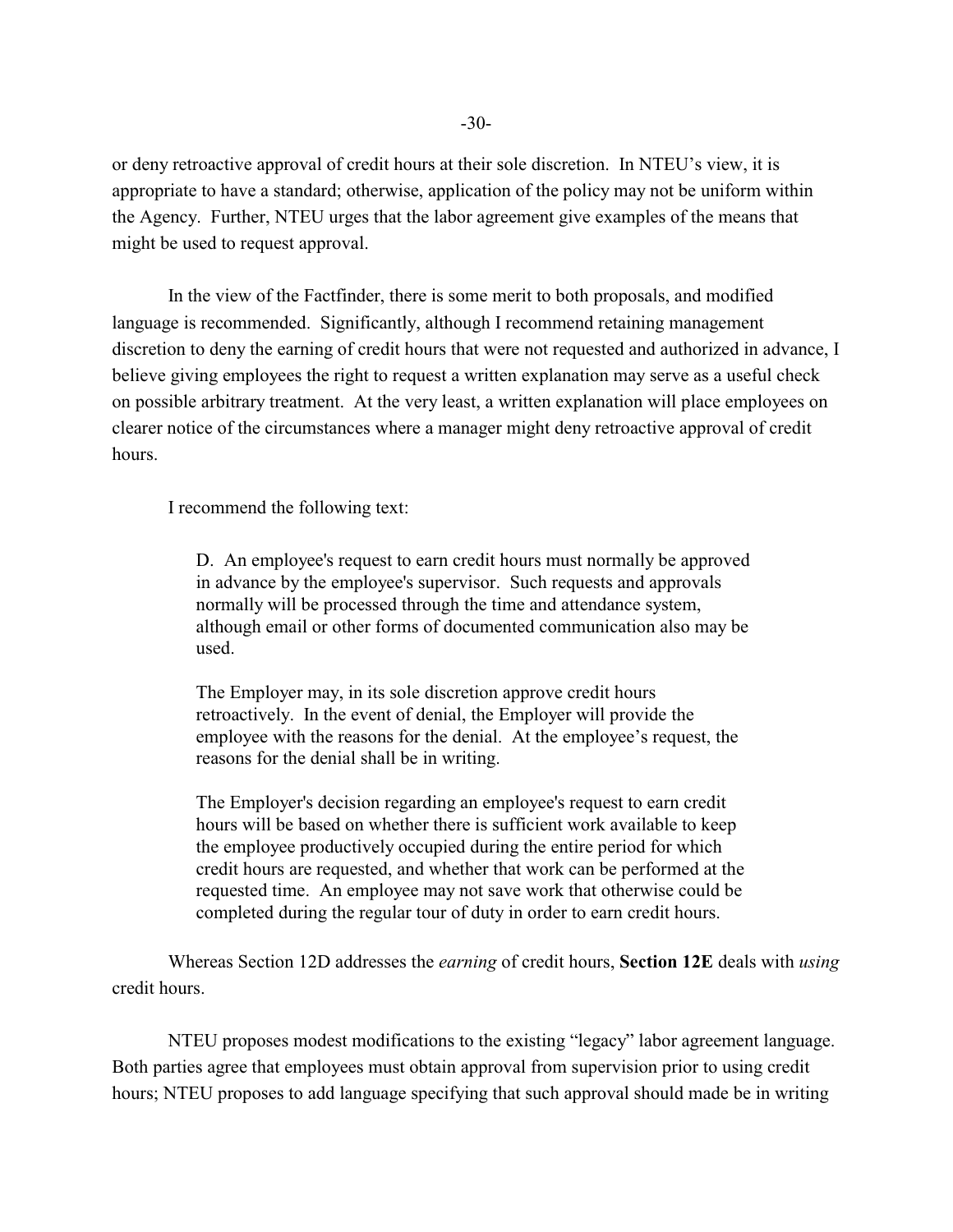by the supervisor, using SEC's time and attendance system or email. Additionally, although existing language requires that the reason for any denial of credit hours be provide in writing *if requested by the employee*, NTEU would require any denial to be explained in writing.

As in Section 12D, I agree it can be helpful to identify the mechanisms available for requesting to use credit hours, and approving or denying the request. I therefore recommend language similar to the text proposed by NTEU. With regard to written explanations for denials, I agree with SEC there is no reason to burden supervisors unnecessarily with providing universal written explanations, and I therefore recommend the text of the prior labor agreement.

**Section 12F** addresses the hours during the workday when employees may earn credit hours. Under the "old" labor agreement, credit hours only could be earned between 7:00 AM and 7:00 PM. Both SEC and NTEU propose to expand substantially the "window" when credit hours can be worked and earned.

Like NTEU's proposal (Section 3) to allow employees on alternative work schedules to begin work as early as 6:00 AM, NTEU proposes that credit hours be earned between 6:00 AM and 10:00 PM. SEC proposes that the earning of credit hours be limited to 6:30 AM to 10:00 AM. Because I already have agreed with SEC that 6:30 AM is an appropriate start time for work shifts, I agree this is an appropriate beginning time for the earning of credit hours.

The existing labor agreement language states "An employee may not earn credit hours during a holiday or an excused absence." Although both parties initially proposed to retain this language, NTEU notes (per its argument relating to Section 5C1(g), *supra*) that under very limited circumstances, OPM has indicated employees may be allowed to earn credit hours on holidays. Like Section 5C1(g), I recommend language recognizing such a possibility.

Under the existing labor agreement, employees may request to earn credit hours in 15 minute increments, but with a 30 minute minimum. Employees may use credit hours in 15 minute increments, with a 15 minute minimum.

SEC proposes to retain the legacy language, while NTEU proposes to allow employees to earn credit hours in 15 minute increments, with only a 15 minute initial increment. NTEU notes the SEC "30-minute minimum" is not mandated by OPM policies, and there are other agencies that allow an initial 15 minute increment when earning credit hours. NTEU suggests the existing 30-minute minimum is a holdover from a period when SEC's timekeeping system was unable to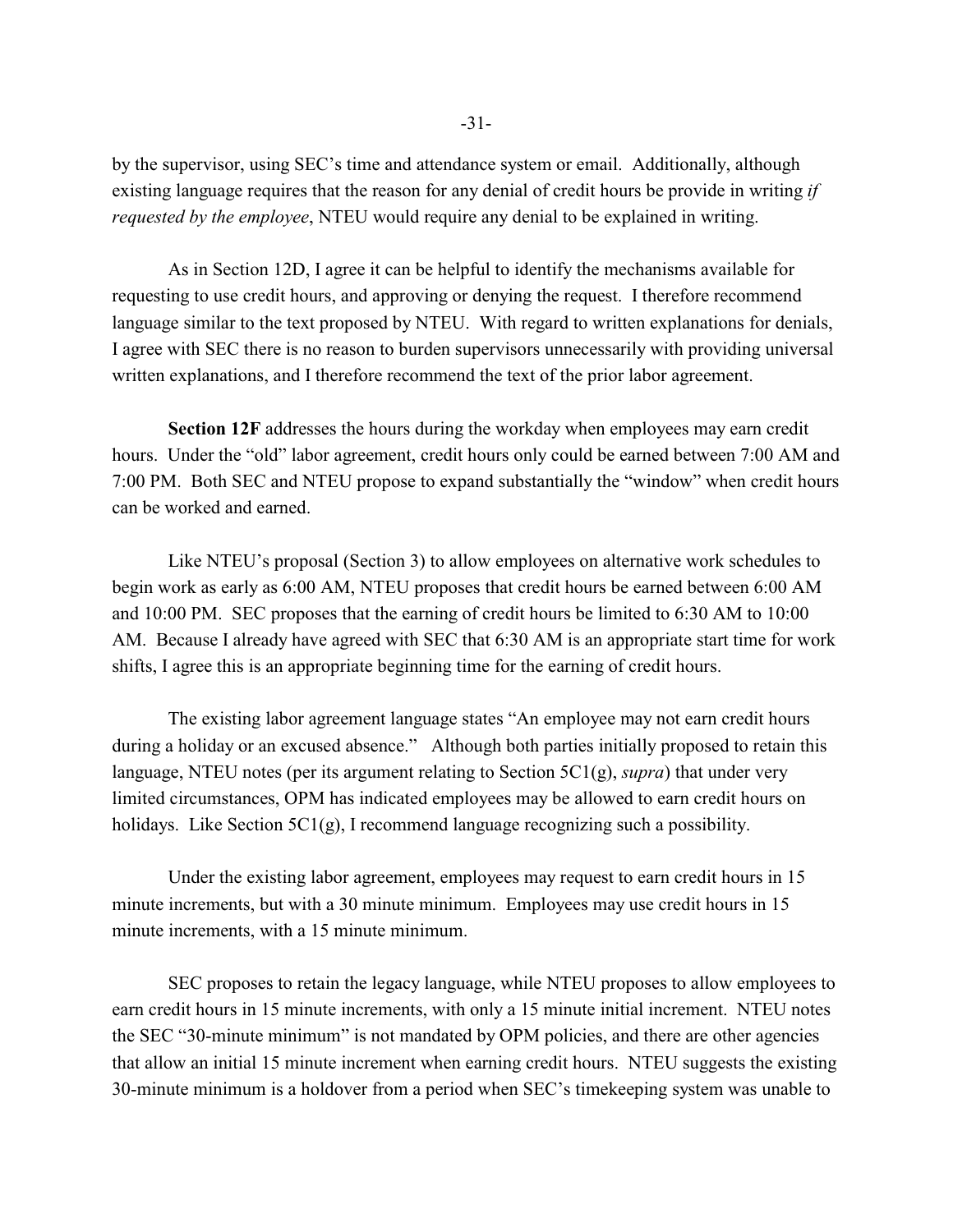track time in 15-minute intervals; because the SEC system now is capable of handling the 15 minute intervals, there is no technical reason why the 30-minute minimum must be retained.

Although SEC does not provide an argument in support of the existing 30-minute minimum, this Factfinder can understand why the Agency might want to retain the older time frame. While I accept as true NTEU's representation that Agency computer systems can handle the 15-minute request, and a minimum 15-minute interval would comply with Federal personnel regulations, there nonetheless is a cost in supervisory time and attention associated with each request to earn credit hours. Fifteen minutes is a very short time interval; if the Agency has decided that supervisors should not be devoting time to approving or disapproving *de minimis* requests for credit hours, that does not strike this Factfinder as unreasonable.

I therefore recommend retaining the legacy language, as advocated by SEC.

**Section 12H** addressed the number of credit hours that can be carried over by full-time employees, and also the number of credit hours that can be earned and carried over by part-time employees. Although NTEU proposed language different from SEC, NTEU has acceded to the SEC proposed language, which the Factfinder recommends.

**Section 12J** relates to employees working credit hours on weekends. The existing labor agreement notes that Agency buildings may not be heated or cooled on weekends and therefore an employee who is approved for weekend work assumes the risk that the SEC workplace may be uncomfortable. SEC proposes to retain the existing language.

NTEU does not object to the existing language *per se*, but seeks to add language allowing employees approved to telework the ability to work at their remote work site when earning credit hours on weekends. The form of the language proposed by NTEU seem to presume that such a credit hour request will be granted, and uniformly requires supervisors to provide written explanations for any denials.

The Factfinder agrees that, when the Agency feels there is a legitimate value for an employee to perform credit-hour work on weekends, it may be useful – both for the Employee *and* for the Agency – to allow an employee approved to telework to perform the work from his or her home. I recommend language addressing and sanctioning such weekend telework, but with modified language per Attachment A.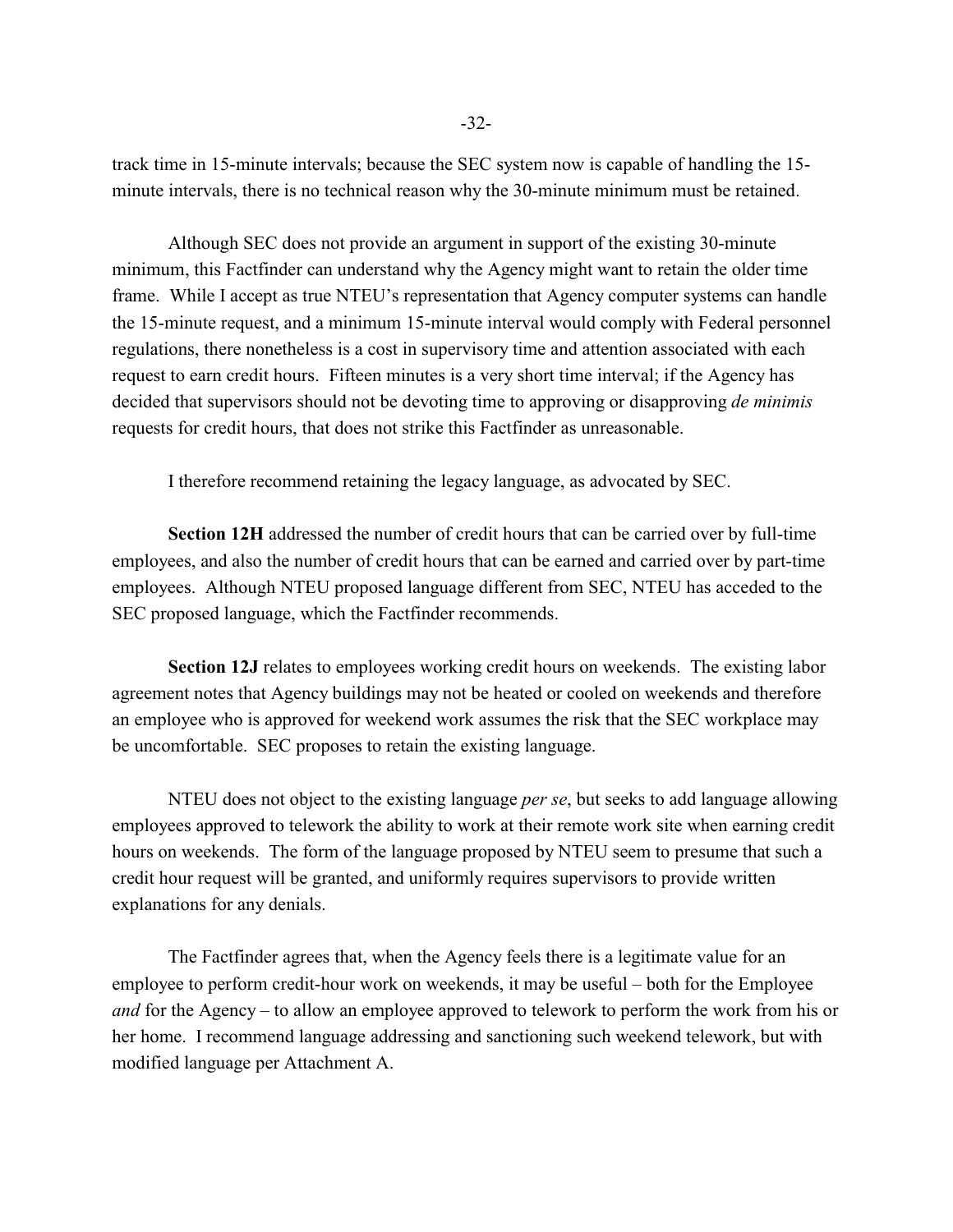**Section 12K** of the existing labor agreement states:

K. While an employee may only earn credit hours at his or her Official Duty Station, an employee working an approved telework schedule on a given day(s) may request to earn credit hours at his or her approved alternate work site on that day/those days.

SEC proposes to retain this legacy text, and initially NTEU agreed. However, in its Position Statement, NTEU has altered its position, noting the existing language is somewhat inconsistent with proposals to allow credit hour work on weekends (*i.e.*, non-work days) from remote locations, and also potentially the ability to earn credit hours on holidays under circumstances permitted under OPM guidelines.

The Factfinder agrees with NTEU that the existing language creates potential conflicts or misunderstandings when aligned against these other provisions. Accordingly, I recommend alternative language modeled on the NTEU proposal in its Position Statement (at p. 46). *See* Attachment A.

**Section 12L** in the existing labor agreement purports to regulate the time periods when credit hours can be earned:

> L. A full-time employee may earn credit hours consistent with his or her office's morning and afternoon flexible bands, as well as the band for non-workday weekends. Therefore, credit hours may not be earned before or after the employee's Office's flexible and weekend bands. A part-time employee may earn credit hours within these bands as well as during his or her Office's core hours.

SEC proposes to retain this language, while NTEU proposes to delete the text entirely. NTEU argues the language is confusing and may be inconsistent with other provisions of the labor agreement as proposed by the parties. Further, NTEU notes the work bands of the labor agreement only address mid-week days, and not weekends.

In light of the fact that the bands have been expanded, this Factfinder is unconvinced the language of Section 12L serves any useful purpose, and I agree with NTEU that the text may simply provide opportunities for confusion. I recommend the text be eliminated.

SEC proposes to retain the text of **Section 12M** of the current labor agreement, which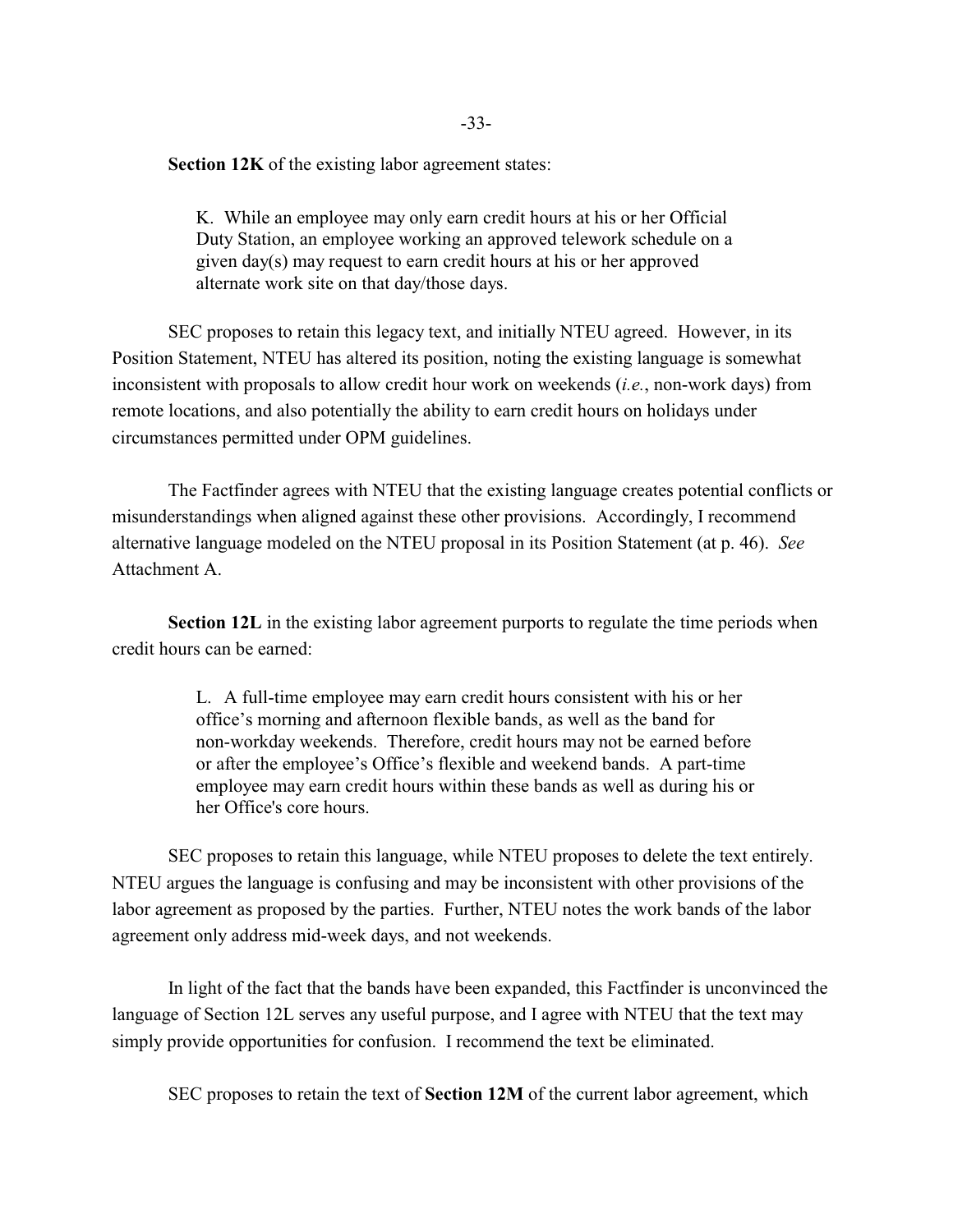states:

M. An employee may not earn credit hours when at Employer-required training.

SEC argues employees at training should remain focused on their training, and not on work. In contrast, NTEU contends a training day is like any other work day; to the extent SEC has work the employee needs to perform, the employee should be able to put in additional credit hours to complete the work.

The Factfinder agrees with NTEU that a flat contractual ban on earning credit hours while at training serves little purpose. Presumably, there are urgent situations when the Agency will find it in the Agency's interest to encourage employees at training sessions to put in "extra time" and complete needed work; under those circumstances, there is no clear rationale for SEC and NTEU to agree in advance that any such additional work automatically should be barred under the labor agreement. To the extent SEC believes it is undesirable for employees to be performing additional Agency work while attending employer-sponsored training, SEC is in a position to instruct its supervisors not to approve credit hours under those circumstances.

I therefore recommend existing Section 12M be eliminated from the new labor agreement.

**Sections 12N and O** Parties are agreed..

**Section 13 - Pay/Leave**

**Sections 13A and B** Parties are agreed.

Both NTEU and SEC propose new language for **Section 13C**, in light of special issues relating to holiday pay in connection with the SEC-flex program.

SEC proposes the following language:

C. An employee on a SEC-flex work schedule will only earn eight (8) hours holiday pay on a holiday. This is set by law (5 U.S.C. 6124). Such employee will have to take appropriate leave (including credit hours earned) for the 9th or 10th hour.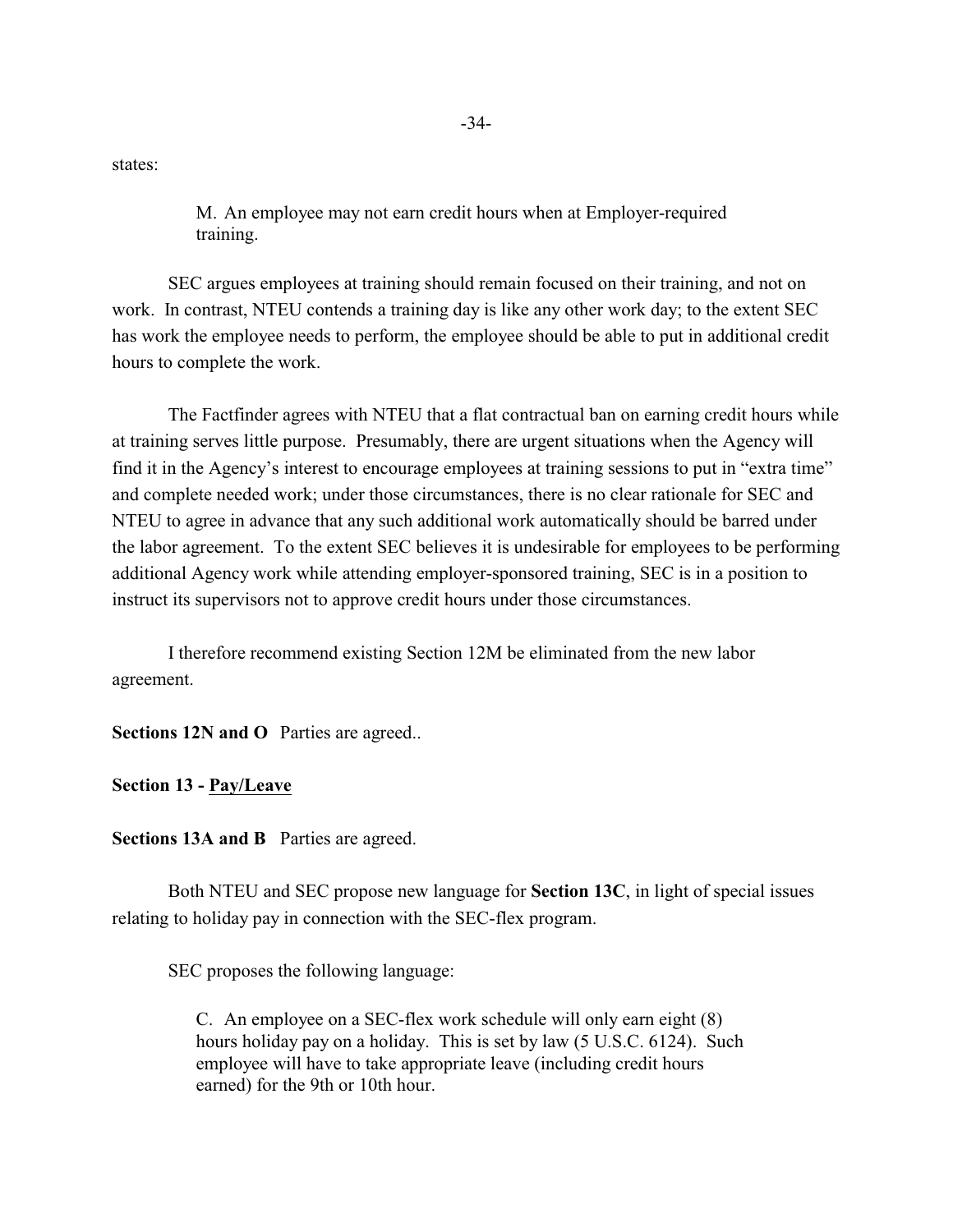NTEU recognizes the statutory limitations relating to holiday pay for employees on the SEC-flex program, but suggests such employees be allowed to work additional time during pay periods that include a holiday so they are not compelled to use vacation leave or credit hours to qualify for a full paycheck:

> C. An employee on a SEC-flex work schedule will only earn eight (8) hours holiday pay on a holiday. This is set by law (5 U.S.C. §6124). Such employee will either have to take appropriate leave (including credit hours earned) for the 9th or 10th hour *or the employee may adjust his or her work schedule for that pay period only to work the additional hour(s). Such additional hour(s) must be completed during the regular or credit hour tour of duty hours in that pay period.*

Emphasis added. NTEU's arguments are two-fold. First, there is a basic question of fairness to the employee, with NTEU contending the employee should not be required to consume his or her leave time simply because there is a holiday. Second, NTEU suggests that allowing the employees to "make up" the additional time (so they achieve a regular 80-hour pay period) actually is in SEC's interest, because the Agency gets the benefit of the additional productive hours.

I believe NTEU has the better argument on this. Admittedly, implementation of the SECflex program may be complicated for SEC administrators and supervisors, given the relatively wide variety of schedules that might be developed by employees. And adding a mechanism for making up lost time on holidays adds yet another level of complexity to the system. Still, the Factfinder is confident Agency managers and supervisors are capable of making this working, and whatever additional effort may be involved is outweighed by the matter of fairness to the workforce. I therefore recommend adoption of the NTEU proposed language.

**Sections 13D, E, F** Parties are agreed.

# **Section 14 - Lunch**

Although NTEU proposed modified language extending the time band for taking lunch, it has acceded to SEC's position.

# **Section 15 - Time Reporting**

Parties are agreed.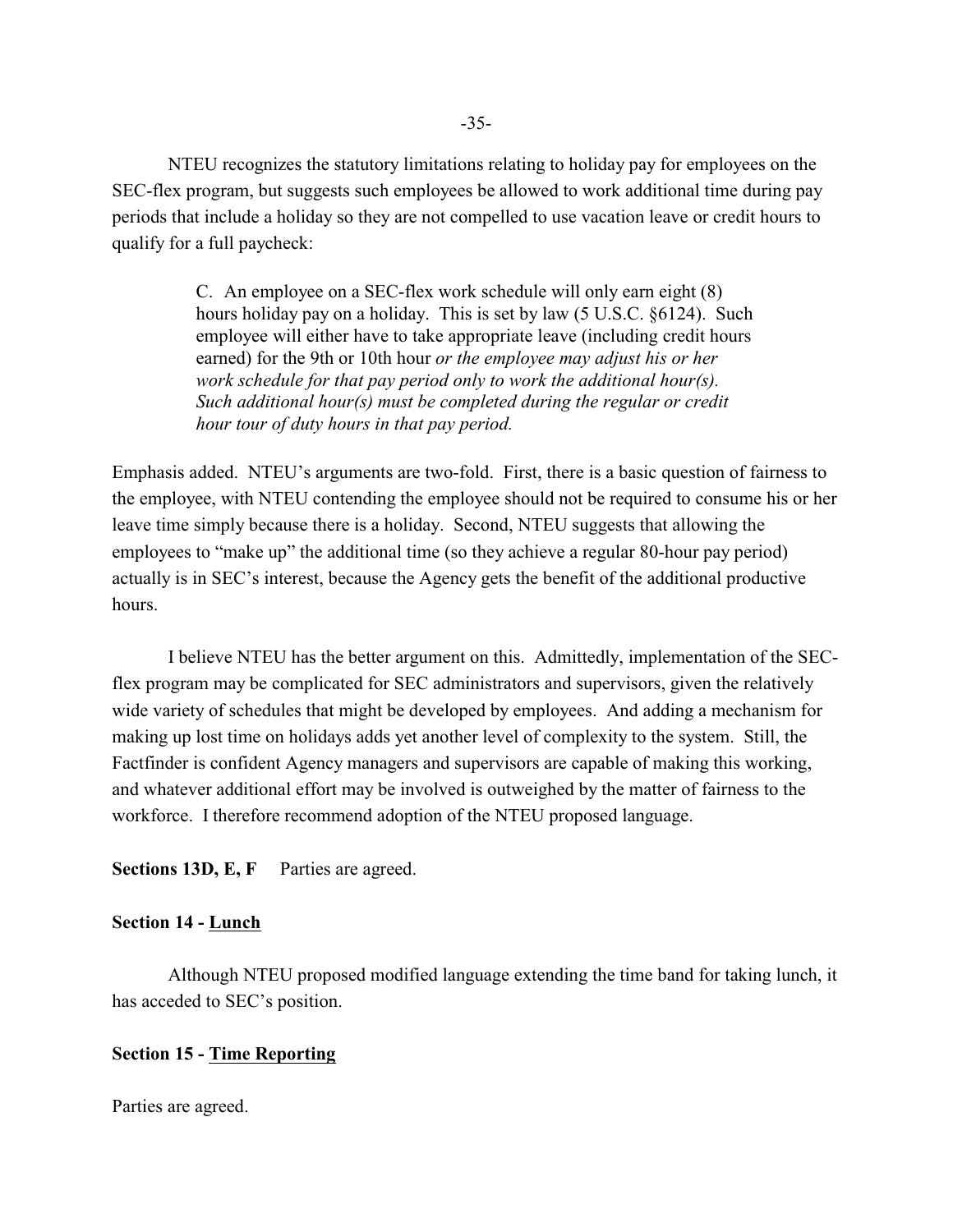# **Section 16 - Reports**

Parties are agreed.

#### **Section 17**

The parties are in strong disagreement whether the SEC-flex should be viewed as a pilot program. As part of its proposed Section 17 language, SEC proposes:

> The SEC-flex work schedule will run as a one (1) year pilot program whereupon the parties will determine whether to continue the work schedule.

SEC proposes to implement an evaluation program over the first 18 months of the SECflex implementation. At the end of that period, "Based on the evaluation results, the Employer may exercise reasonable discretion to continue, modify, or terminate the trial program."

As this proposed provision is structured, it appears there is a presumption that the SECflex work schedule ends after the one-year pilot program, unless there is joint agreement to continue the program into the future. Further, it is clear SEC reserves the unilateral right to terminate the program after 18 months, based on an evaluation conducted by Agency management.

NTEU argues this approach runs counter to the requirements of the Federal Employees Flexible and Compressed Work Schedules Act ("Work Schedules Act"), 5 U.S.C. §6120 *et seq.*, particularly 5 U.S.C. §6131, which prohibits an agency from terminating an alternative work schedule unless there is first a showing of adverse agency impact.<sup>2</sup>

- (1) establish such schedule; or
- (2) continue such schedule, if the schedule has already been established.

 $2\,$  §6131. Criteria and review

<sup>(</sup>a) Notwithstanding the preceding provisions of this subchapter or any collective bargaining agreement and subject to subsection (c) of this section, if the head of an agency finds that a particular flexible or compressed schedule under this subchapter has had or would have an adverse agency impact, the agency shall promptly determine not to—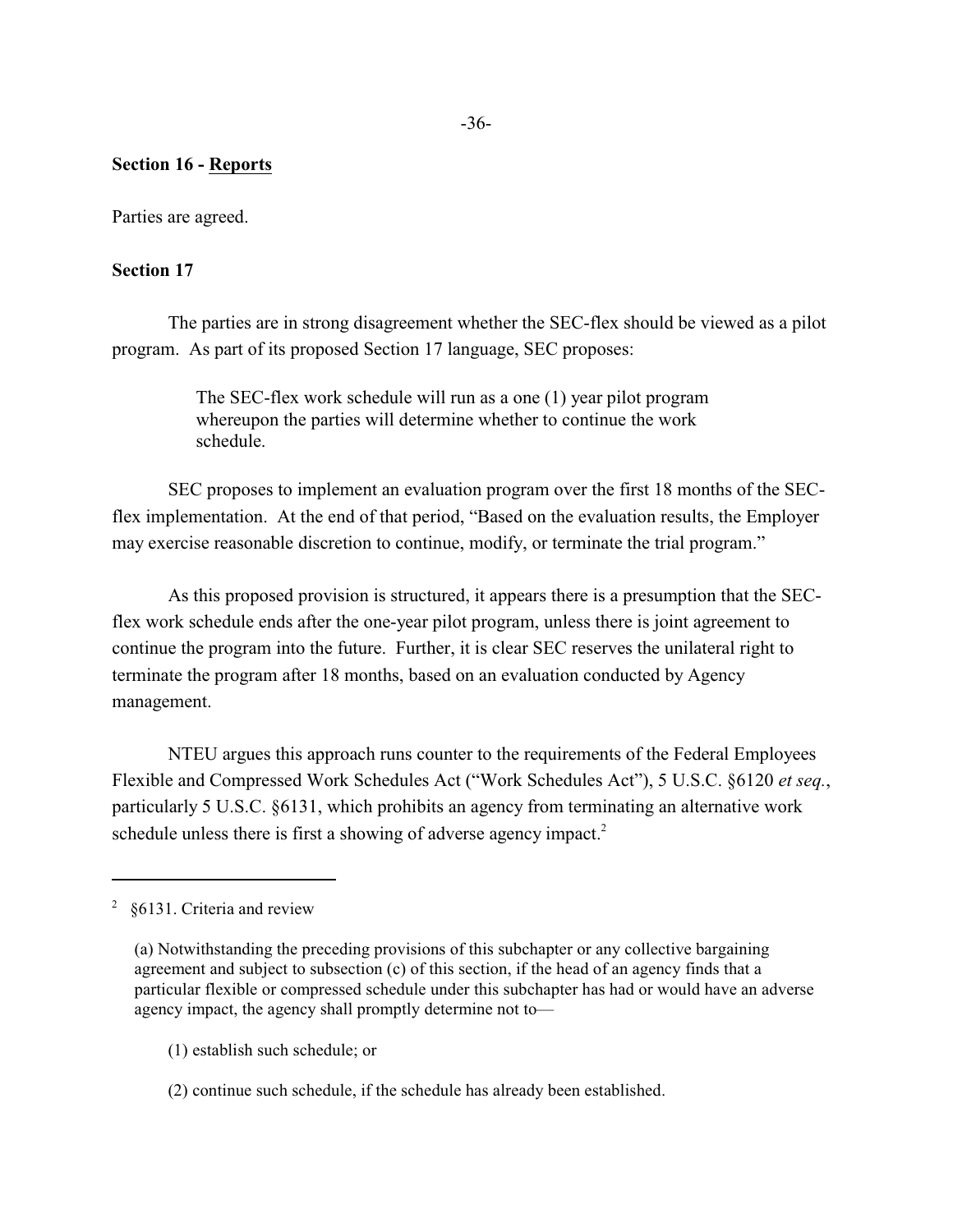In response, SEC argues there is no violation of 5 U.S.C. §6131, because under its

(b) For purposes of this section, "adverse agency impact" means—

(1) a reduction of the productivity of the agency;

(2) a diminished level of services furnished to the public by the agency; or

(3) an increase in the cost of agency operations (other than a reasonable administrative cost relating to the process of establishing a flexible or compressed schedule).

(c)(1) This subsection shall apply in the case of any schedule covering employees in a unit represented by an exclusive representative.

(2) (A) If an agency and an exclusive representative reach an impasse in collective bargaining with respect to an agency determination under subsection  $(a)(1)$  not to establish a flexible or compressed schedule, the impasse shall be presented to the Federal Service Impasses Panel (hereinafter in this section referred to as the "Panel").

(B) The Panel shall promptly consider any case presented under subparagraph (A), and shall take final action in favor of the agency's determination if the finding on which it is based is supported by evidence that the schedule is likely to cause an adverse agency impact.

(3) (A) If an agency and an exclusive representative have entered into a collective bargaining agreement providing for use of a flexible or compressed schedule under this subchapter and the head of the agency determines under subsection (a)(2) to terminate a flexible or compressed schedule, the agency may reopen the agreement to seek termination of the schedule involved.

(B) If the agency and exclusive representative reach an impasse in collective bargaining with respect to terminating such schedule, the impasse shall be presented to the Panel.

(C) The Panel shall promptly consider any case presented under subparagraph (B), and shall rule on such impasse not later than 60 days after the date the Panel is presented the impasse. The Panel shall take final action in favor of the agency's determination to terminate a schedule if the finding on which the determination is based is supported by evidence that the schedule has caused an adverse agency impact.

(D) Any such schedule may not be terminated until—

(i) the agreement covering such schedule is renegotiated or expires or terminates pursuant to the terms of that agreement; or

(ii) the date of the Panel's final decision, if an impasse arose in the reopening of the agreement under subparagraph (A) of this paragraph.

(d) This section shall not apply with respect to flexible schedules that may be established without regard to the authority provided under this subchapter.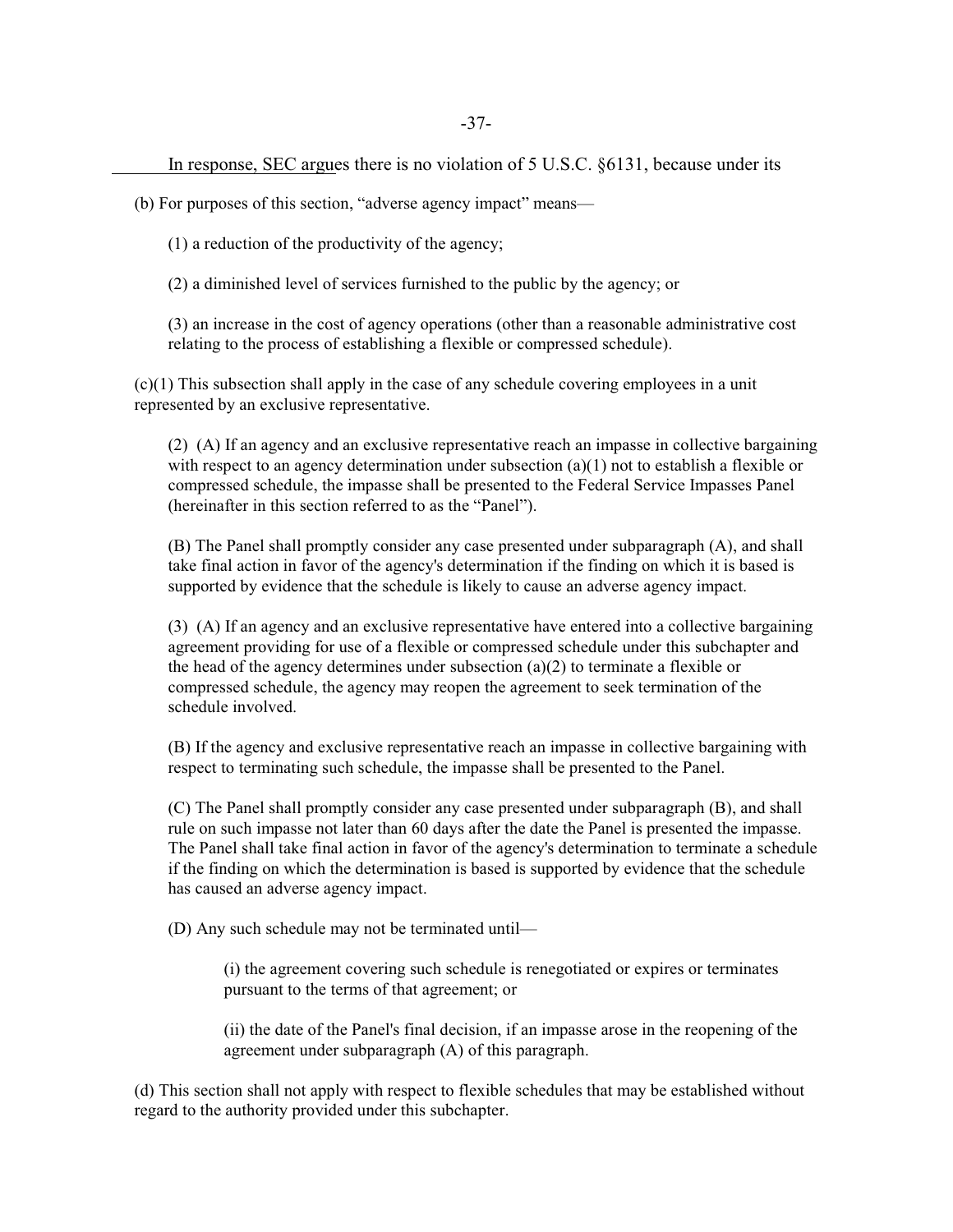proposed contract language the SEC-flex program expressly is deemed a pilot program, and the possible termination of the program at the end of the pilot year actually is a negotiated term (citing 5 U.S.C. §6130(a)(1)). In SEC's view, NTEU's legal claim that the Work Schedules Act would be violated if the SEC-flex program was terminated at the end of a pilot period simply is wrong.

Although the Factfinder tends to agree with SEC that the termination of a pilot program would not constitute a violation of 5 U.S.C. §6131, this really is not the central issue. The real question is whether it is appropriate to "stand up" this significant, negotiated program, merely to place the Agency in a position "one year out" where SEC could terminate the program entirely.

The Factfinder agrees with NTEU that implementation of the SEC-flex program as a pilot is undesirable. Further, even if the concept of a pilot program (with its possible termination) may not violate the letter of the Work Schedules Act, it certainly runs counter to the spirit.

Although somewhat complicated, the SEC-flex program offers real possibilities for improving the quality of worklife for many SEC employees. The parties plainly have spent substantial time developing the program, and SEC essentially is "on board" with trying to make the program work. I believe it would be counterproductive in many respects to enter into the program with the burden of knowing that the program effectively would need to be re-authorized after a single, short year. In the view of the Factfinder, all involved would be better off entering into the SEC-flex program with the knowledge that it is a new work schedule under the labor agreement, while recognizing – per  $5 \text{ U.S.C. }$   $6131 -$  that the program can be reopened upon a showing of adverse agency impact.

For these reasons, I recommend adoption of NTEU's language for Section 17.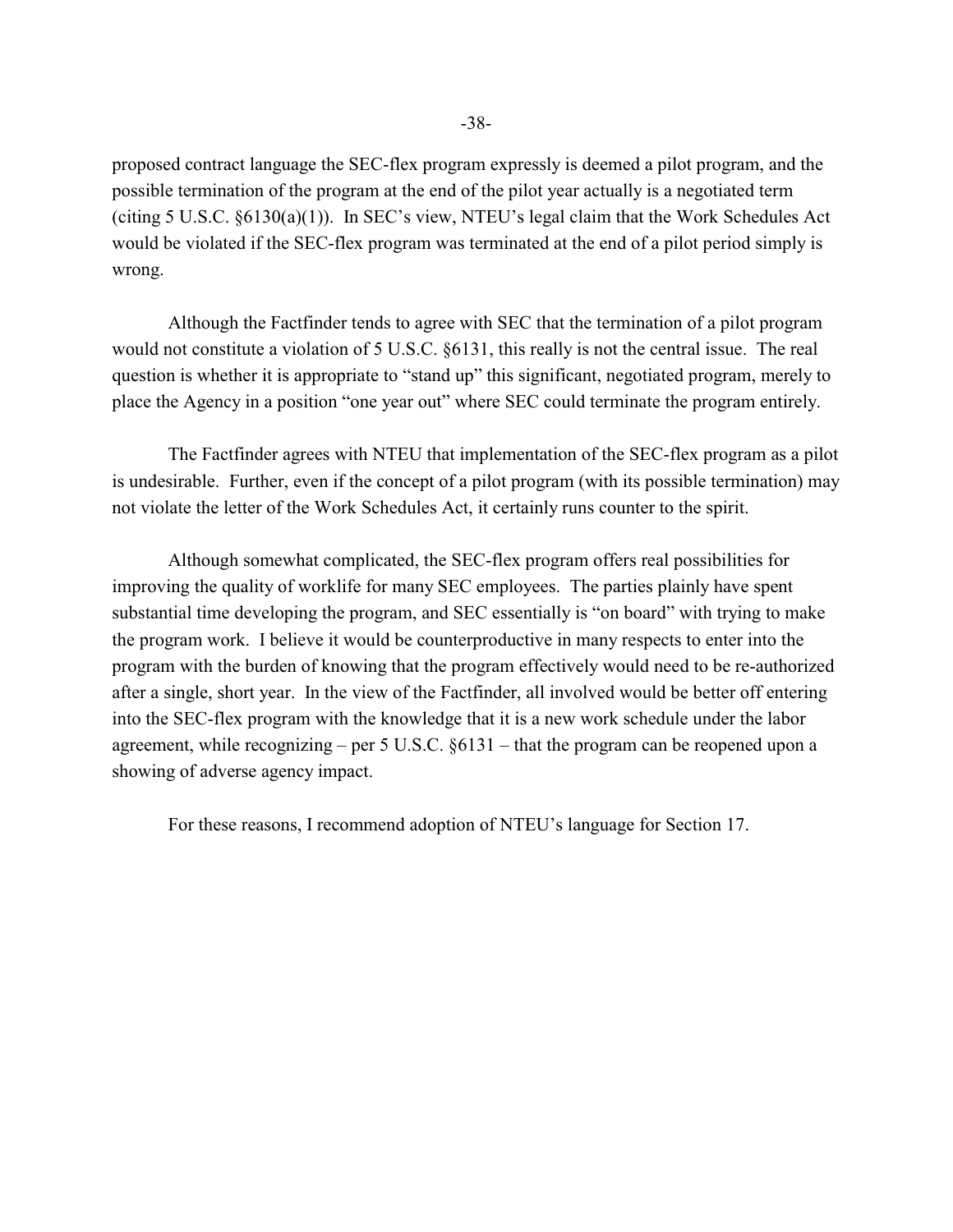### **V. ARTICLE 11 - TELEWORK PROGRAM**

Pursuant to the 2010 Telework Enhancement Act, Federal agencies are tasked with promoting telecommuting. SEC and NTEU have substantial experience with telework.

The prevalence of regular telecommuting among SEC employees (as opposed to *ad hoc* telecommuting) is disputed between the parties. On the one hand, SEC points to OPM's 2012 Status of Telework in the Federal Government (a report submitted to Congress, Agency Exhibit D) and asserts the level of telework participation at SEC is relatively high compared to other Federal agencies, including some of the FIRREA agencies. On the other hand, NTEU contests the claim, arguing that many other agencies have much more liberal telecommuting policies. Short of an extended independent study, it is not possible for this Factfinder to reach any firm conclusions on this question; frankly, I also do not believe it is necessary to the task at hand to reach any definitive conclusion on SEC's comparative "performance to date" on promoting telework.

Under the prior 2007 labor agreement (Article 11, Section 3), the parties agreed generally that eligible bargaining unit members could apply for a recurring telework schedule in which they would work from home one or two days per week. However, the parties also established (at Section 13) an "Expanded Telework Trial Program" that allowed employees to telework 3, 4 or even 5 days per week from their remote location. Under this program, "3 or 4 day" teleworkers retained their office spaces at SEC facilities, while 5 day teleworkers forfeited their right to a dedicated office space at an SEC facility.

In its Position Statement (at pp. 56-64), NTEU describes in detail (and with documentation) the implementation of the Expanded Telework program, SEC's assessment of the program, and various materials suggesting that expansive telework at the SEC has been successful (including SEC materials extolling the expansion of telework). Although SEC's new proposals reflect a wholesale retreat from SEC's apparent earlier embrace of greater telework opportunities, this Factfinder finds it significant that no objective evidence has been presented by SEC to demonstrate the Expanded Telework program was not successful. For that matter, SEC has not even provided anecdotal evidence to suggest the program was not successful.

Overall, SEC's proposals therefore present a somewhat mixed and conflicting message. Although the 2007 agreement nominally had only 1- and 2-day teleworking as the "permanent" options, the Agency instituted a program of 3, 4 and 5 day telework on a pilot basis that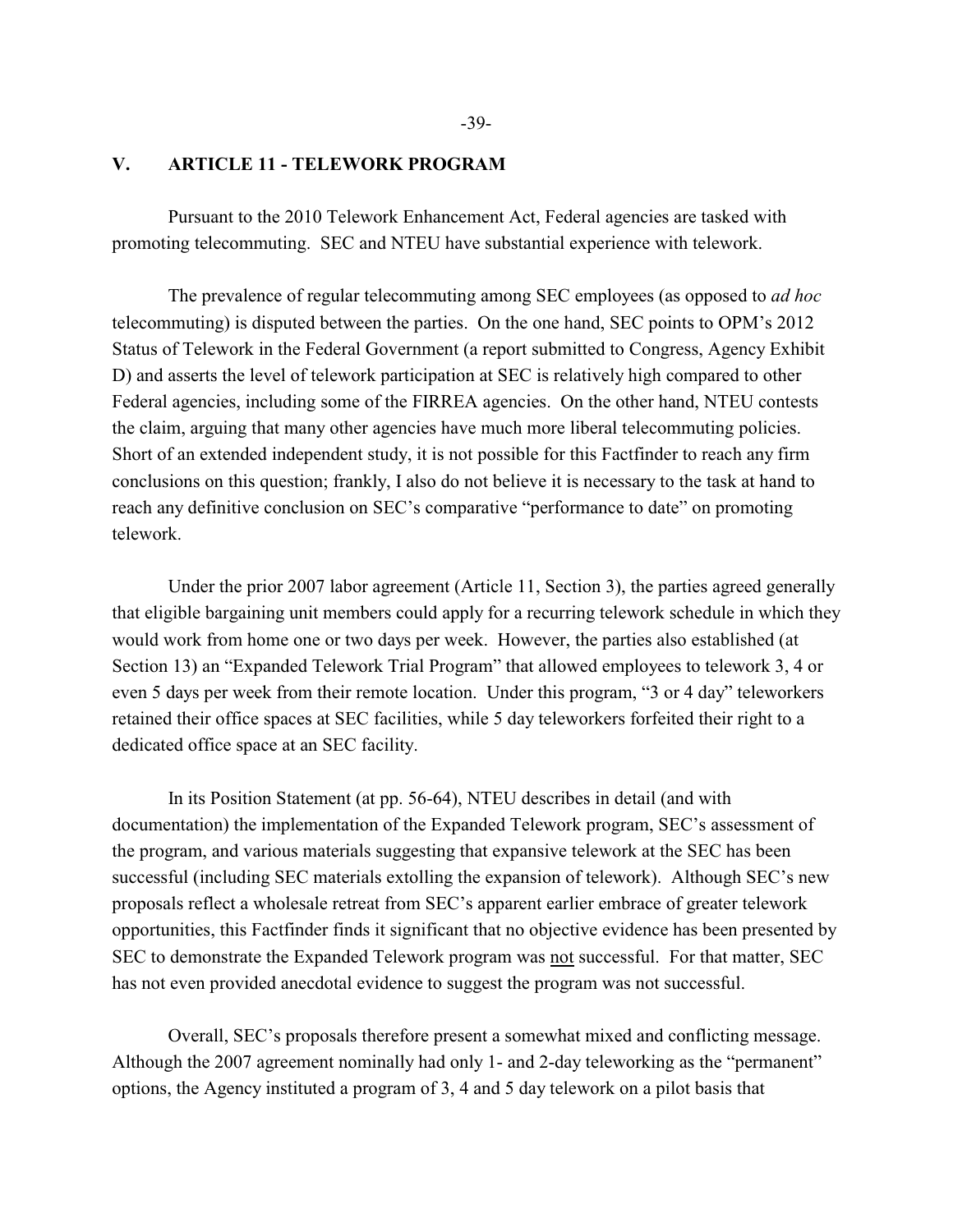apparently was successful. Yet instead of embracing the sweeping 5-day telework scope of the successful pilot program, SEC proposes in the new agreement to "bump up" the maximum number of days for recurrent telework from 2 days to only 3 days (with employees who were successful under the Expanded Telework pilot program being grandfathered). Additionally, whereas under the pilot program only employees teleworking 5 days lost their dedicated office space at SEC facilities, SEC proposes now that employees who telecommute 3 days will not have such dedicated space – a development that plainly is a response to GSA's criticism that SEC is not making fully-effective use of its space.

In its Position Statement, SEC expresses a general view that it seeks to have all employees physically present at its facilities two days each week on a regular basis. In essence, this means employees on a regular 5-day week work schedule might telecommute up to three days. However, an employee on a 4-10 schedule would be limited to two telework days. An employee on a 5-4/9 schedule might telework 3 days (during the "5 day" week), while teleworking 2 days during the "4 day" week, etc. In SEC's words, "This two day minimum requirement facilitates synergy and teamwork, minimizes isolation and communication issues, and enables employees to use resources not available offsite." Additionally, SEC expresses concern that 3-day recurrent teleworkers not circumvent the "2 days in the office" goal by using annual leave or comp time to absent themselves from work on their "in-office" days.

NTEU takes a different view (in its Position Statement, as well as its comments during open session at the earlier mediation), essentially criticizing SEC as being timid in embracing broad telework policies. First, as noted, there is the successful precedent of the Expanded Telework pilot project, with SEC never having made an argument to NTEU that the dramatically expanded program had resulted in an adverse impact on Agency operations. Second, there is the recognition that the overall number of employees who have pursued 3, 4 or 5 day telework schedules has been relatively small, with NTEU contending that even if the pilot program were made permanent, it is highly unlikely that large numbers of employees would be clamoring to spend all or even most of their work time working from home. Third, there is a general acknowledgment that the duties of most Agency employees require their physical presence at SEC facilities all or most of the time. In this regard, NTEU notes the employees who were most likely to be able to telework successfully for multiple days each week were clustered in just a few divisions, where their work involved recurrent review of corporate filings (*vs.* conducting audit or enforcement activities in the field, developing policies and regulations, managing litigation, etc.). Finally, NTEU notes in its Reply brief that a number of the SEC proposals relating to telework (*e.g.*, the requirement that employees be present in the office for two days each week)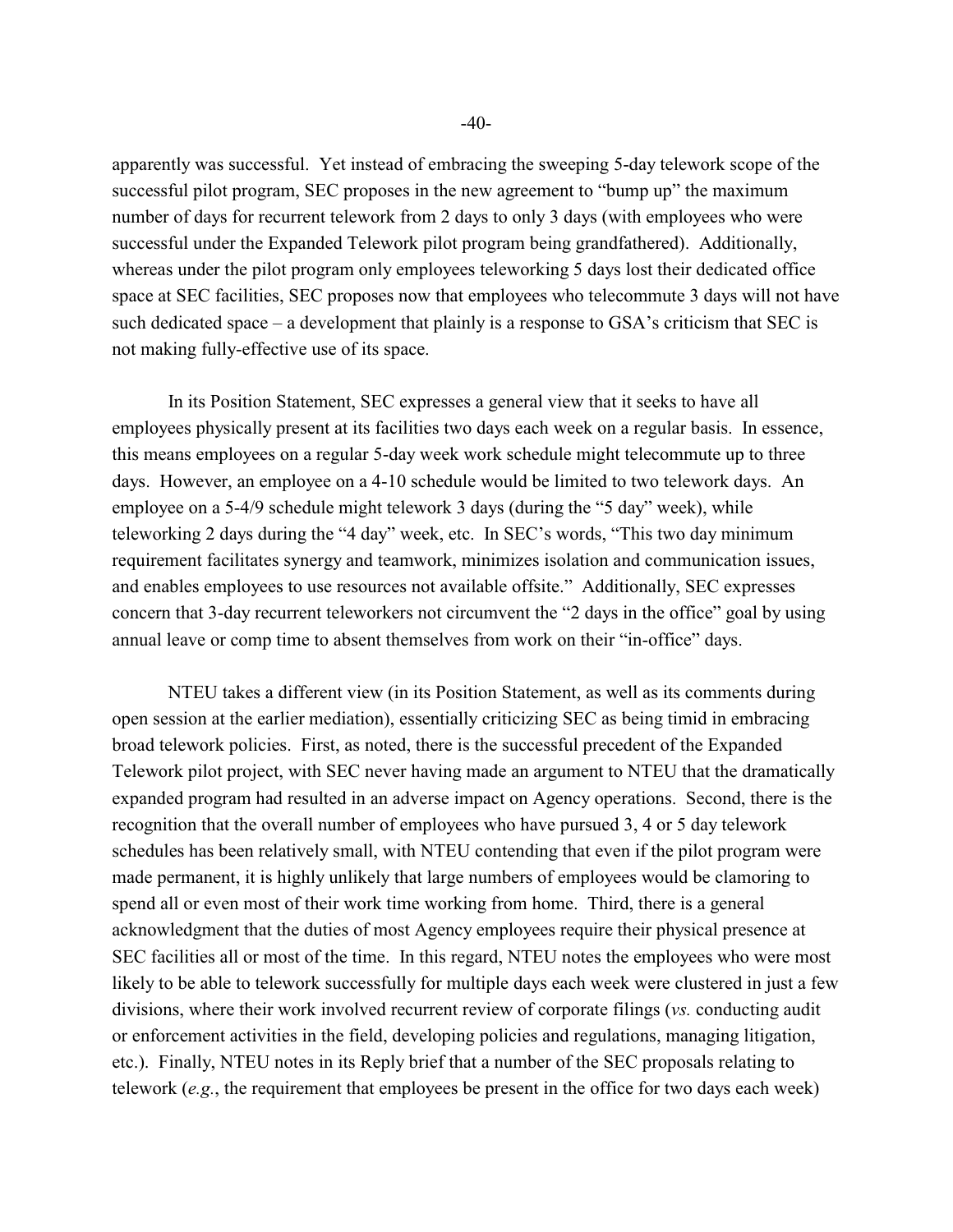are completely new and were not squarely discussed at any time during two years of negotiations, and as such should be rejected by the Factfinder.

Overall, the "take away" for this Factfinder is skepticism regarding the overall SEC approach. Plainly, extensive recurrent telework would be inappropriate for large numbers of Agency employees, simply based on the type of work they perform. However, SEC's approach is to curtail sharply the opportunity for *any* employee to apply for the extremely broad telework schedules that succeeded under the pilot program. In this Factfinder's view, this kind of acrossthe-board shift is inappropriate. The better strategy is to adopt policies that allow employees broadly to apply for extensive telework opportunities, if they so choose, while also educating supervisors and managers that each telework request needs to be analyzed critically in light of the Agency's needs and the employee's ability to perform work independently. Although this individualized assessment approach may be more difficult (because it places supervisors in a position where they sometimes have to say "no" to their employees), it best achieves the result mandated by Congress, *i.e.*, allowing expanded telework opportunities in circumstances that are appropriate.

Because the Factfinder gave the parties flexibility to alter their LBOs in their final submissions, I consider the LBOs of both parties "as presented," even if the LBO includes new language or concepts that may not have been part of the parties' negotiations. However, where a party injects new language or concepts at this late stage of the process, this Factfinder is strongly inclined to recommend language or concepts that were fully vetted during the recent negotiations, or which are found in the existing labor agreement.

# **Section 1**

For **Section 1A**, NTEU proposes text that modifies somewhat the existing legacy language, while SEC retains the text from the prior agreement. Although there are virtues in NTEU's restructuring, I do not find the differences in the two approaches to be substantive and therefore propose the existing "legacy" text be retained.

SEC proposes in **Section 1B** to modify the existing text of the labor agreement slightly, while NTEU proposes retaining the existing text. Although the prior labor agreement required only that SEC "consider" requests to telework, SEC and NTEU both propose changing the section to clarify that the Agency shall "grant or deny" an employee's request. The remaining SEC changes are not substantive; in the view of the Factfinder, the SEC version is somewhat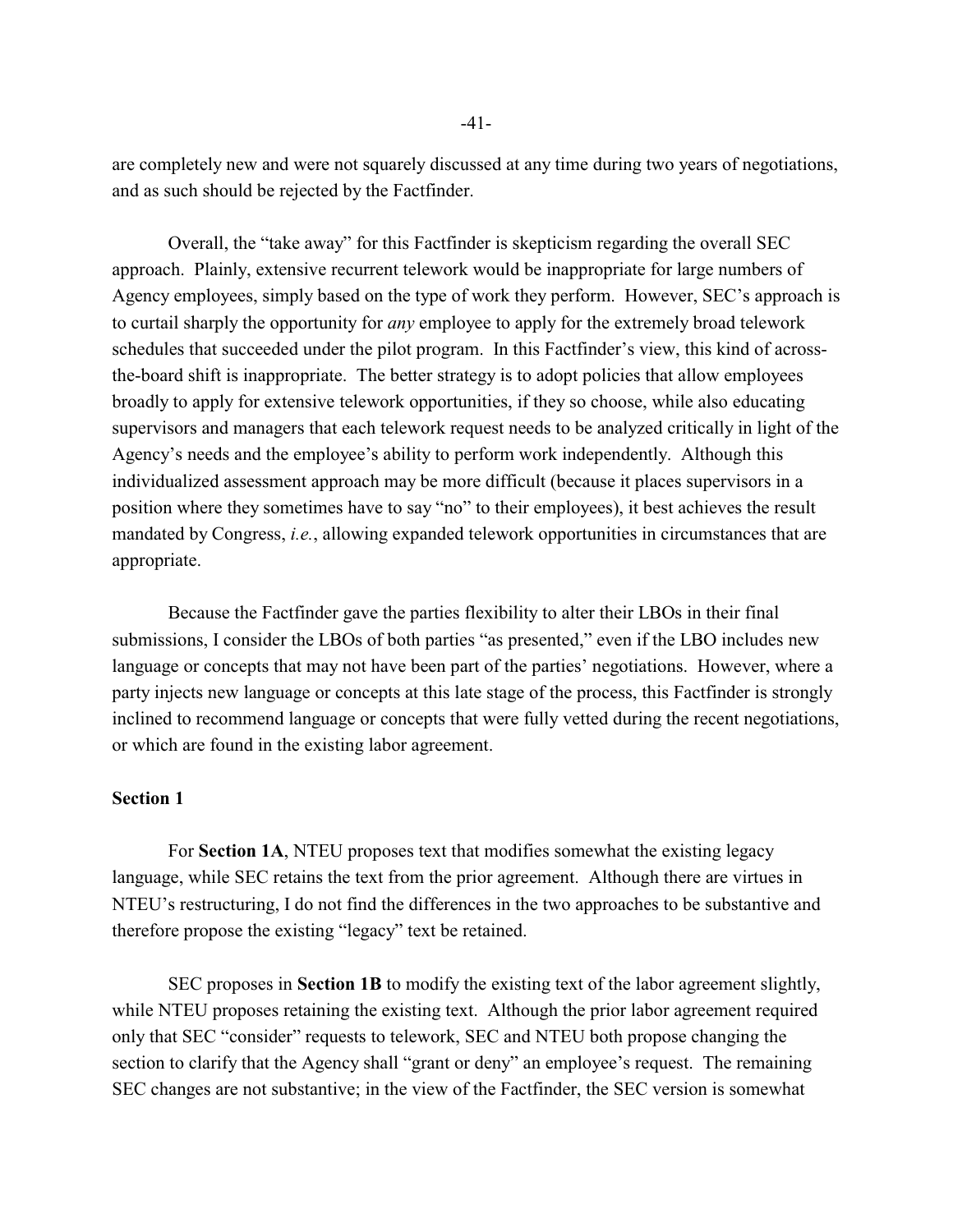clearer than the "old" labor agreement language. I recommend adopting the SEC-proposed modified version.

The parties both propose adding a new **Section 1C**, emphasizing the voluntary nature of telework and stating participation in telework will not place employees at a disadvantage. NTEU's version adds that an employee may choose to discontinue a telework arrangement at any time; this concept was found in the prior labor agreement at "old" Section 11.3C. Earlier versions of SEC-proposed language suggested telework could be discontinued at any time by *either* the employee or the Agency, but this text was removed from the LBO submitted to the Factfinder.

The "non-discrimination" language is the same in both proposals, and is recommended. With regard to NTEU's text stating the teleworking employee may discontinue teleworking at any time, this concept was included in the prior labor agreement and SEC nowhere argues this is improper. The Factfinder therefore recommends the NTEU version of Section 3C, even while recognizing that if a substantial number of teleworking employees discontinued there telework schedule, this could create serious space issues for SEC at its offices. The Factfinder believes it is unlikely that substantial numbers of teleworking employees would change their schedule simultaneously (or near-simultaneously), so this potential problem is speculative. Presumably, the parties would meet and negotiate if reductions in the number of teleworking employees created a space shortage.

#### **Section 2**

**Section 2** is new, and adds a series of definitions to be used in the balance of the Telework article.

At the beginning of the mediation, it appeared the parties were in agreement on these definitions, and NTEU has proposed retaining the earlier agreed-upon text. However, SEC has proposed two modifications. First SEC proposes to delete entirely the following:

> 6. Traditional Office – The employee's official office, primary workplace or official duty station. This is sometimes known as the usual customary work address or regular home.

In addition, SEC proposes adding text (in *italics*) to the following section: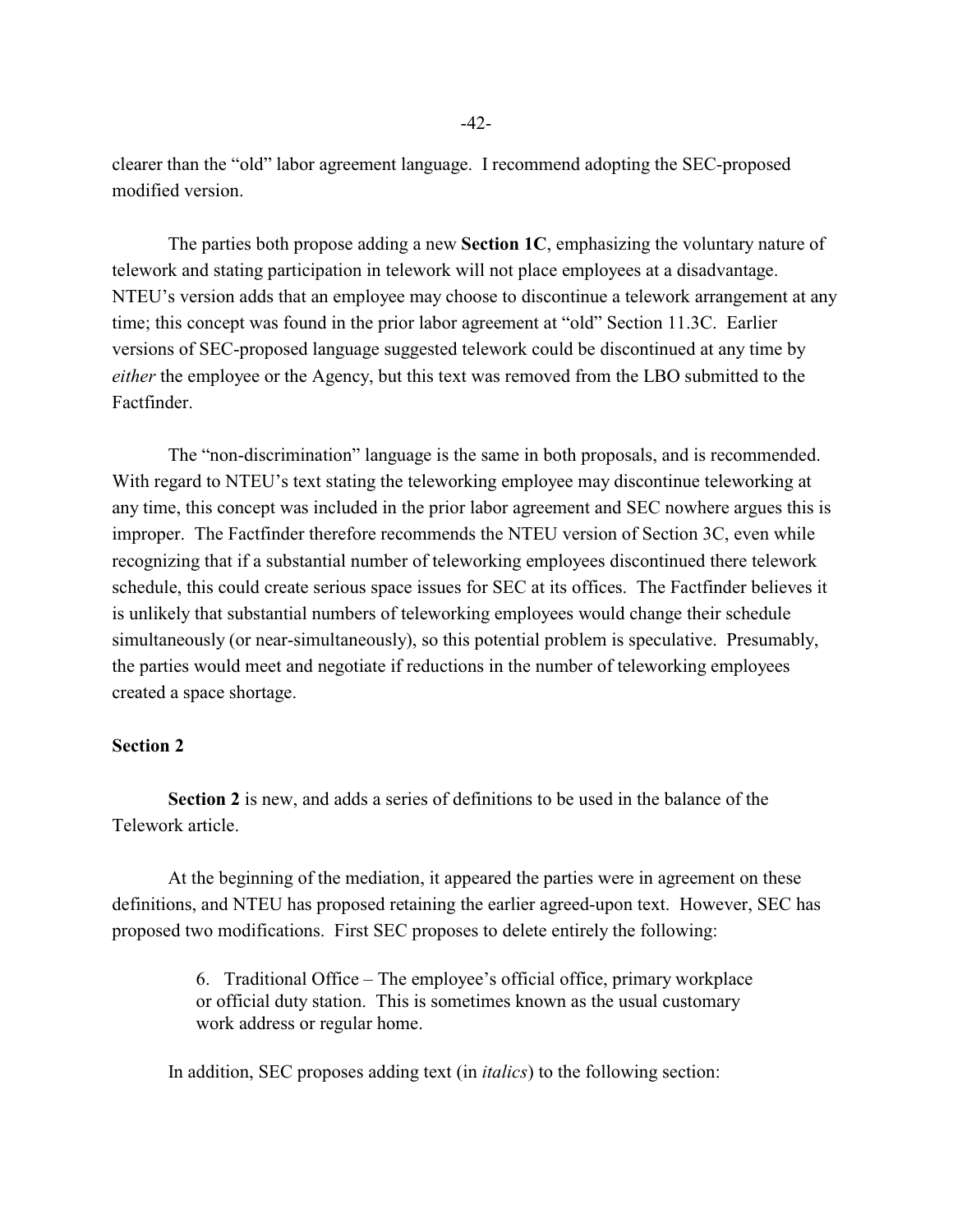2. Official Duty Station – Consistent with current law, regulations and Office of Personnel Management (OPM) guidance, the official duty station is the location of the employee's permanent work assignment*; however, if an employee teleworks on a recurring basis for more than eight (8) days per pay period, the official duty station is the telework station*.

In its Position Statement, SEC argues this latter "eight day" language is needed to be consistent with applicable OPM regulations at 5 C.F.R. §531.605. The current version of these regulations states:

> (a) (1) Except as otherwise provided in this section, the official worksite is the location of an employee's position of record where the employee regularly performs his or her duties.

(2) If the employee's work involves recurring travel or the employee's work location varies on a recurring basis, the official worksite is the location where the work activities of the employee's position of record are based, as determined by the employing agency, subject to the requirement that the official worksite must be in a locality pay area in which the employee regularly performs work.

(3) An agency must document an employee's official worksite on an employee's Notification of Personnel Action (Standard Form 50 or equivalent).

(b) For an employee who is relocated and authorized to receive relocation expenses under 5 U.S.C. chapter 57, subchapter II (or similar authority), the official worksite is the established worksite for the position in the area to which the employee has been relocated. For an employee authorized to receive relocation expenses under 5 U.S.C. 5737 in connection with an extended assignment resulting in a temporary change of station, the worksite associated with the extended assignment is the official worksite. (See 41 CFR 302–1.1.)

(c) For an employee whose assignment to a new worksite is followed within 3 workdays by a reduction in force resulting in the employee's separation before he or she is required to report for duty at the new location, the official worksite in effect immediately before the assignment remains the official worksite through the date of separation.

(d) For an employee covered by a telework agreement, the following rules apply: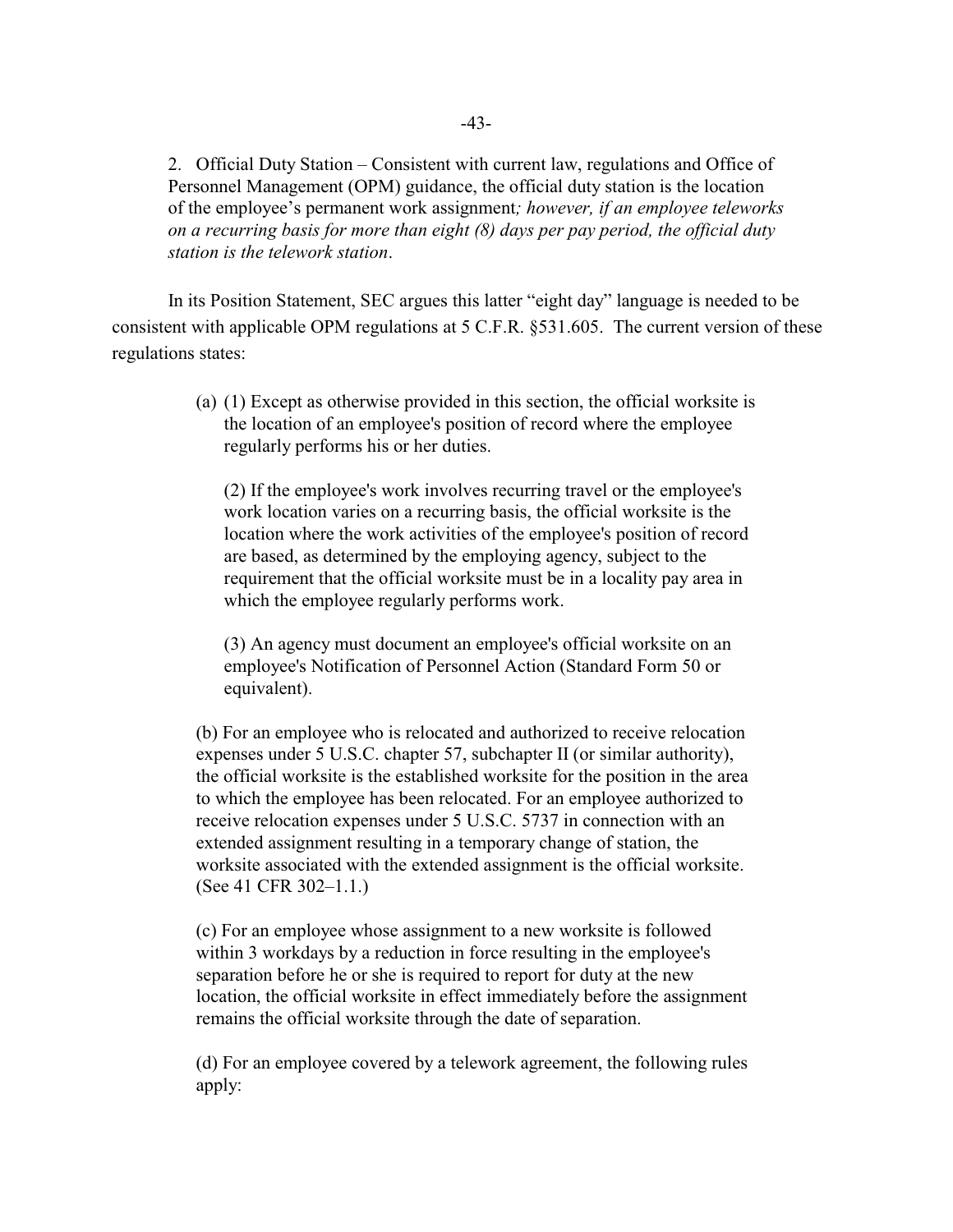(1) If the employee is scheduled to work at least twice each biweekly pay period on a regular and recurring basis at the regular worksite for the employee's position of record, the regular worksite (where the employee's work activities are based) is the employee's official worksite. However, in the case of such an employee whose work location varies on a recurring basis, the employee need not work at least twice each biweekly pay period at the regular official worksite (where the employee's work activities are based) as long as the employee is regularly performing work within the locality pay area for that worksite.

(2) An authorized agency official may make an exception to the twice-in-a-pay-period standard in paragraph  $(d)(1)$  of this section in appropriate situations of a temporary nature, such as the following:

> (i) An employee is recovering from an injury or medical condition;

(ii) An employee is affected by an emergency situation, which temporarily prevents the employee from commuting to his or her regular official worksite;

(iii) An employee has an extended approved absence from work (e.g., paid leave);

(iv) An employee is in temporary duty travel status away from the official worksite; or

(v) An employee is temporarily detailed to work at a location other than a location covered by a telework agreement.

(3) If an employee covered by a telework agreement does not meet the requirements of paragraphs  $(d)(1)$  or  $(d)(2)$  of this section, the employee's official worksite is the location of the employee's telework site.

(4) An agency must determine a telework employee's official worksite on a case-by-case basis. A determination made under this paragraph (d) is within the sole and exclusive discretion of the authorized agency official, subject only to OPM review and oversight.

(e) In applying paragraph (d) of this section for the purpose of other location-based pay entitlements under other regulations that refer to this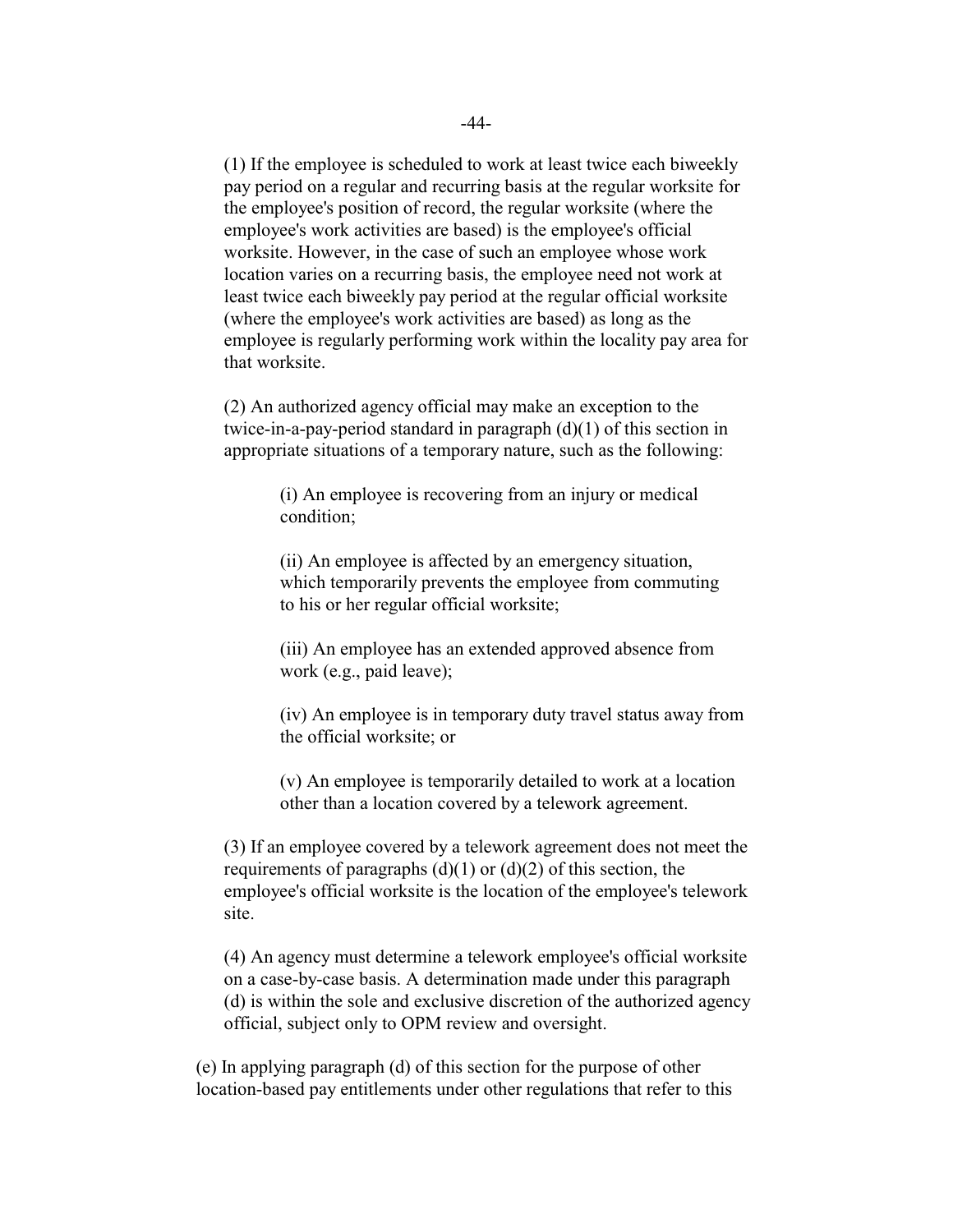section, the reference to a locality pay area is deemed to be a reference to the applicable geographic area associated with the given pay entitlement. For example, for the purpose of special rates under 5 CFR part 530, subpart C, the reference to a locality pay area is deemed to be a reference to the geographic area covered by a special rate schedule.

On the one hand, it is clear SEC must comply with mandatory OPM guidelines, and therefore the concepts which SEC seeks to interject into the labor agreement at this phase do not appear to be inappropriate. However, it is a matter of concern that the parties have not negotiated over the new proposal. As a solution, I recommend modified text for the "Official Duty Station" definition, simply incorporating by reference the OPM regulation. With regard to the "Traditional Office" definition, I believe the definition is somewhat unclear, and (with SEC) I recommend the definition be removed from the labor agreement.

### **Section 3**

In **Section 3A**, both parties propose stating "All employees may request a telework arrangement," which is legacy language. At one time, the parties were in agreement this short sentence would constitute *all* of Section 3A; however, SEC now proposes to add a new sentence:

> Before commencing telework, employees must have a fundamental understanding of computer and communications technology that would be required to perform their duties remotely and must complete a teleworker technology course.

From its Position Statement, it is unclear to this Factfinder why SEC proposes inserting this language, nor is it clear precisely what this language would do. Plainly, if SEC believes it needs to provide training to workers, it has the means to do so independent of this kind of language. I recommend the new SEC text not be adopted.

**Section 3B1** Parties are agreed.

With regard to **Section 3B2**, recurring telework, SEC proposes that recurring telework be limited to two days per week. This would be consistent with legacy language in the main portion of Article 11 of the "old" labor agreement. NTEU proposes that up to five days of recurring telework be authorized, per the pilot program.

As discussed *supra*, I believe NTEU has the better argument. The experience of the pilot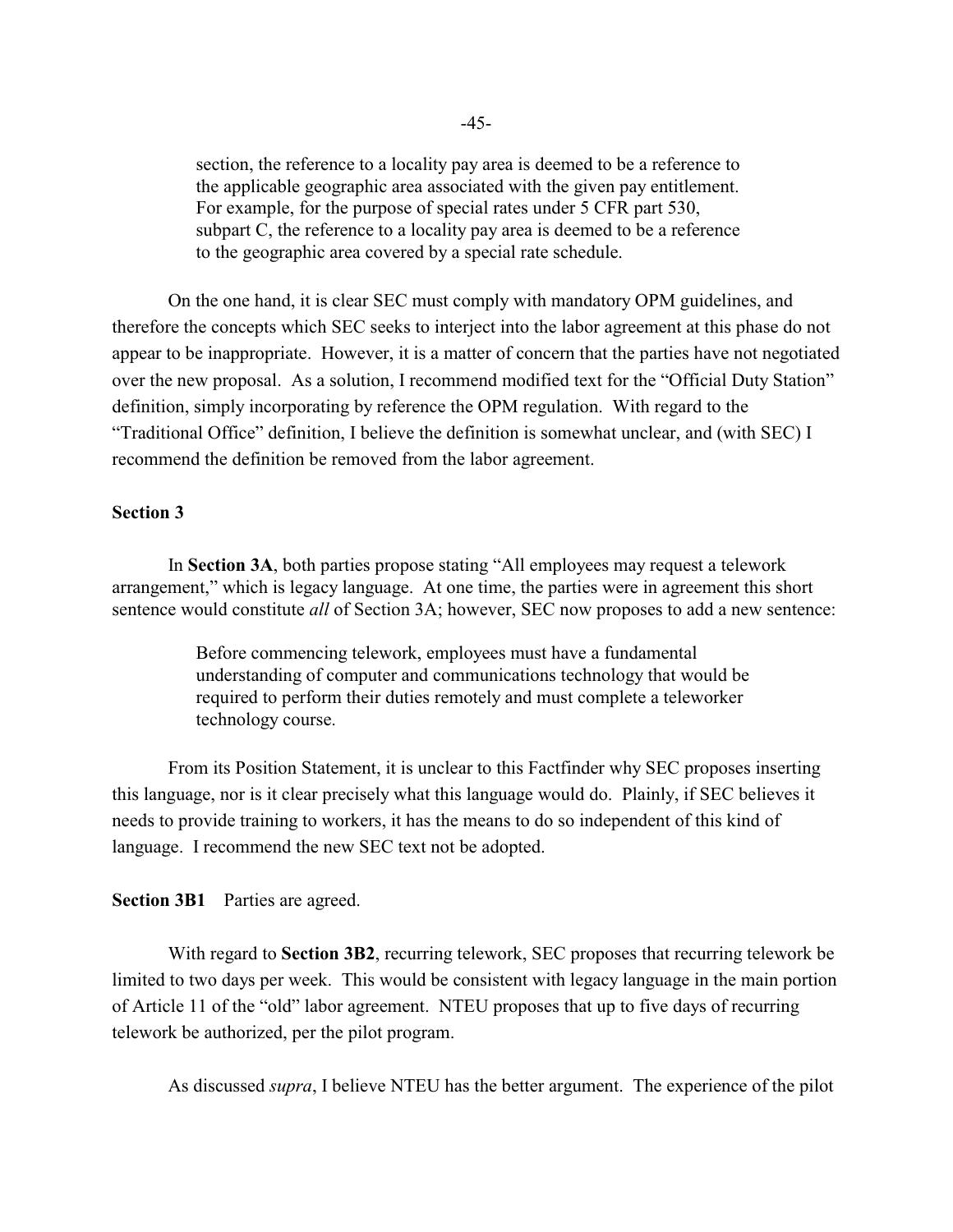program suggests there are positions at SEC that successfully can be performed by an employee on a regular, 5-day per week telework arrangement. The labor agreement should be written in such a manner that employees can request such a schedule. To the extent supervisors or managers believe a 5-day telework schedule is inappropriate, either because of the work duties of the employee or because of the employee's track record teleworking, the Agency has ample tools to regulate the number of days actually approved for a recurring telework arrangement.

Additionally, with its most recent LBO, SEC adds an extensive array of new requirements for participating in the telework program. In Section 3B2b(1), SEC adds minimum performance standards. In Section 3B2b(2), SEC seeks a provision asking all teleworkers to commit to working two days per week at the official duty station; if an employee has teleworked three days in a pay period, SEC proposes language creating a presumption that annual leave or credit hours will not be approved on the fourth or fifth day. In Section 3B2b(3), SEC creates a "pecking order" to be followed in the event too many employees in an office seek telework. In Section 3B2(b)4, SEC includes a provision stating employees teleworking three or more days per week will be required to share office space an SEC facilities, and will not be guaranteed their own office if they subsequently cease teleworking.

In the view of the Factfinder, the addition of performance standards is unnecessary. SEC managers and supervisors have sufficient tools available elsewhere in Section 11 to insure that employees who are authorized to telework are being effective in their jobs. Similarly, I believe the emphasis on having "two days in the office" is somewhat misplaced. If there is a legitimate business need for employees to be present, there are sufficient tools in Article 11 to make this happen. And if there is a need for employees to be physically present in the office on a recurrent basis, and they are abusing leave or credit hours to evade this expectation, the Agency is in a position to take action.

The language relating to the use of shared offices for employees who telework three or more days is found in **Section 5-2E**.

**Section 3B3(b)(4) and (5)** Parties are agreed.

**Section 3B3(b)(6)** The parties offer slightly different text identifying *ad hoc* or recurring telework in connection with the Agency's Continuity of Operations Plan (COOP). I recommend adopting SEC's version.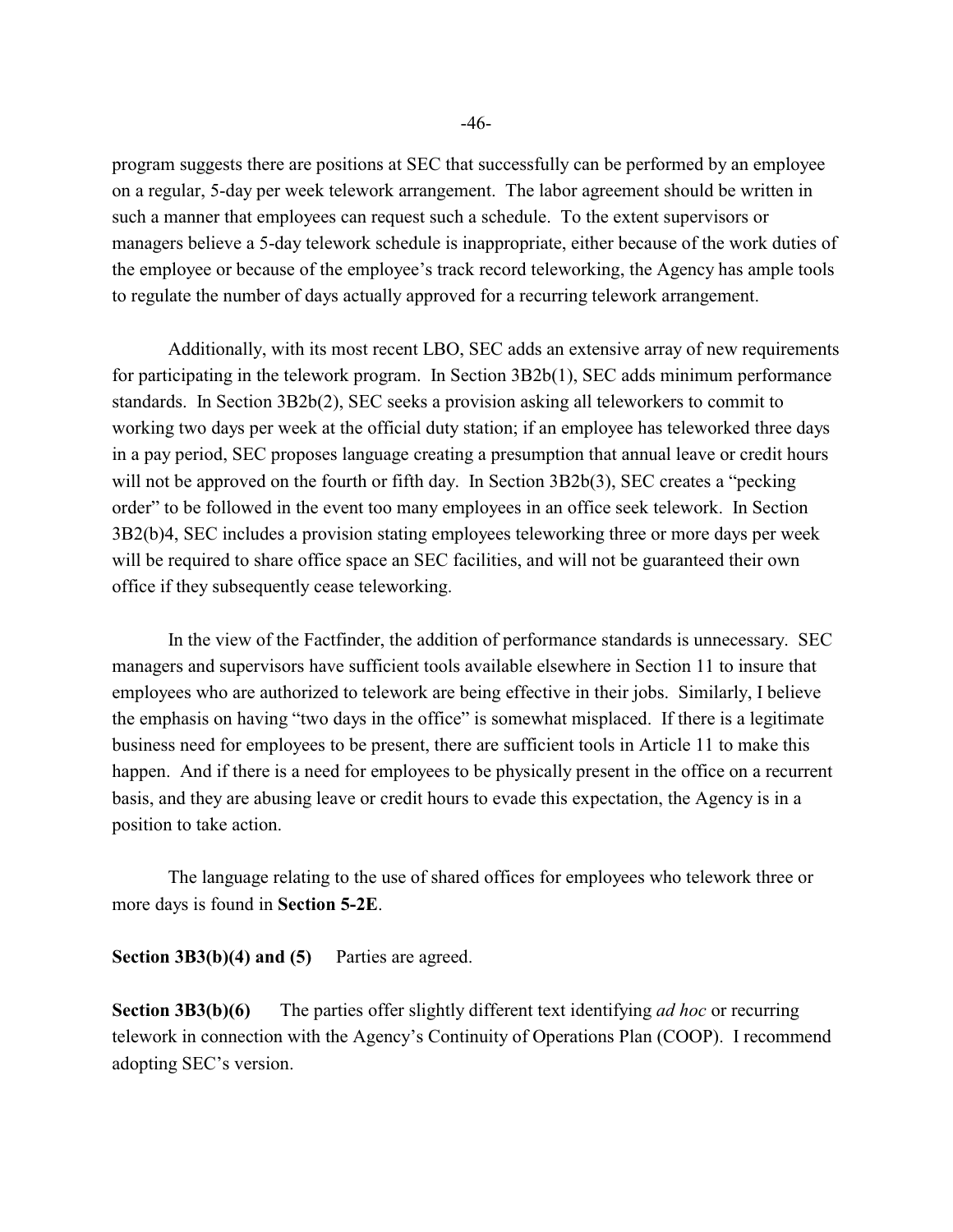**Section 3C** addresses "what to do" with the Expanded Telework pilot program, which now is ended.

Substantively, the language proposed by the two parties is not much different, with a provision that employees who have been successful with expanded telework under the pilot program be "grandfathered" and allowed to retain their schedules. I recommend adopting the NTEU version.

#### **Section 4 (Eligible Positions)**

**Section 4A** The parties offer somewhat similar text describing the types of positions that might be suitable for telework, but SEC includes as one element "Face-to-face contact with other employees and contacts is predictable or contact can be efficiently managed through telephone or email communications." This concept is found in Section 4B1 of the "old" labor agreement, and the Factfinder believes it remains useful. I recommend adopting SEC's version.

#### **Sections 4B** Parties are agreed.

**Section 4C** further illustrates the types of positions that may be appropriate for telework. The parties generally are in agreement, but SEC adds the following caveat at the end of the list: "Some components of these tasks and functions may be improved by collaboration with colleagues, and may not be appropriate for telework." The Factfinder views this text as unnecessary, because the first sentence of Section 4C plainly states the list identifies positions that *generally* are suited for telework. In my opinion, this plainly signals that the list merely is illustrative, and that even positions that may have characteristics identified on the list still must be evaluated based on the actual duties of the individual worker's job. I recommend adopting the NTEU language.

#### **Section 5-1 (Eligible Employees)**

**NOTE: For purposes of this report, the Factfinder "renumbers" Section 5 as "Section 5-1," and adds a new "Section 5-2 to address the termination of the "old" Expanded Telework Trial Program. The Factfinder recognizes the parties likely will want to adjust the location and/or formatting of the recommended Section 5-2, but entrusts this responsibility to them.**

The materials in **Section 5-1** are variations on text currently found in Section 4B of the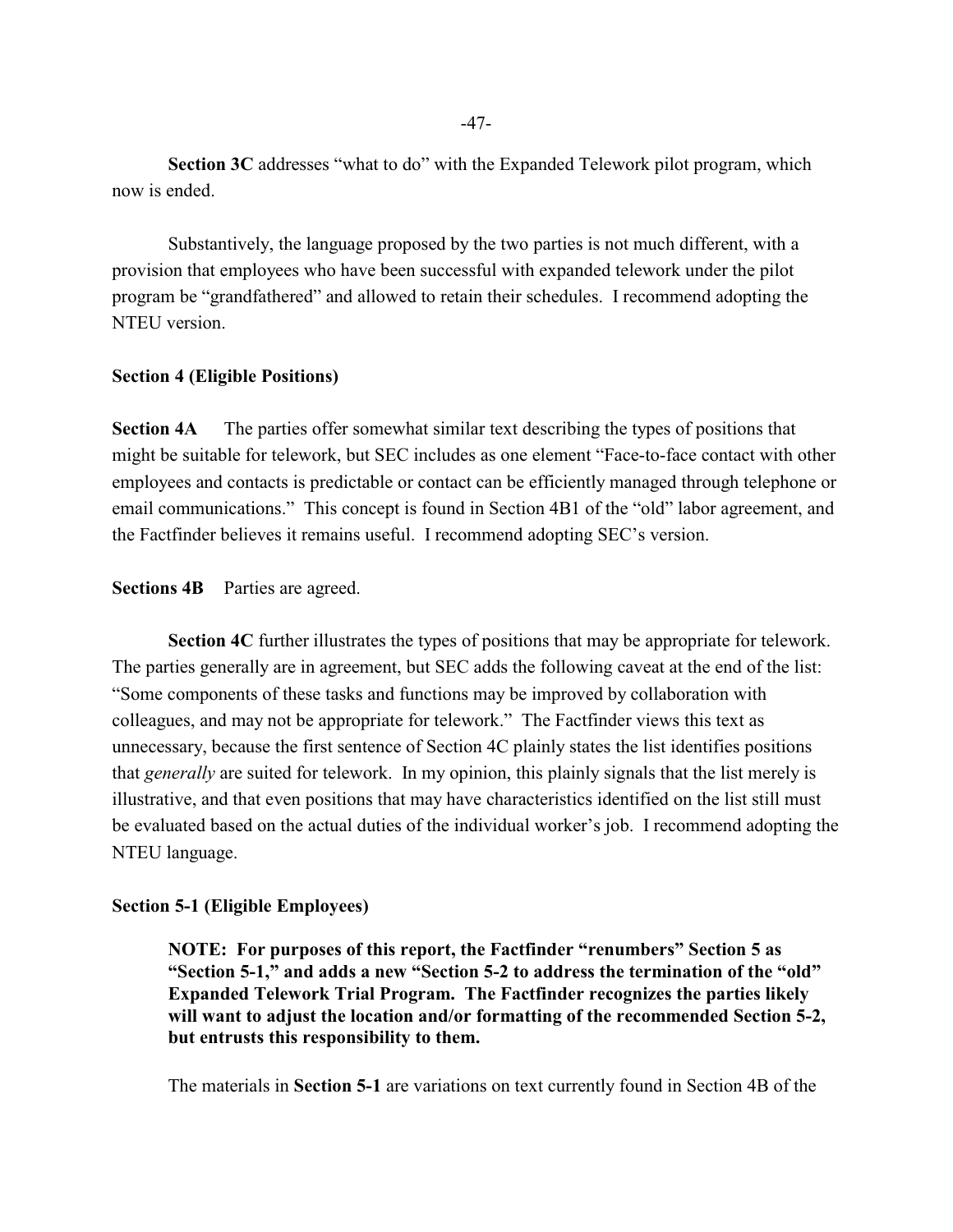"old" labor agreement. For the most part, NTEU proposes retaining the legacy text, while SEC proposes some modifications.

Generally, I believe the NTEU version is preferable. The Factfinder recommends slightly modified text based on the NTEU proposal, but incorporating some features advocated by SEC.

# **Section 5-2 (Transition from Trial to Permanent Expanded Telework) (New, relating to the recommendation to make the Expanded Telework Trial Program a permanent feature of the labor agreement)**

At the conclusion of its Article 11 proposal, NTEU presented alternative language that might be adopted if the Expanded Telework Trial Program – with its possibility of a five-day telework schedule – was to be incorporated permanently into the labor agreement.

As discussed above, based on the success of the trial program, the Factfinder recommends incorporating the possibility of a full-time telework regimen into the labor agreement, even while recognizing such a schedule will not be appropriate for many positions or individuals. However, I believe NTEU has proposed useful text describing a series of tiers and tests that could be set to help implement the expanded program.

I recommend adopting the NTEU-proposed language, with some modifications (including text proposed in SEC Section 3B2). For purposes of this report, I insert this new text between Section 5 and Section 6. I renumber Section 5 as Section 5-1, and identify the new text as Section 5-2.

### **Section 6 (Decision to Grant or Deny a Telework Request)**

**Section 6A** Parties are agreed.

In **Section 6B**, NTEU advocates the following language, which NTEU advises is based on current language in the labor agreement:

> B. A supervisor may deny a request for a particular telework schedule based on the business need to maintain minimum coverage requirements.

In contrast, SEC proposes language giving a supervisor the ability to deny a telework arrangement where the proposed alternative worksite is remote from the SEC office. In earlier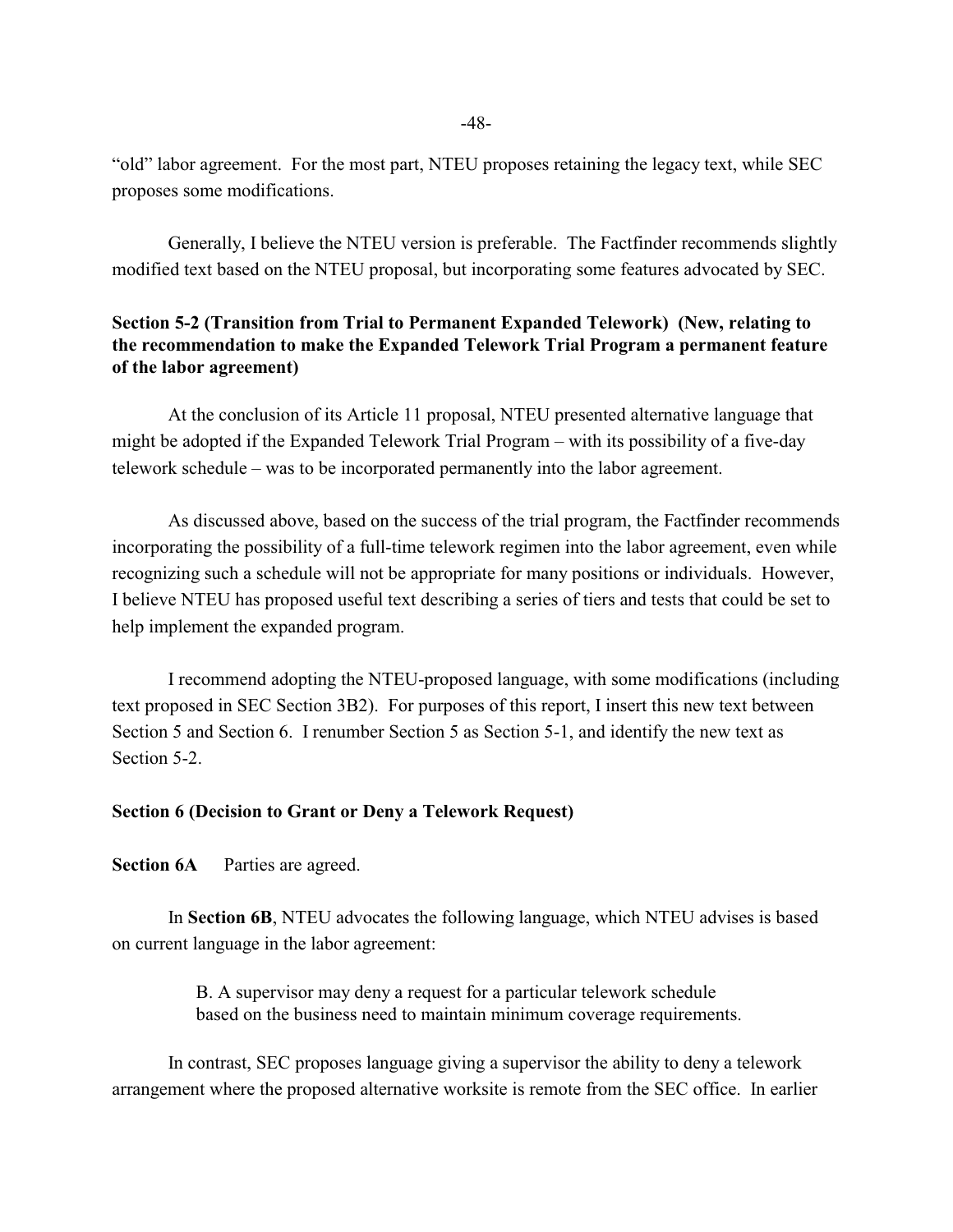versions of its proposal, SEC indicated the allowable range would be 100 miles, but in the revised LBO submitted with its Position Statement, the 100 mile figure is dropped. Further SEC adds qualifiers (in *italics*) to the proximity factor:

> B. A supervisor may deny a request for a particular telework schedule based on the business need to maintain minimum coverage requirements or because the proposed Alternative Worksite is so far away from the official duty station that reporting to the official duty station would be impractical. *The Agency, however, retains the right to consider request(s) to telework beyond the commuting area in exceptional circumstances such as situations where an employee needs specialized medical treatment that can only be obtained outside the commuting area*.

Although NTEU does not suggest that an employee's proximity to his or her supervisors or co-workers is *per se* to be ignored, NTEU points to a number of facts that illustrate the difficulty of establishing a workable, general rule. NTEU identifies a number of employees (including supervisors) who telecommute from relatively long distance, apparently without any adverse affect. Further, NTEU notes there are a number of employees who either supervise or are supervised from very long distances, suggesting that employees in many cases simply do not need to be near their offices, depending on the type of work they do and the technology that can be harnessed to provide effective communication.

In this Factfinder's view, SEC's "backpedaling" on its earlier, more-restrictive proposal points to the problems inherent in setting universal, firm rules. With regard to the proximity of an alternate work location to an SEC office, I believe NTEU is correct that each application should be evaluated individually, and I recommend the text proposed by NTEU.

In **Section 6C**, SEC proposes to add a list of personal factors a supervisor may consider when deciding whether to approve an individual employee's application for telework. NTEU disagrees with the addition of this list, arguing some of the factors are vague, and that these considerations already are addressed adequately in Sections 4 and 5.

I disagree with NTEU's argument that these factors already are addressed in Sections 4 and 5. Section 4 deals with the general characteristics of the types of *positions* that may be susceptible to telework, and Section 5 (with the possible exception of Section 5A3) largely is a refinement of considerations found in Section 4 (*i.e.*, that even if an employee's *position* might *ordinarily* be amenable to telework, there may be special circumstances uniquely relating to the work performed by an individual employee in the position that might further limit the employee's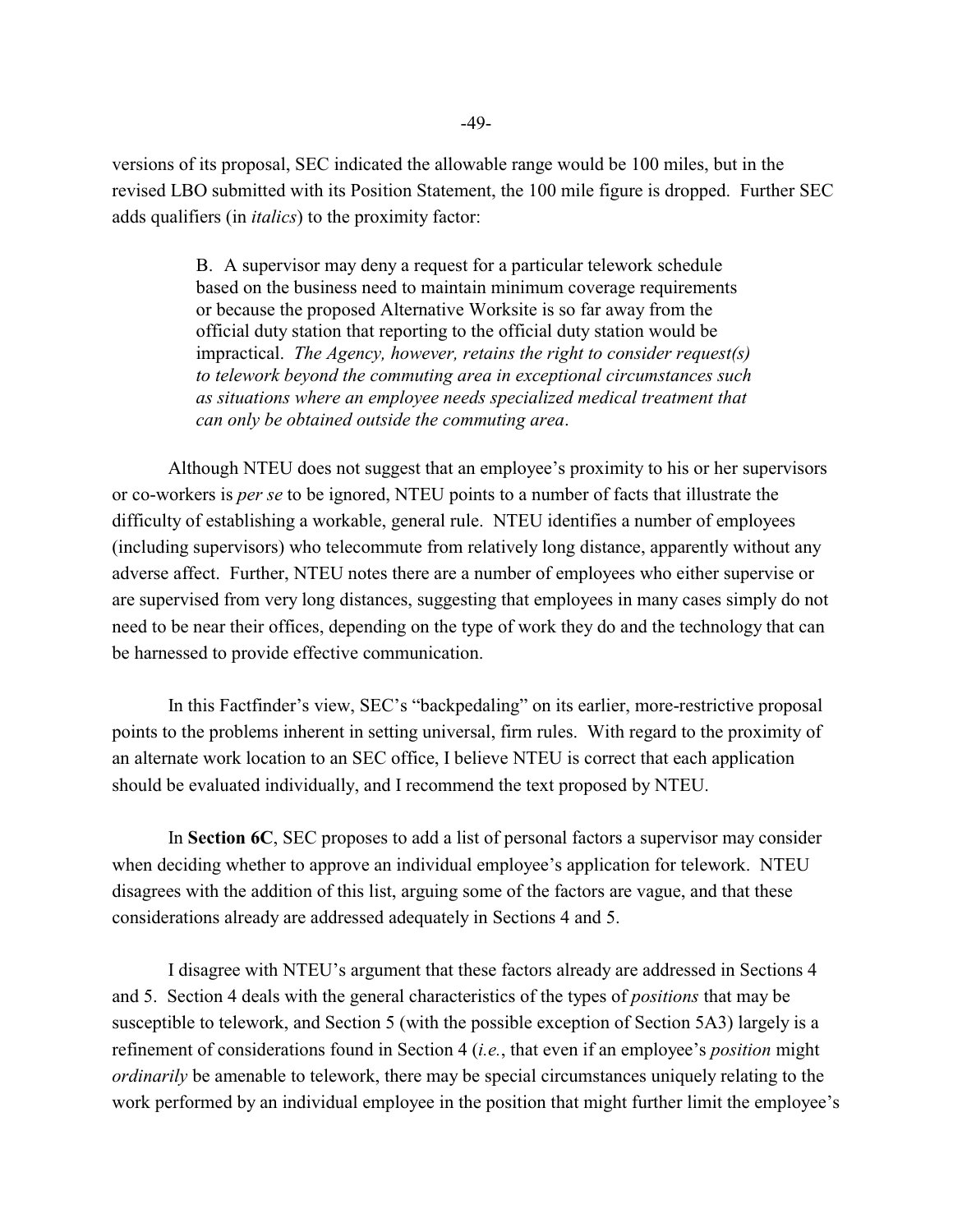ability to telework).

Section 6C, proposed by SEC, does not address so much the nature of the job, but the track record and work ethic of the employee who is applying for telework. Generally, the Factfinder believes this is a relevant consideration to be evaluated by a supervisor when deciding whether to grant or deny an employee's request to work at a site remote from an SEC office. I recommend a modified, scaled-back version of the SEC text.

**Section 6D** outlines specific circumstances under which an employee may be denied telework. As NTEU notes, there are two areas of disagreement. One is found in the prefatory comment, where SEC proposes that a employee with any of the enumerated deficiencies "is excluded" from telework, while NTEU suggests the Agency "may limit or exclude" such an employee. I believe NTEU's formulation is more practical, and I recommend its adoption.

With regard to the other criteria, the parties have a variety of different terms. I recommend staying with the "legacy" language of the expired labor agreement.

**Section 6E** addresses the circumstances under which an employee's telework arrangement may be suspended or terminated. Both parties list the same factors that may be considered, and these factors track the provisions of Section 10 of the "old" labor agreement. SEC previously had added a catch-all "otherwise fails to meet his or her obligations under the program," but this was objectionable to NTEU and appears to have been abandoned by SEC in it Statement of Position. In any event, I agree with NTEU that such language would be superfluous.

The other area of disagreement in Section 6E relates to the procedure for notifying an employee that his or her telework agreement may be suspended or terminated, and the ability of the employee to plead his or her case to the Agency. NTEU proposes that all such suspension or termination actions be communicated to the employee with a written explanation; in this Factfinder's view (per the discussions in Article 7, *supra*), I recommend that written explanations be provided upon the employee's request. I provide slightly modified language based on the NTEU proposal.

The parties' proposals for **Section 6F** are almost the same, except that NTEU would always require the Agency's denial of a telework request to be memorialized in a writing, while SEC would commit the rationale to writing upon the employee's request. I recommend the SEC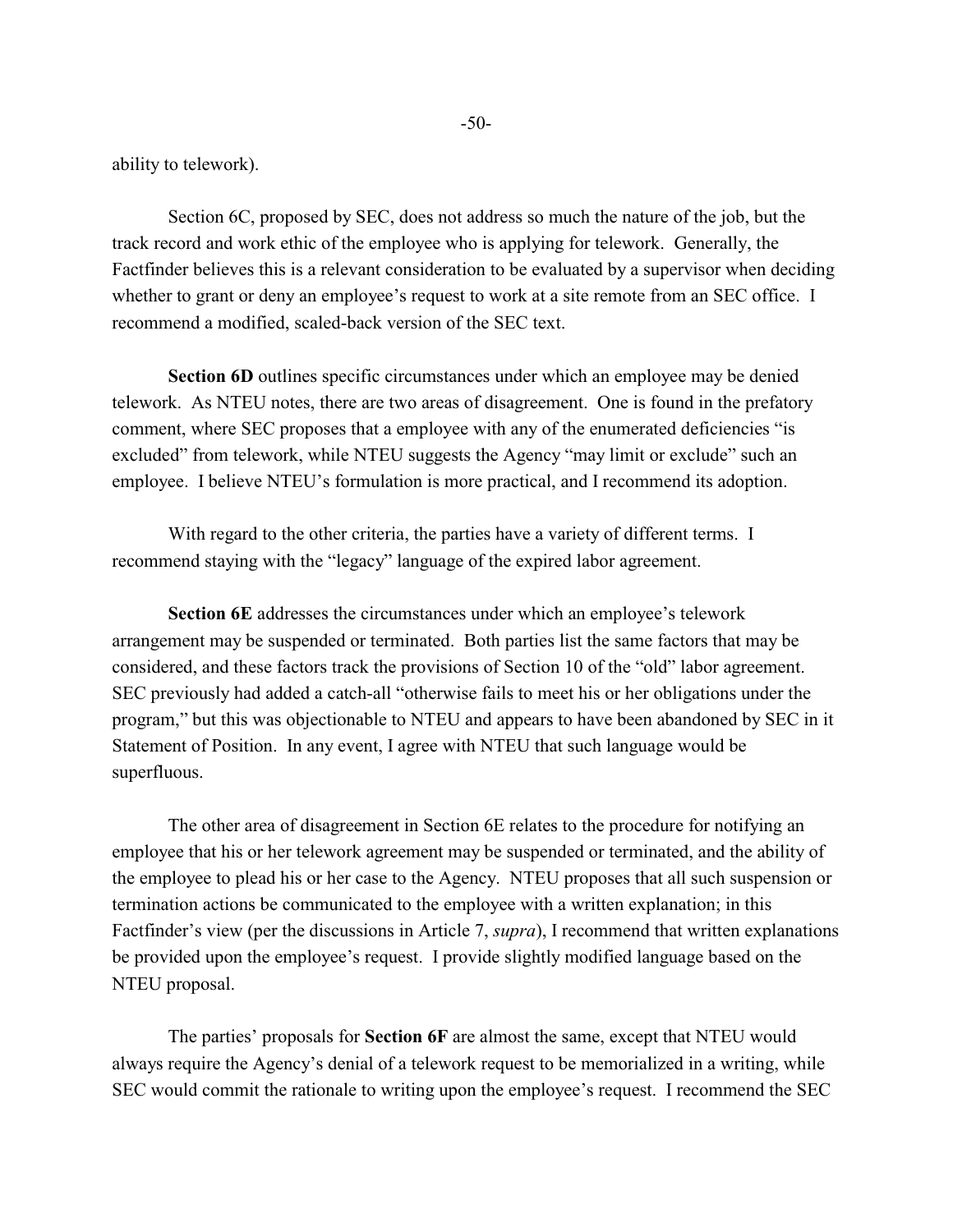version.

In their submissions prior to the mediation, the parties indicated they were in substantial agreement with regard to **Sections 6F, 6G, 6H and 6I**. These provisions relate to the allocation of telework agreements in situations where too many employees from a given branch request telework; the fair and equitable implementation of the telework regime; and Employer consideration of employee requests to use telecommuting centers.

It is unclear why some of these provisions were removed from the most recent SEC LBO, but they remain in the NTEU proposal and I recommend including them. I note these provisions strike this Factfinder as mis-placed at the end of Section 6, but I will leave it to the parties to determine whether to assign the text to another portion of Article 11.

**Section 7 (Training**) Parties are agreed.

**Section 8 (Telework Agreement)**

**Sections 8A, 8B** Parties are agreed.

In **Section 8C**, SEC proposes new language stipulating that employees on telework may be required to update or confirm the information in their telework agreement on an annual basis. NTEU has no comparable proposal. In the view of the Factfinder, there is no fundamental unfairness in the Agency simply confirming with employees that the information at the heart of a telework agreement is accurate. I recommend adoption of SEC's proposal.

The parties both offer proposed language for **Sections 8D, 8E and 8F**. To some extent, the concepts involved are interlinked, and properly are reviewed together.

For these sections, SEC proposes:

D. Consistent with this Article, a supervisor may elect to review and revise a telework agreement consistent with mission, staffing, and or workload requirements. The Employer will discuss the reasons for revising the telework agreement with the employee and, upon request, provide the reasons for such revision in writing to the employee.

E. The employee must submit a new Telework Request when either of the following occurs: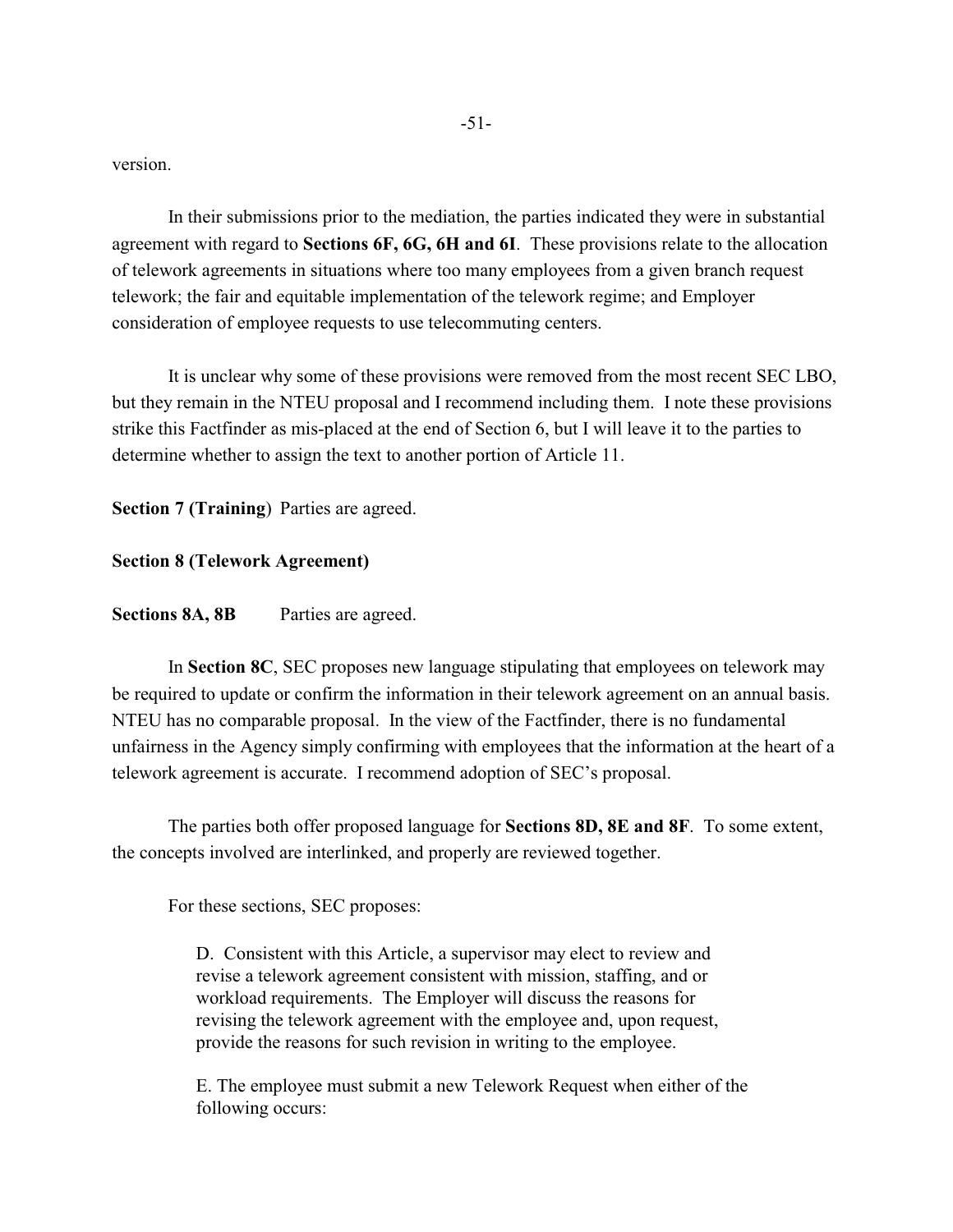1. The employee is promoted, reassigned, or detailed to a different position; or

2. The employee wishes to make any change to the original approved telework arrangement, such as the number of telework days, location of Alternative Worksite, etc.

F. If an employee seeks to discontinue his or her established telework arrangement, he or she must notify his or her supervisor.

NTEU proposes:

D. Consistent with this Article, a supervisor may elect to review telework agreements as the business need arises to insure compliance with this Article, and any modifications to the telework agreement may only be made pursuant to this Article. The supervisor will discuss the reasons for any modification to the telework agreement with the employee and provide the reasons for such revision in writing to the employee

Specifically, the employee must submit a new Telework Request when any of the following occurs:

1. The employee is promoted, reassigned, or detailed to a different position; or

2. The employee wishes to make any changes to the original approved telework arrangement, such as the number of telework days, location of Alternative Worksite, etc.

E. If an employee seeks to discontinue his or her established telework arrangement, he or she must notify his or her supervisor.

F. [No proposal for 8F]

With regard to Section 8D, the differences are not major. The Factfinder recommends reviewing telework agreements "as the business need arises," using the terminology proposed by NTEU and tentatively agreed to by SEC prior to the mediation. Presumably, this incorporates concepts like agency mission, workload requirements, etc. I believe NTEU's language about modifications being "consistent with this Article" is helpful, and recommend such text. On the question of documenting in writing reasons for a change to a telework agreement, it is the Factfinder's recommendation that written explanations not be automatic, but be provided upon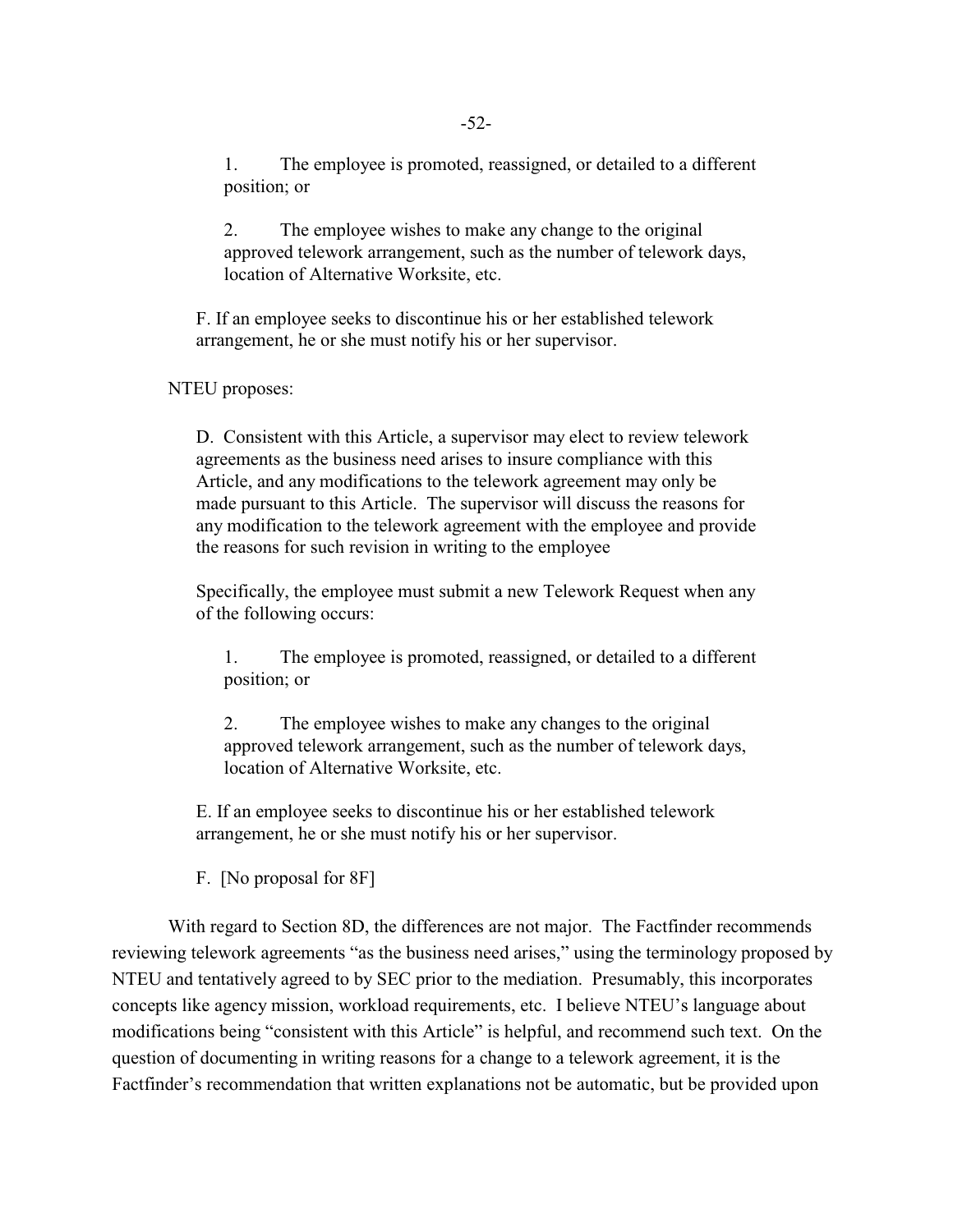request, as proposed by SEC.

Organizationally, I agree with SEC that the language relating to employees submitting new telework requests is better placed in a new Section, rather than being included in Section 8D, and I so recommend.

SEC proposed **Section 8F** is included in the NTEU proposal, but differently numbered.

SEC and NTEU are substantially in agreement on the text of **Section 8G**. As with other provisions, I recommend SEC supervisors only be required to provide written explanations of their decisions if requested by the employee. So I recommend the SEC version.

SEC proposed **Section 8H** allows an employee to request *ad hoc* changes in his or her telework day, with the understanding that such changes will granted so long as the swap does not interfere with the Agency's operations. Similar text appears in the NTEU version of Section 10. The Factfinder is uncertain, organizationally, whether this provision really belongs in *either* Section 8 or Section 10, but I will leave any further editing to the parties. For purposes of this Report, I recommend adding the text to Section 8, as recommended by SEC.

#### **Section 9 (Maintaining a Safe Alternative Worksite)**

At the conclusion of negotiations, the parties were in agreement on the text of Section 9. In its LBO, SEC has proposed adding new language to **Section 9C**, which relates to injuries an employee may sustain at the alternate work site while "on the clock." Specifically, in connection with the Agency's investigation of such accidents, SEC proposes to add "A supervisor's signature on such a claim for workers' compensation attests only to what the supervisor can reasonably identify and verify."

The meaning of the supervisor's signature on a claim form is a matter for legal interpretation, based on regulations, case law, etc. In the view of this Factfinder, it is inappropriate to insert this concept into the text of the labor agreement. I therefore recommend the text for Section 9 as shown in the NTEU LBO.

#### **Section 10 (Official Duty Station)**

This short Section has only two parts. The first part, relating to employees changing their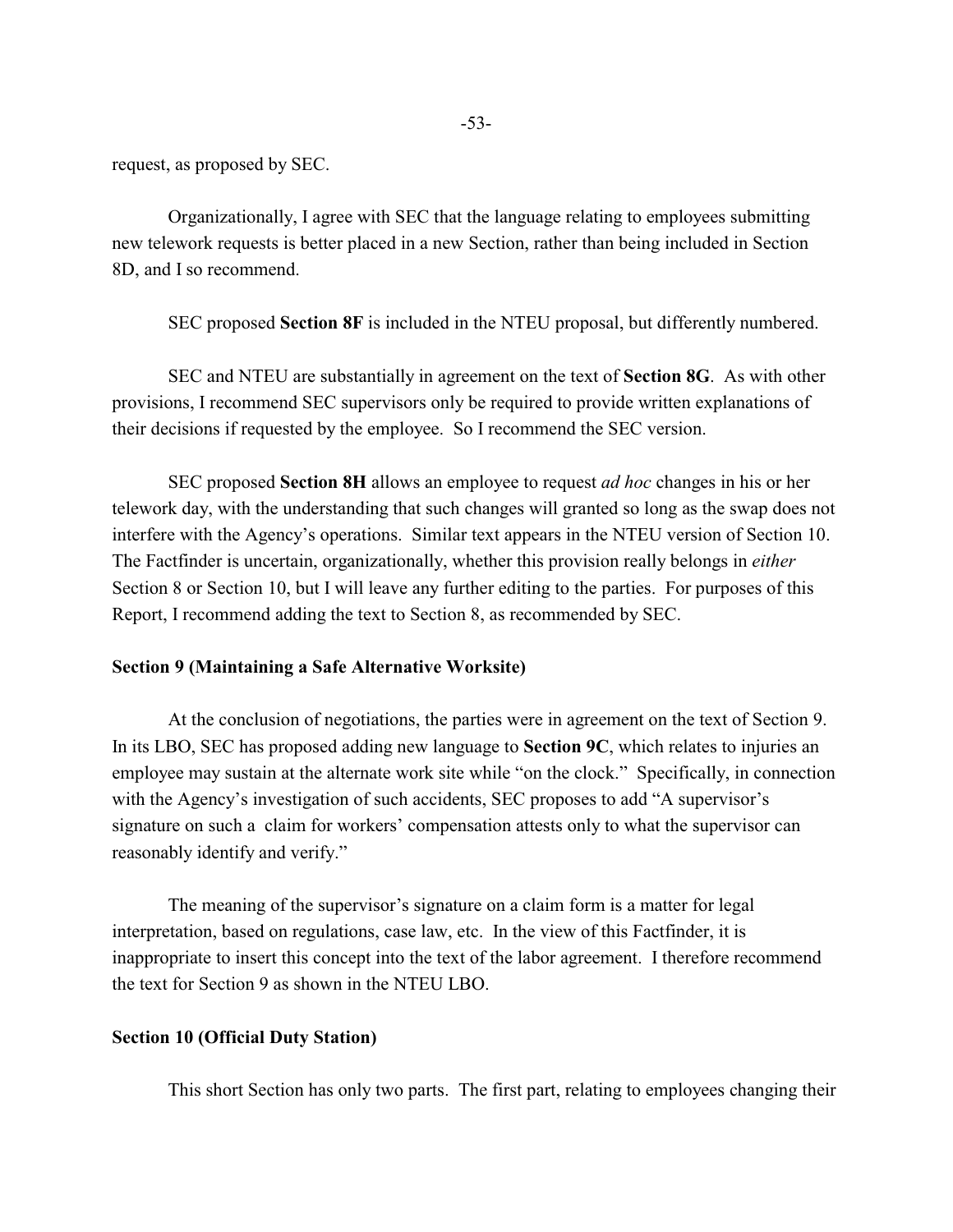telework days, has been incorporated into Section 8, and can be deleted from Section 10. The second part is a simple statement relating to the site to be used for computing an employee's pay and travel. Although this portion perhaps could be re-located to some other section of Article 11, I leave such editorial work to the parties, and recommend that the provision be retained in Section 10.

#### **Section 11 (Performance of Work) (initially Section 10 in SEC proposal)**

Both parties propose variant language for the paragraphs of Section 11.

In **Section 10A**, both SEC and NTEU agree that performance requirements are the same for telework employees as for employees who do not telework. Further, they agree that employees who telework must notify supervisors if the teleworking employee lacks access to resources, documents, etc.

SEC seeks to incorporate a provision stating "Nothing in this Article shall affect the Employer's right to assign work or make reasonable request to ascertain the status of work assignment(s) in accordance with applicable laws, rules, regulations, the Employer's needs, or operational goals." NTEU objects to this provision, arguing it is inconsistent with the mandate of the 2010 Telework Enhancement Act that agency heads must ensure that "teleworkers and nonteleworkers are treated the same for purposes of . . . work requirements." 5 U.S.C.  $§6503(a)(3)$ .

The Factfinder disagrees with NTEU's interpretation of the statute, which I do not believe is as rigid as NTEU suggests. In reality, the supervisor/employee relationship in the context of telework is altered in key respects, and it is not inconsistent with the Telework Act for supervisors to take reasonable steps to monitor employee work. The key here is the use of the term "reasonable" by SEC when discussing any additional reporting of activities. I recommend adopting SEC's text for Section 11A.

Both parties are in agreement (in **Section 11B**) that teleworkers must be accessible by phone, email, voicemail, etc. SEC proposes additional language requiring that employees comply with supervisor directives about changing voice mail messages, regularly checking voice mail, etc., and SEC also includes text acknowledging that the telework environment may result in more inquiries from supervisors than would typically occur with employees who are present in the office.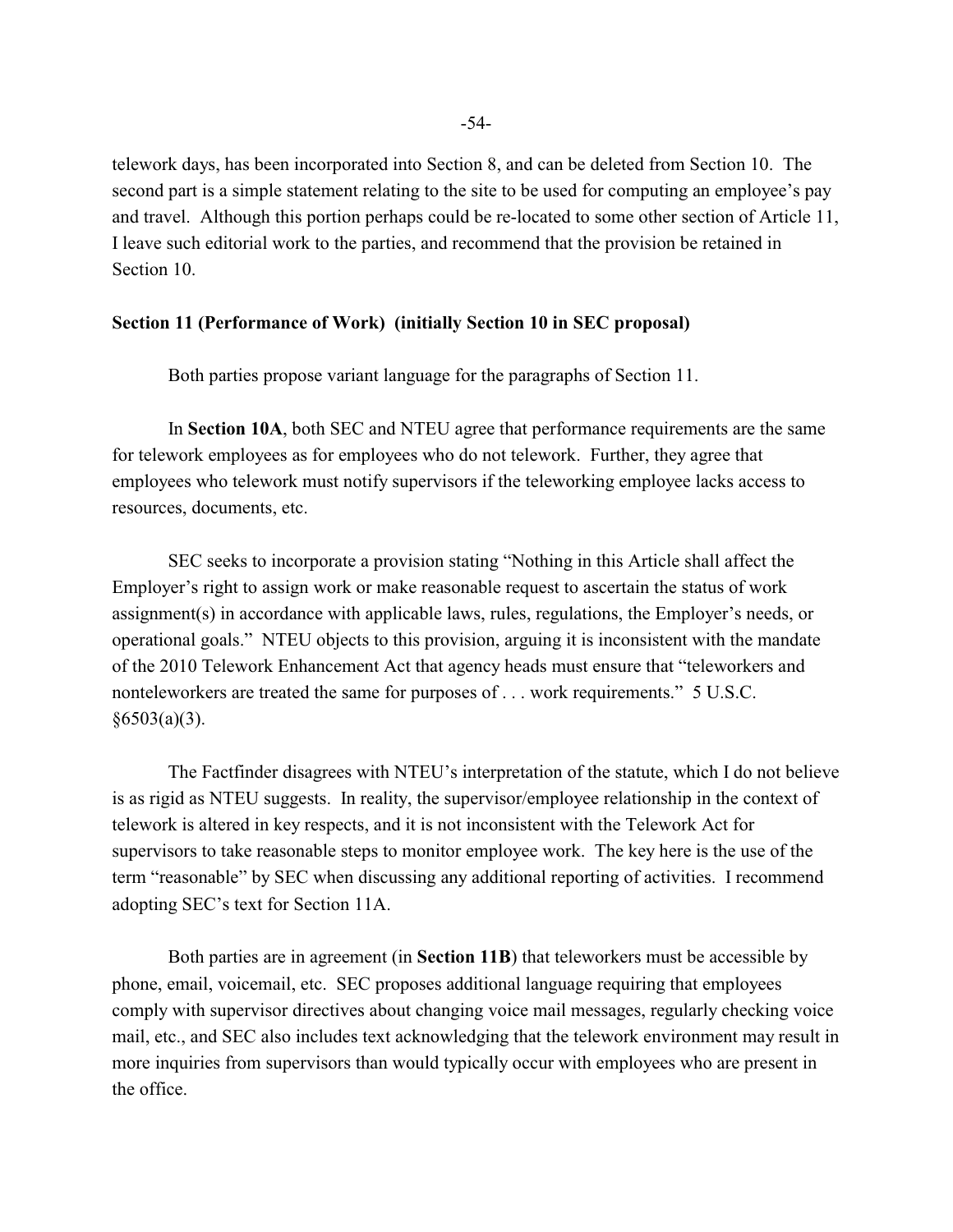NTEU objects to this language, suggesting it is confusing and that SEC has not demonstrated a need for such new language. As with Section 11A, this Factfinder does not believe the text proposed by SEC is fundamentally out-of-line. I recommend adopting the SECproposed text, but adding that supervisor directives must be *reasonable*.

For **Section 11C**, SEC proposes language imposing on teleworkers responsibility for insuring that the manner in which they perform their work does not have "any" negative impact on co-workers and managers. NTEU initially proposed similar language, but qualified the requirement as insuring the telework did not have "a significant negative impact" on co-workers. In its Position Statement, NTEU proposes instead to strike Section 11C entirely.

The Factfinder agrees with NTEU. The very formulation of the Section seems to presuppose that the Agency's work is likely to be impacted negatively by telework; however, this would seem to be inconsistent with the statutory mandate to promote greater telework, and it is a supposition that is not supported by any empirical evidence. Further, it is unclear to the Factfinder precisely what burden the Section seeks to impose on the teleworkers. I recommend the language be omitted.

**Section 11D** relates to telephone service and the transfer of official calls to the employee's Alternate Work Site. The parties are in agreement for most of this Section, but there is disagreement relating to **Section 11D4**, where SEC proposes to omit the following language currently found in the existing labor agreement:

> If only a single telephone line is available for both voice and data at the employee's alternative work site, or if the primary telephone is a cellular telephone, the teleworker is authorized to have the office line forwarded to a cellular telephone in an effort to ensure telephone communication is available while the teleworker is working online. Under these circumstances, the Employer will reimburse the teleworker for official telephone calls made to and from the cellular telephone.

NTEU argues SEC has not made any argument or showing to demonstrate a need for removing this language. While the Factfinder believes there probably are opportunities for the parties to negotiate revisions to this language, in light of continuing changes in telecommunications technology and cost, such changes really are for the parties to address. I recommend retaining this language.

Similarly, SEC proposes to remove legacy language (**Section 11D5**) addressing issues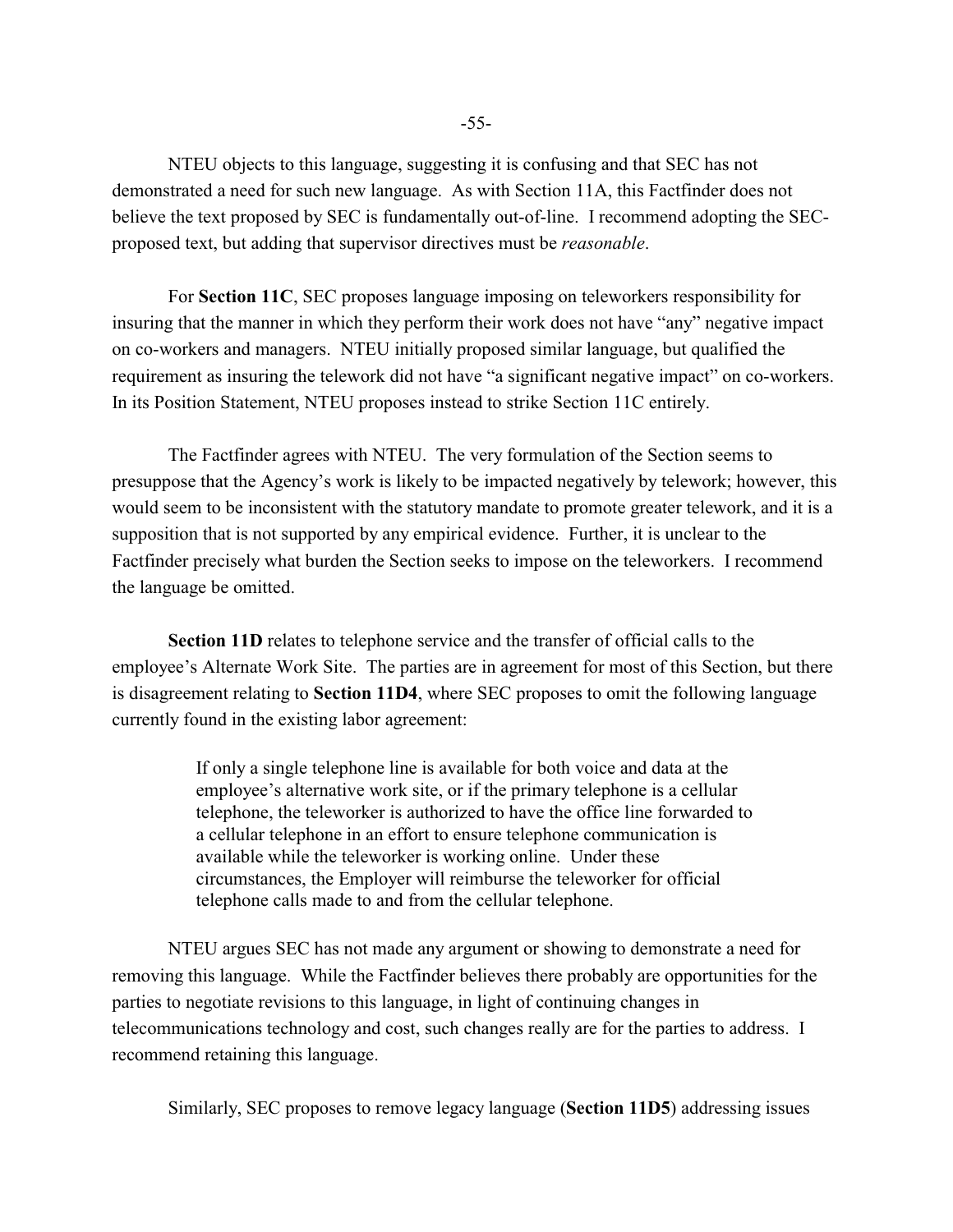with employees in locations that may lack Call Forwarding. It is unclear which employees might be located in such areas, but as with Section 11D4, I am not persuaded a case has been made to delete this provision, and therefore recommend that it be retained.

#### **Section 12 (Balancing Work and Family Needs)**

The parties are in agreement on most of the language in this section, which emphasizes that teleworkers with children or dependents must arrange for care by a third party during work hours, and not substitute telework for childcare or dependent care. However, SEC adds a provision allowing a supervisor to request documentation that a caregiver is providing on-site or off-site care during the employee's working hours.

NTEU objects to this language, noting the teleworking employee may not be able to obtain such documentation from a caregiver, not is it clear what documentation would be sufficient. Further, NTEU contends this inquiry may unduly invade an employee's private life. NTEU notes the Agency has resources available under the labor agreement to conduct an inquiry if the Agency believes the employee is not complying with requirements.

While I understand SEC's concerns, in this Factfinder's view the possible benefits of the approach being proposed are outweighed by possible problems. I agree with NTEU that other avenues are available to the Agency. I recommend this added SEC text not be adopted.

**Section 12C** Parties are agreed.

## **Section 13 (Time and Attendance)**

Parties are agreed.

**Section 14 (Work Schedules)**

**Section 14A** Parties are agreed.

The parties are in substantial agreement with regard to **Section 14B**. However, SEC proposes adding the italicized language at the end of this first sentence:

> A teleworking employee's work schedule may include an alternative work schedule consistent with Article 7, *so long as that schedule comports with*

-56-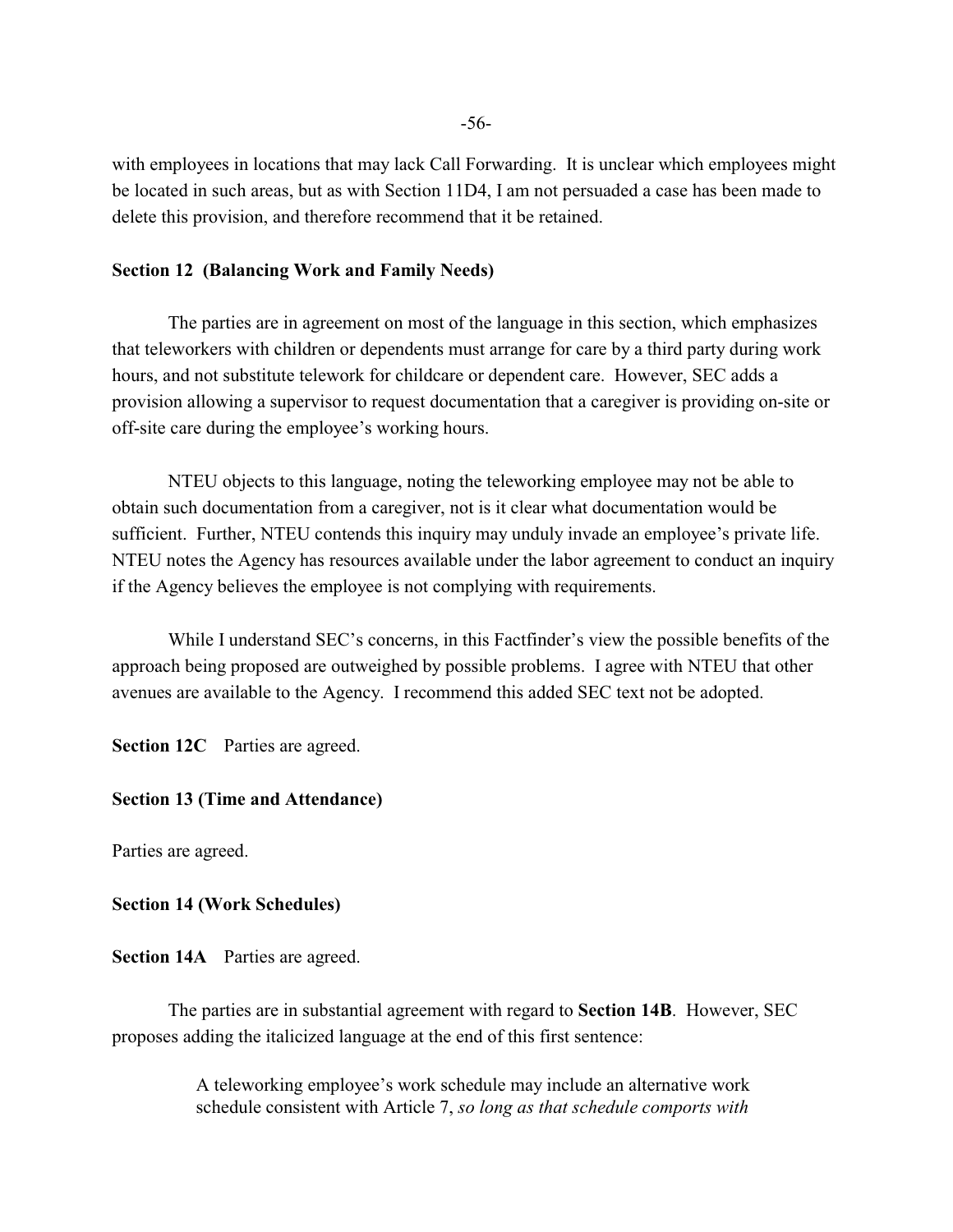#### *all requirements of this Article.*

In the view of the Factfinder, it is implicit that a teleworker who seeks to work an alternative work schedule must meet all the requirements of Article 7 *and* Article 11. The proposed language is unnecessary. I therefore recommend the NTEU version of Section 14B.

**Section 14C** addresses circumstances where a teleworking employee seeks to take time off on a scheduled telework day, but only for part of his or her tour. The parties are in agreement that taking leave for part of a day is acceptable, with advance supervisory approval. NTEU proposes to add additional language stating the supervisor's decision to grant or deny the leave request will be based on the criteria found at Section 6A and 6B. Further, NTEU proposes language requiring the supervisor to respond to the "time off" request within seven days, and in writing.

The Factfinder believes NTEU's concerns are reasonable, and the language helpful. I recommend modified language that is somewhat less rigid than the framework proposed.

The parties are in substantial agreement regarding **Section 14D**, with minor word changes. I recommend the NTEU language.

**Section 14E** addresses situations when the Agency directs a teleworker to report to an SEC office or some other duty station on a day that normally would be a telework day. Under such circumstances, the employee may request an opportunity to telework on a substitute day. The parties' positions are not much different. I recommend language requiring the Agency to "grant or deny" such requests (rather than "consider"). Also, I recommend that written explanations for a denial be required only upon request of the employee.

For **Section 14F**, NTEU proposes the following text:

F. An employee may request to change his or her scheduled telecommuting day to another day in the work week as long as the change does not unreasonably interfere with mission, staffing and/or workload requirements. In the event of denial, the Employer will provide the employee with the reasons for denial in writing.

SEC offers no comparable proposal.

NTEU observes the proposed language is a modified version of Section 6C of the existing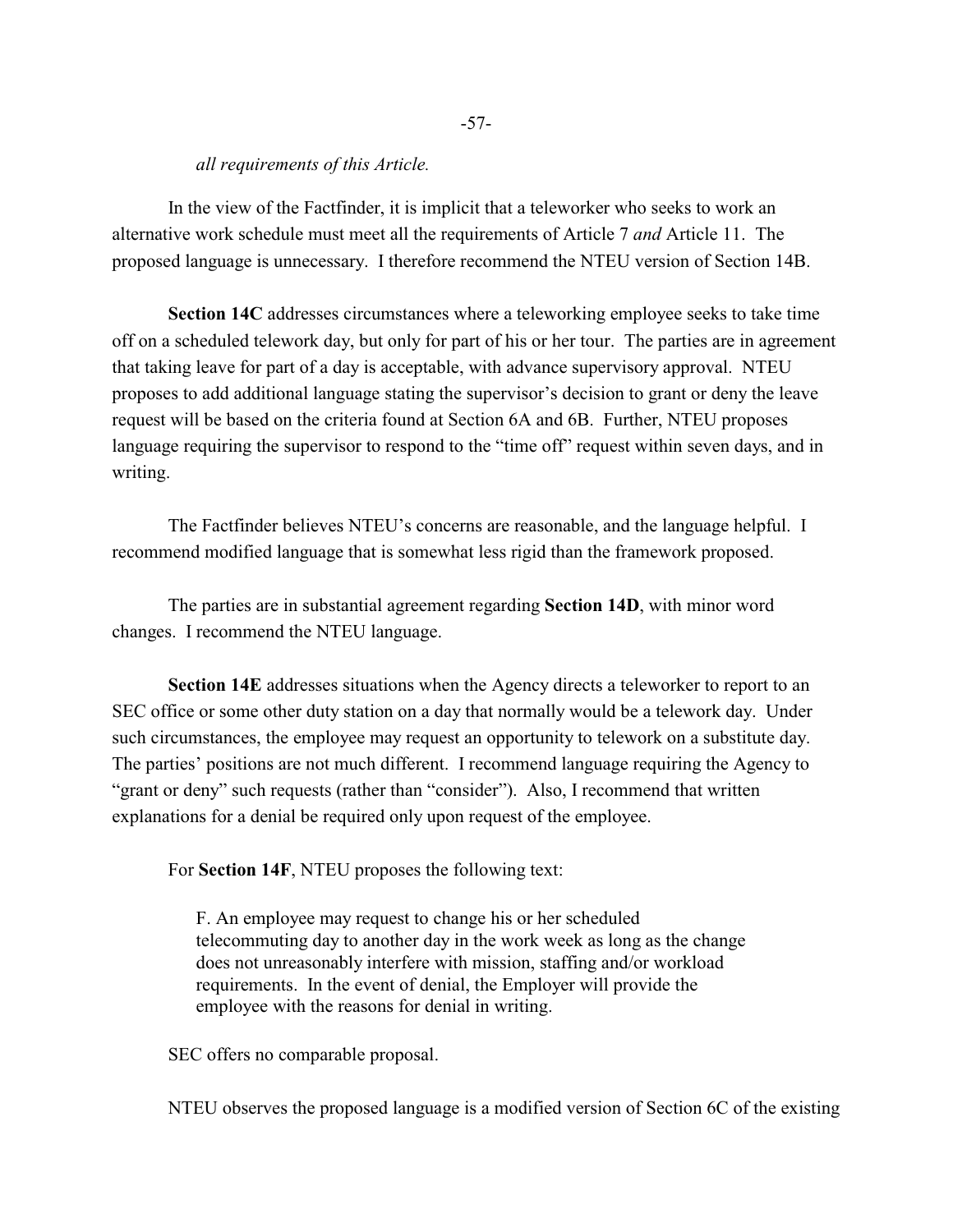labor agreement, which allowed an employee to request a change in his or her telework day "*because of* mission, staffing and/or workload requirements." Arguably, the legacy language only permitted the swapping of telework days when this affirmatively would *advance* the business interests of the Agency. NTEU argues there may be occasions when it would be very helpful to the employee to swap telework days (because of appointments, etc.), and where the change would not adversely affect the Agency. In NTEU's view, if the *ad hoc* change of work days would help the employee, and not harm the Agency – why not let this occur?

I believe NTEU's proposal is reasonable. As with other provisions, written documentation of the reason for a supervisor's denial should not always be required, but should be provided on request.

**Section 14G** Parties are agreed.

**Section 14H** addresses situations where an emergency occurs at an employee's alternative work site on his/her telework day, affecting the employee's ability to perform work. The parties are in substantial agreement regarding the options available to the Agency and the employee, including approval of leave. NTEU proposes that the use of earned credit hours also be an option available, but this option is not found in the SEC proposal. I recommend the NTEU version.

#### **Section 15 (Technology, Equipment and Supplies)**

The parties are in agreement for most provisions of this Section, with some minor variations in language. The Factfinder submits a recommended version.

**Section 15D** relates to whether SEC must provide teleworkers with phone cards. NTEU notes phone cards still may be needed by some employees, including particularly employees whose duties require them to make international calls. SEC suggests it will provide phone cards for making business-related long distance calls, unless the Agency has issued a Blackberry or similar device capable of making long distance calls. The Factfinder proposes alternate language based on NTEU's text, but requiring the Agency to provide phone cards only upon a showing of demonstrated need.

For **Section 15F**, NTEU proposes that SEC "will" provide underutilized computers or equipment to teleworkers. As a general proposition, this would seem to be an appropriate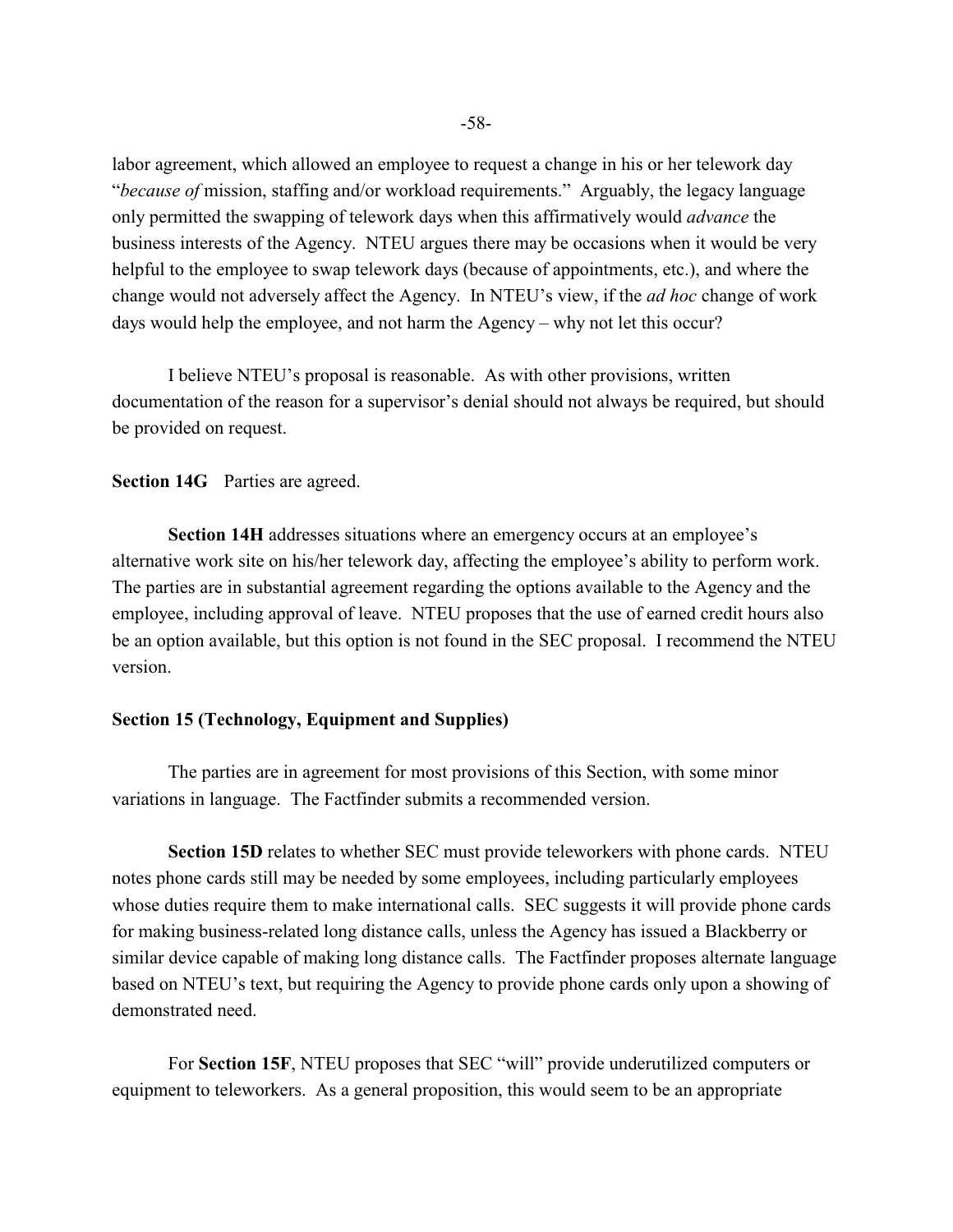activity for the Agency, and in the Agency's interest, for a variety of reasons (*e.g.* synchronizing the equipment at an employee's alternative work site with the equipment commonly found at Agency installations, extending the usefulness of surplus equipment and reducing waste, etc.). However, I propose making this activity permissive rather than mandatory.

# **Section 16 (Protection of Government Records)**

Parties are agreed.

### **Section 17 (Continuity of Operations in Weather or Emergency Conditions)**

The first part of **Section 17A** addresses situations involving Agency closures (due to weather, etc.) on an employee's normal telework day. The parties are in agreement that teleworkers are required to work on such days.

The second portion of Section 17A addresses the impact of two different situations on *ad hoc* teleworkers. One involves situations where the Agency closes for severe weather, while the second involves severe weather or unusual event situations when the Agency *does not* close.

With regard to the first situation, SEC proposes *mandating* that *ad hoc* teleworkers work on days when the Agency closes, to the extent the teleworker has access to equipment, documents, etc. NTEU objects to such a mandate.

With regard to the second situation, NTEU proposes that in severe weather or unusual event situations, *ad hoc* teleworkers can request permission to work from their alternative work site, and this authorization "may" be granted by the Agency. (This latter position is a retreat from NTEU's earlier position, which would have presumed the Agency would approve such *ad hoc* teleworking). NTEU would require the Agency to provide a written justification for denying such an impromptu *ad hoc* telework request.

In the view of the Factfinder, SEC's proposal that employees with *ad hoc* telework agreements be compelled to work during Agency shutdowns, even when the employee was scheduled to be working *at the Agency*, is simply unreasonable. On those days, the employee's duty station is the Agency site. If the Agency chooses to shut down the site and send employees home, it is unfair to expect certain groups of workers to be compelled to work from another site. I do not recommend the SEC language.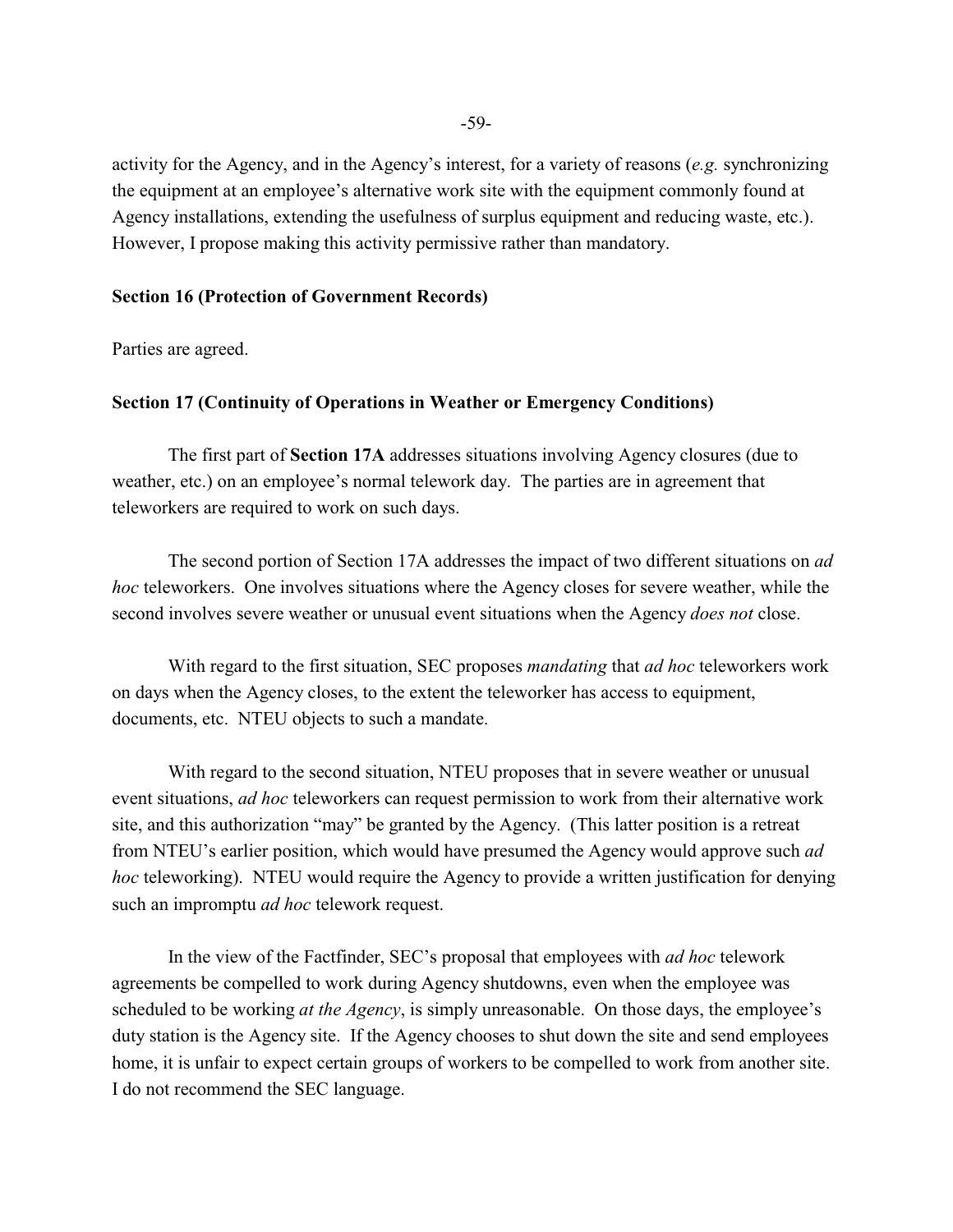With regard to NTEU's proposal, I believe NTEU's newer, permissive language is acceptable, and reflects good business practice. However, in this instance, I do not believe it is essential that the Agency supply written justifications for denying *ad hoc* telework days, and therefore do not recommend such language.

**Section 17B** is somewhat duplicative of the language in Section 17A. Although the text proposed by the parties is somewhat different, the substance of the proposals is largely the same, requiring employees who are teleworking to continue to work in the event the Agency worksite is closed down. Generally, I believe NTEU's version of this text is clearer and more complete. Further, as NTEU notes, the SEC proposal arguably would require employees with *ad hoc* telework agreements to work from the alternate work site in the event of an Agency closure, even if they were scheduled to work at the Agency's facilities. As discussed in Section 17A, *supra*, this requirement does not impress the Factfinder as reasonable. However, I recommend adopting the NTEU language which would require all employees who are *scheduled* to telework to continue working from their alternate work site in the event of an Agency shut down; this would not only apply to recurrent teleworkers, but also to *ad hoc* teleworkers who had requested and received advance permission to work from the alternate work site.

Sections 17C, D, E and F Parties are agreed.

#### **Section 18 (Compensation for Travel)**

When the parties concluded negotiations, they had reached agreement on the language for **Section 18A, B and C**. In its proposal, SEC proposes variant language; the NTEU proposal retains the agreed-upon language. The Factfinder does not view the differences in the parties' positions as material, and recommends using the text proposed by NTEU.

In addition, NTEU earlier had proposed a **Section 18D**, relating to travel allowances and use of official time for full-time teleworkers whose worksite is beyond commuting distance from their assigned office. NTEU has dropped this proposal.

#### **Section 19 (Reporting)**

The parties are in substantial agreement relating to the preparation of reports monitoring the amount of telework being performed by SEC employees. The NTEU version of Section 19 adds text making it clear that teleworkers may be expected to report additional data to the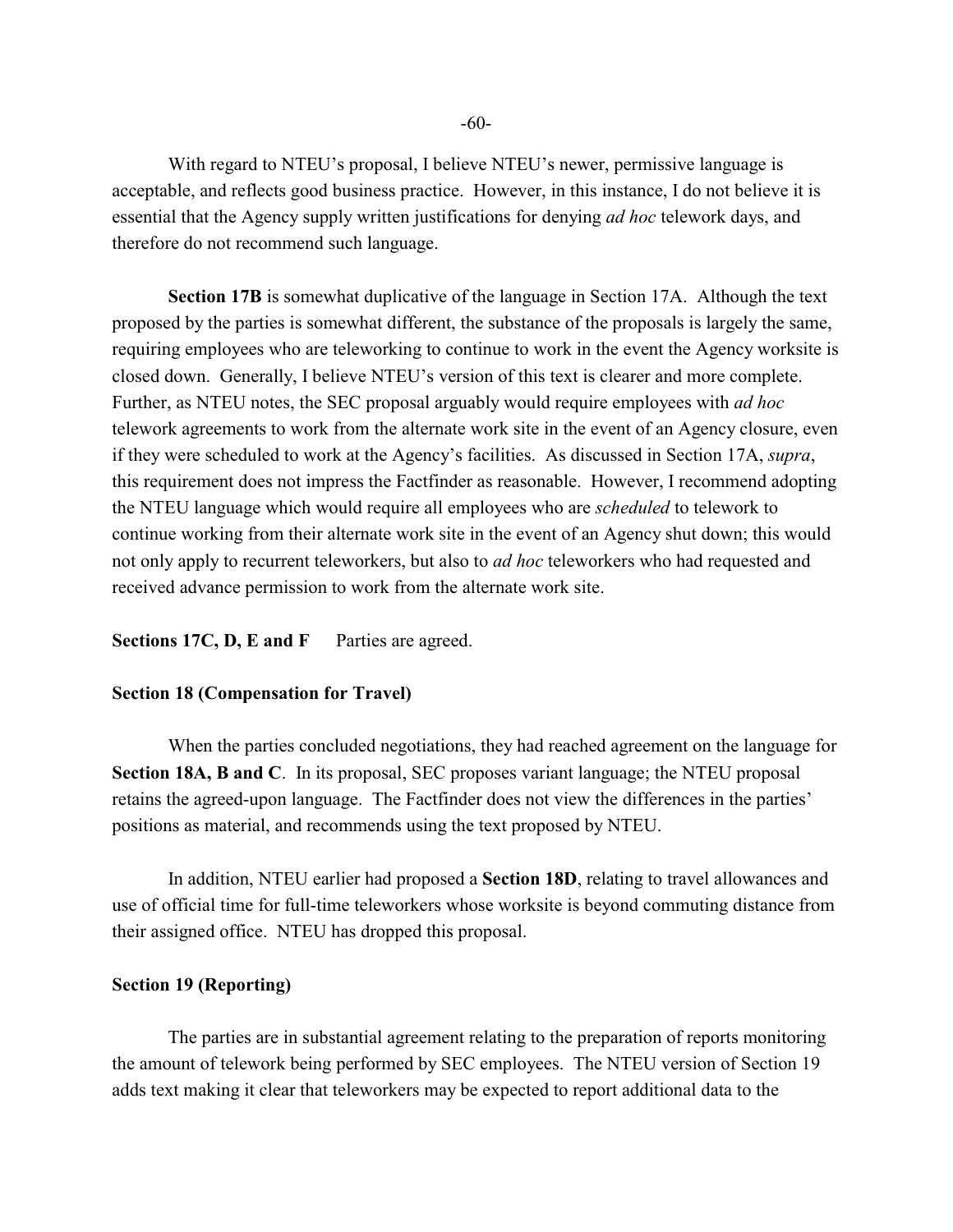Agency. This exhortation strikes the Factfinder as being helpful to all, and therefore I recommend adopting the NTEU proposal.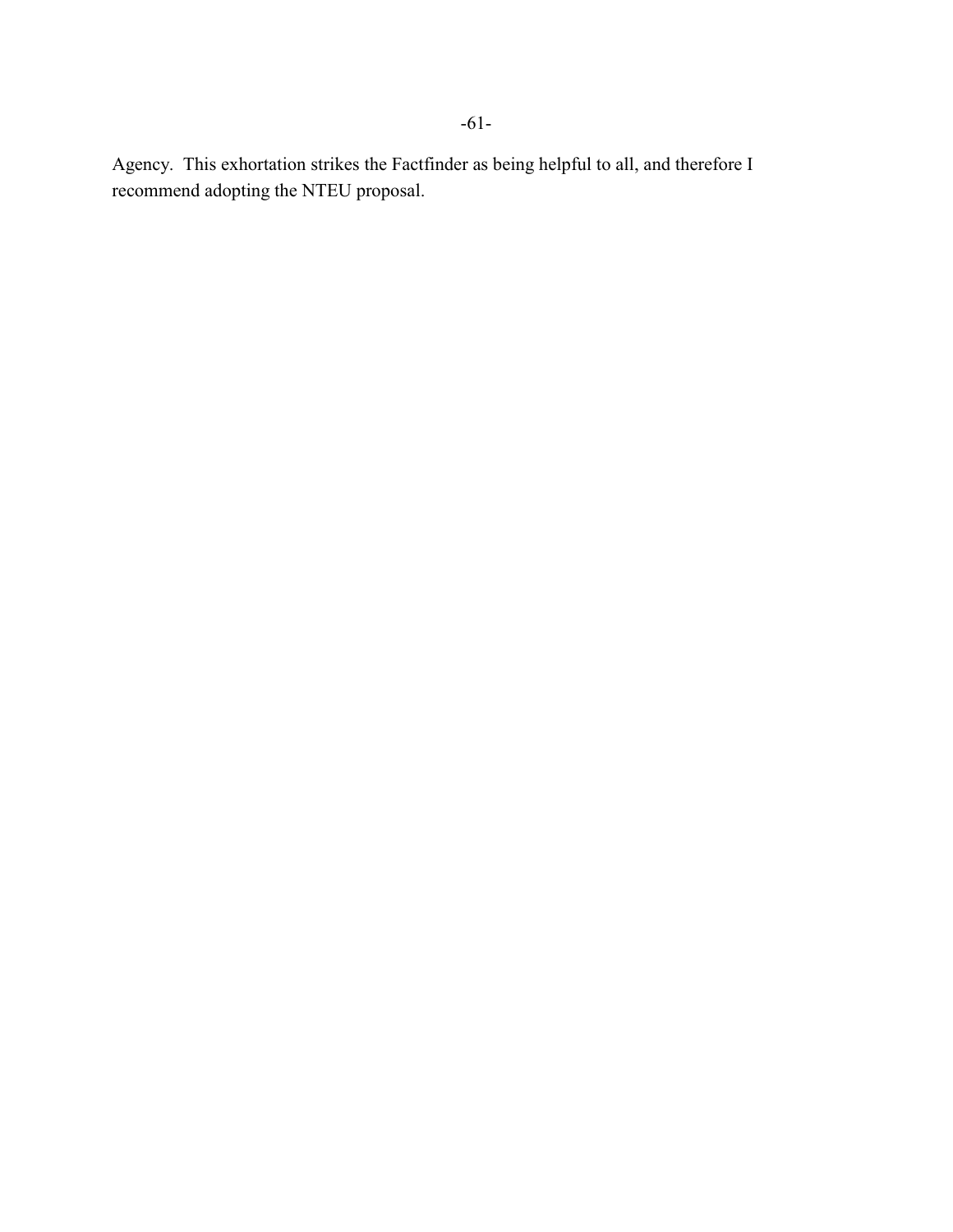# **VI. ARTICLE 19 - TRAINING**

NTEU seeks significant new provisions in several area of Article 19, including (a) a commitment that SEC reimburse employees for CPA and bar review courses; (b) a commitment that SEC reimburse employees for continuing education course; and (c) a commitment that SEC reimburse employees for professional dues. Additionally, there is a proposal to modify an existing "upward mobility" program.

Both parties propose changes to the "legacy" language of the prior labor agreement.

**Section 1** Parties are agreed.

**Section 2A** Parties are agreed.

NTEU-proposed **Section 2B** addresses payment for CPA or bar review courses. NTEU proposes that SEC reimburse employees for job-related CPA or bar review courses, noting such courses are reimbursed under labor agreements at the IRS and the IRS Office of Chief Counsel. Further, NTEU suggests there is some precedent at SEC for paying the cost of such programs. SEC does not propose any payments for CPA and bar review courses.

The Factfinder recommends that no new program for review course reimbursement be implemented at this time. The evidence that these benefits are provided in the Federal sector is scant. Further, while this Factfinder recognizes that funding shortages perpetually are an issue at Federal agencies (and such funding shortages cannot serve as a definitive rationale for opposing all new initiatives at all times), the Factfinder believes it is inadvisable to initiate this new benefit at this time.

SEC-proposed **Section 2B** (Section 2C in the NTEU proposal) addresses reimbursement for continuing education related to employees' official duties and when required by licensure bodies. NTEU proposes that SEC reimburse the cost of such education programs, particularly when SEC does not provide continuing education programs in-house.

SEC proposes language expressing a willingness to pay for certain continuing education programs, but cites only in-house programs or various on-line programs currently offered by the Agency. NTEU questions SEC's position, noting there is an Agency policy document issued by the Office of Human Resources providing for reimbursement for the costs of outside training. In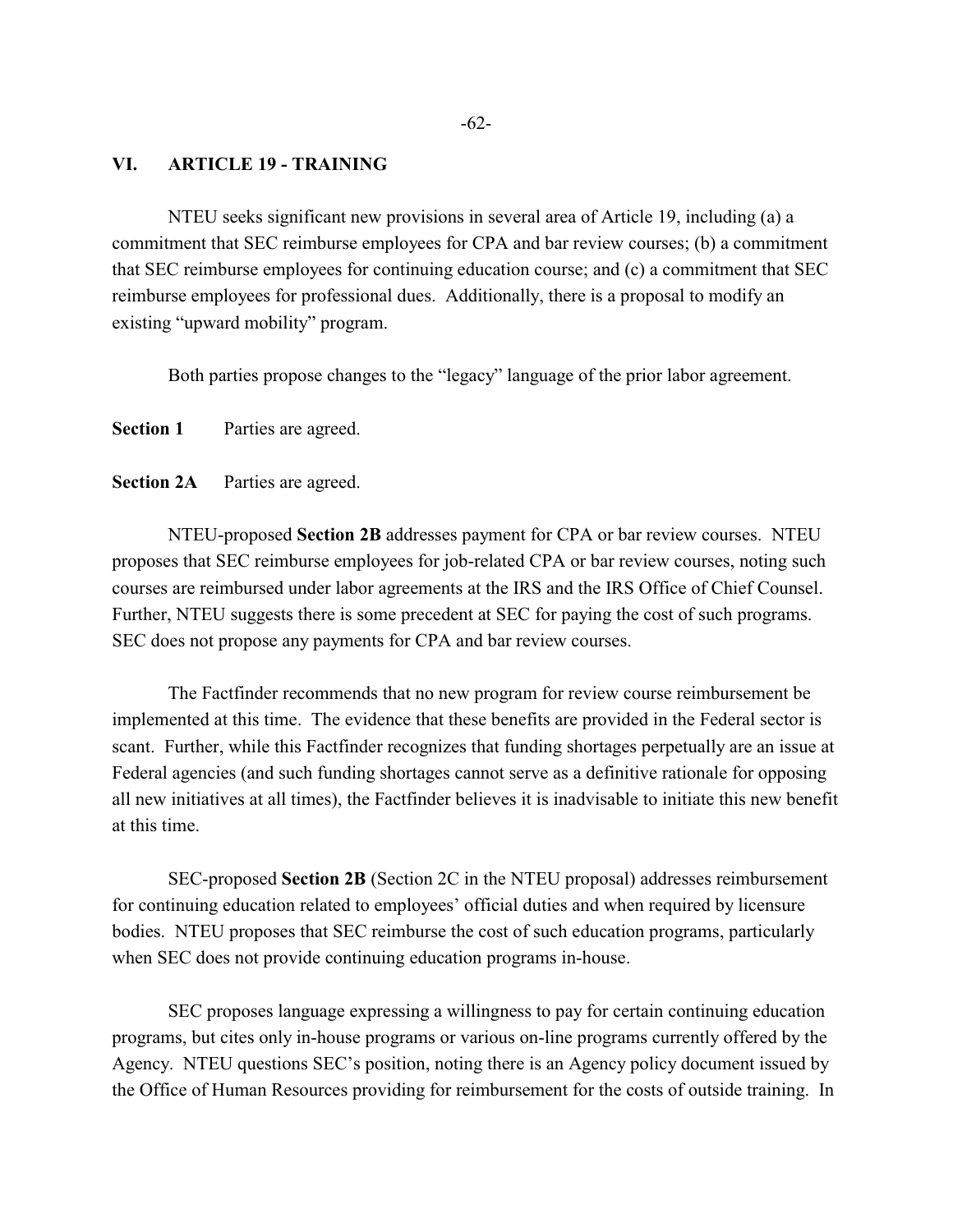addition, NTEU contends that during the recent labor agreement negotiations and mediation with FMCS Commissioner Saunders, SEC indicated employees were eligible to request authorization to take outside courses and seek reimbursement.

In the Factfinder's view, the key question being presented is whether the matter of employees taking outside courses (with reimbursement) will be come a "matter of right" under the labor agreement, or whether SEC will continue to exercise substantial and unilateral control over reimbursed attendance at outside courses.

Continuing education is essential to the on-going task of developing a skilled workforce, and often an employer can profit from employees attending diverse types of courses offered by a variety of providers. But while this Factfinder would encourage SEC to continue and expand its practice of reimbursing employees for attending employer-approved outside courses, I decline to recommend NTEU's proposed language mandating such a practice. I therefore recommend the SEC-proposed language, with some additional text noting that employees may take advantage of Agency-sponsored policies that may reimburse for approved outside courses, and also language tied to seeking credit approval for continuing education programs offered by SEC's training providers.

In NTEU proposed **Section 2D**, the Union seeks a provision under which SEC would reimburse employees for professional dues, licenses, society memberships, etc., when such dues/licenses/memberships are required by OPM as a condition of employment, or when SEC actively encourages such memberships. NTEU proposes to limit such reimbursements to \$400 per year, and further qualifies the provision by stating such reimbursement shall be "subject to the availability of funds." NTEU continues by proposing that employees be given administrative or duty time to attend classes needed to meet mandatory continuing education requirements set by the licensing bodies or societies, up to about 16 hours per year. NTEU points to such benefits at two other FIRREA agencies, FDIC and OCC.

In response, SEC notes that the Agency is almost exclusively funded with appropriated dollars, unlike the FDIC. Further, citing *Dep't of the Treasury, Office of the Chief Counsel and NTEU*, 4 FSIP 5 (2004), SEC notes NTEU previously was unsuccessful in obtaining an order that bar dues be reimbursed because such a benefit was deemed uncommon in the Federal sector. Additionally, SEC argues NTEU has not shown how payment of such dues would provide "any tangible benefit" to SEC.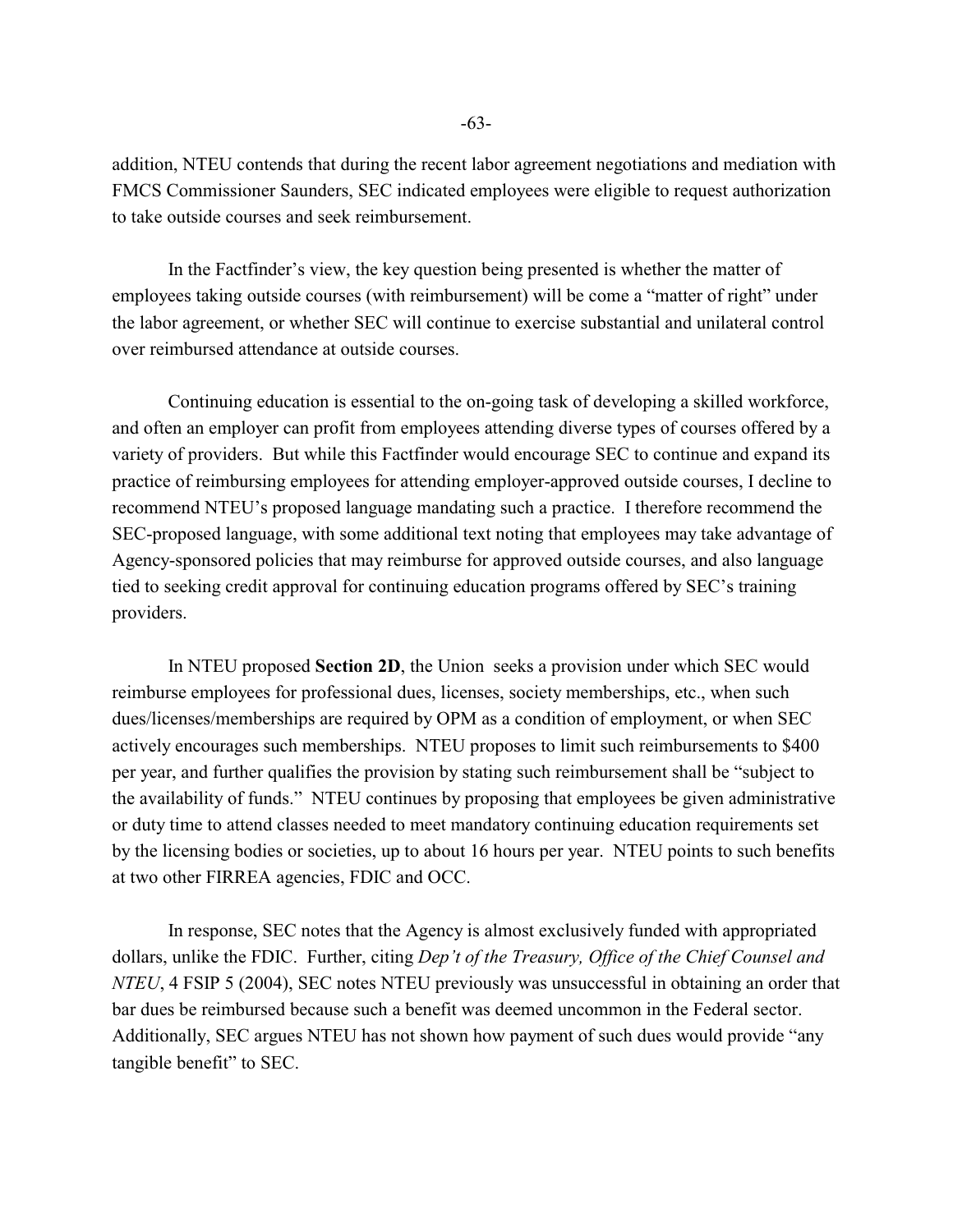Although SEC may be correct (per the 2004 FSIP decision in the *Treasury and NTEU* case) that payment of bar dues is not common at Federal agencies, in the Factfinder's experience this type of reimbursement of job-required professional dues costs is quite common among large employers, and most likely is commonplace among the private sector employers where SEC's professional employees would likely be working if they had not chosen to take positions in the Federal sector. Further, although the precedents cited by NTEU are limited, NTEU has identified two FIRREA agencies where such benefits are provided; unlike the Department of the Treasury, the statutory mandate that FIRREA agencies (and SEC) consider comparability with other FIRREA bodies provides a very different legal context from the situation considered by FSIP in *Treasury*.

Additionally, where employees are required to attend continuing education classes as a condition for maintaining a licensure requirement that is mandated by the employer (*e.g.*, the SEC), it is not unreasonable for employees to be given administrative or duty time to attend such courses.

I therefore recommend that NTEU's proposed language be adopted, with slight modifications. I recommend that the maximum reimbursement for dues or fees be limited to \$200 per year. Further, I recommend that the provision relating to attendance at continuing education courses be separated into a second paragraph of the labor agreement.

### **Section 3** Parties are agreed.

**Section 4** addresses SEC's Upward Mobility program. An Upward Mobility program provides a structured opportunity for employees in lower pay grades to be trained and mentored, so they can advance into higher-level positions.

Both SEC and NTEU are committed to maintaining this program, but the parameters of the program they propose are substantially different. While NTEU defends its proposal, it offers as an alternative that the structure and operation of the program be left undefined in the labor agreement, and instead be placed in the hands of a joint labor-management committee.

For this program in particular, the Factfinder believes it would be difficult for a party outside the Agency (*i.e.*, the Factfinder) to set the parameters for a workable program. I therefore adopt NTEU's suggestion, and recommend that an Upward Mobility program be mandated by the labor agreement, but that the operations of the program be set later by a joint committee.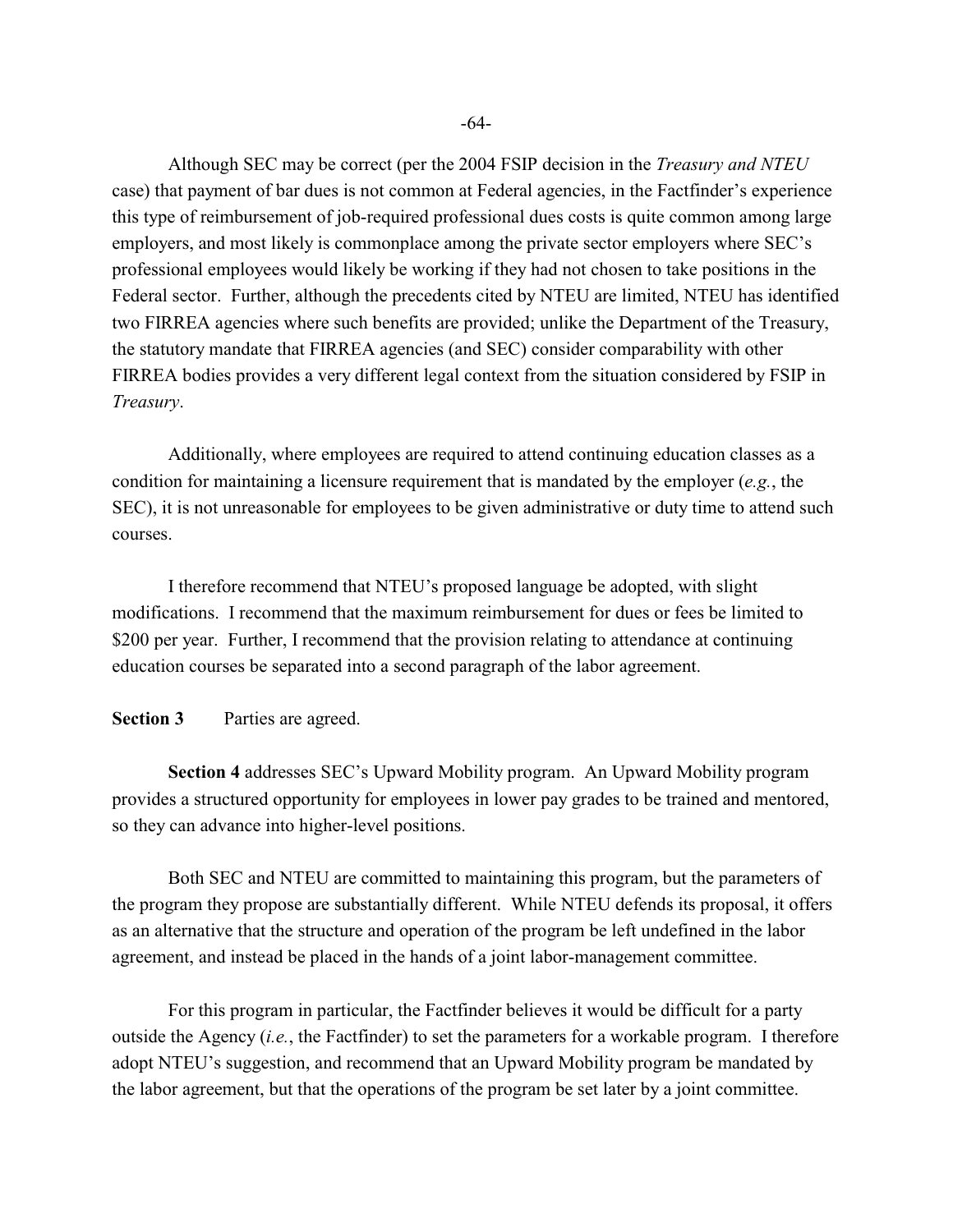### **VII. ARTICLE 22 - HEALTH AND SAFETY**

The parties propose only two changes to Article 22, otherwise agreeing to retain legacy language.

**Section 13** in the existing labor agreement includes text encouraging employees to take advantage of fitness programs, and also commits SEC to try to provide fitness centers at SEC facilities, subject to space and budgetary constraints. NTEU notes the availability of on-site fitness facilities varies widely between different SEC installation; indeed, at the SEC headquarters at Station Place in Washington, D.C., access to fitness facilities in the complex (which consists of multiple leased spaces) actually is dependent upon where an employee's office may be located. At other SEC facilities, there is no on-site fitness center.

NTEU therefore proposes a new **Section 13C**, which would provide bargaining unit employees with subsidies to obtain gym memberships at locations where SEC does not have onsite fitness facilities. NTEU's proposed subsidy would be progressive, with higher subsidies going to lower-paid workers. NTEU notes many other agencies (include FIRREA agencies) provide on-site gyms.

Although SEC is committed to promoting fitness, and has worked with a vendor to obtain discounted gym membership rates for employees at the SEC regional offices, SEC opposes NTEU's proposal. SEC has noted the availability of fitness facilities at SEC facilities often is beyond SEC's control (because GSA obtains the space).

Employee health and safety can provide substantial benefits both to the employee and to the Agency, and the Factfinder encourages the parties to continue to find ways to provide fitness facilities to employees. However, I do not recommend initiating a program of subsidizing gym memberships. I therefore recommend the "legacy" provisions of Section 13.

SEC proposes a new **Section 16**, which would declare the parties' joint commitment to maintaining a safe work environment. In addition, the provision would mandate that employees "notify their supervisors" if any individual threatens them. During mediation, the Agency explained it wants to encourage employees to come forward and report possible workplace safety issues.

NTEU opposes the provision, largely because it is unclear what duty the proposed text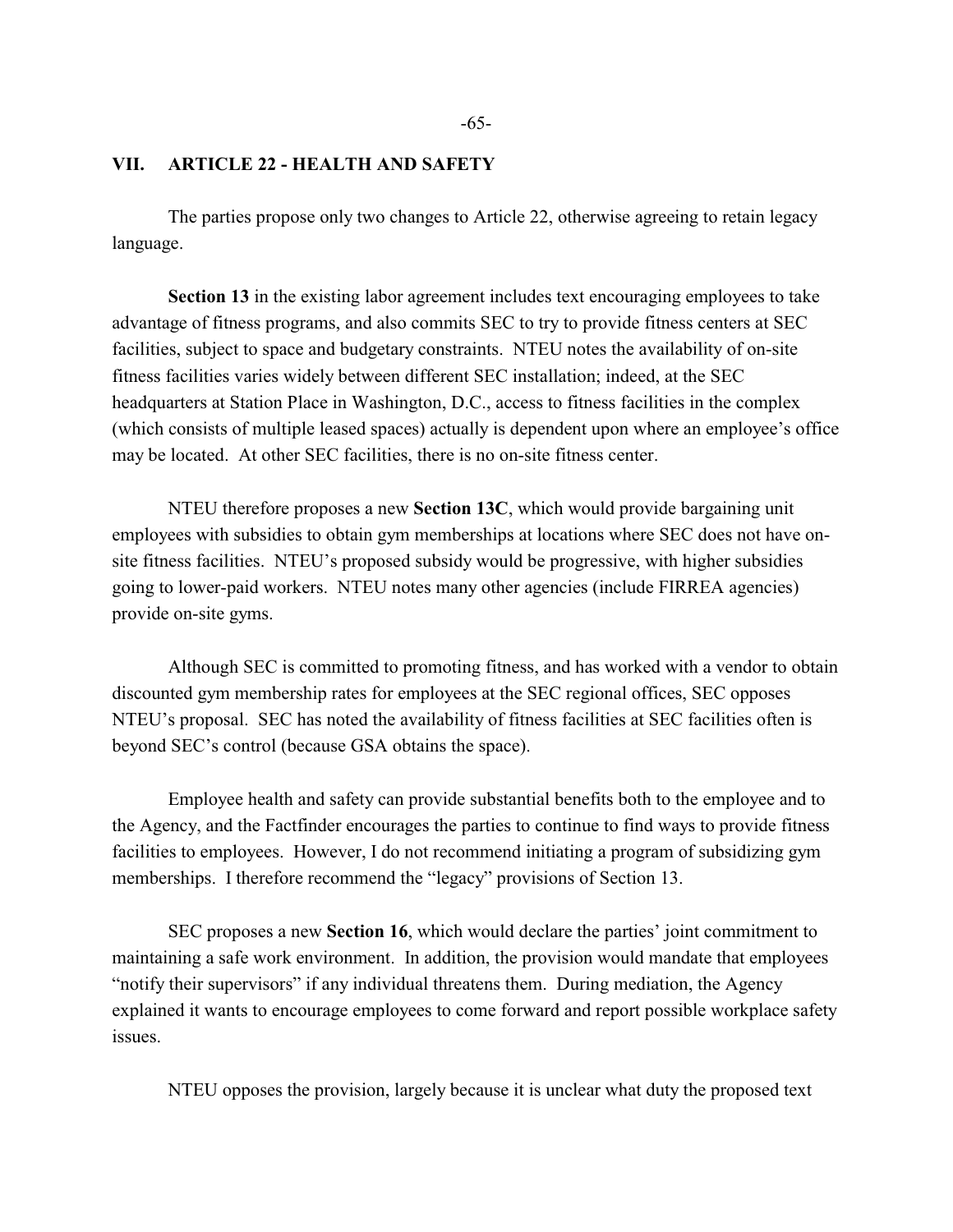would impose on the Union. Further, if read literally, an employee who fails to report threats or incidents of workplace arguably would be in violation of the labor agreement, and could be disciplined.

The Factfinder fully supports SEC's efforts to maintain a safe work environment for all its employees, and I am confident NTEU similarly is supportive of such efforts and is available to promote workplace safety. However, the core responsibility for insuring a safe workplace rests with the Agency. I agree with NTEU that the proposed labor agreement text has the potential to create confusion, and therefore recommend SEC-proposed Section 16 not be adopted.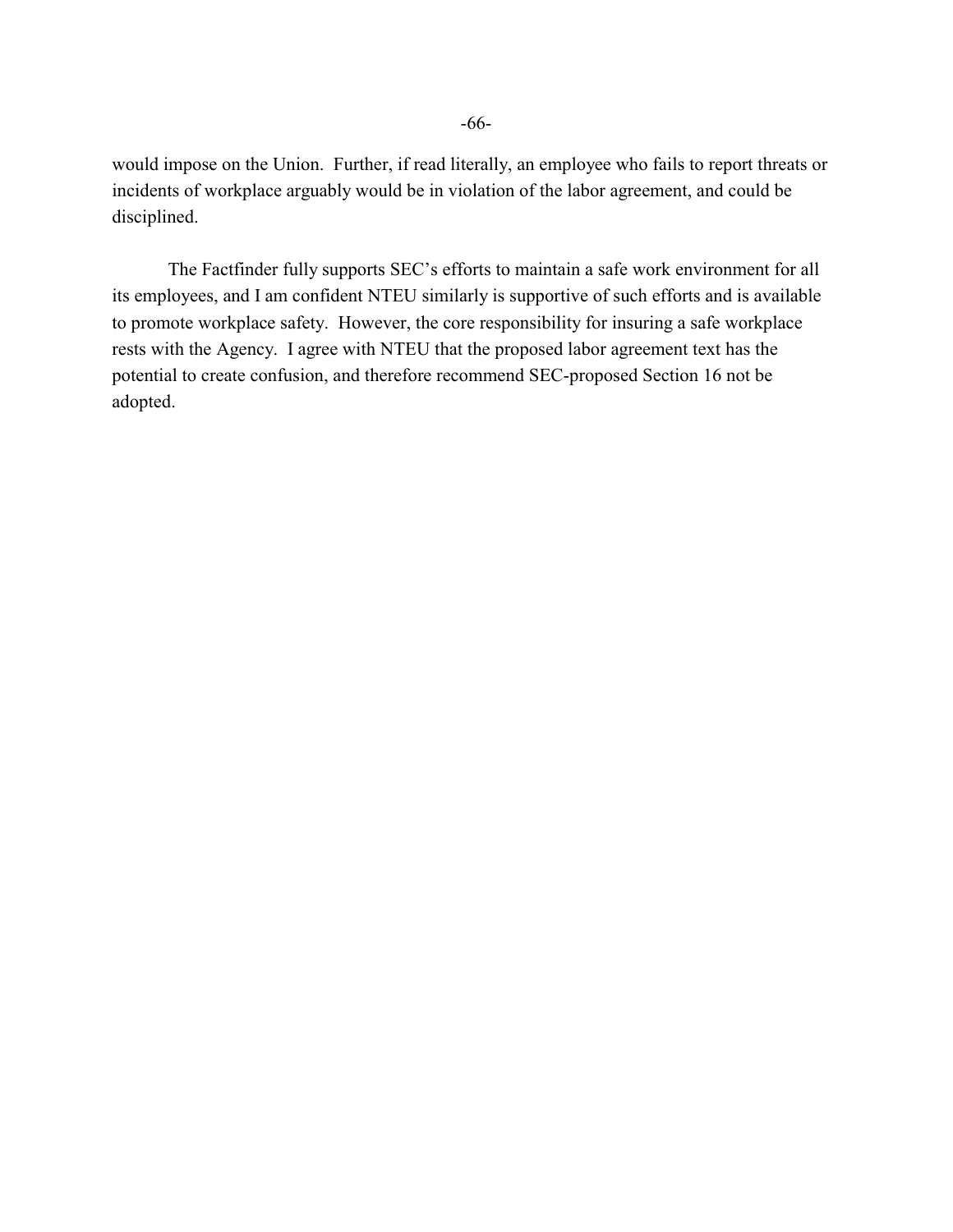#### **ARTICLE 30 - EXCUSED ABSENCE/ADMINISTRATIVE LEAVE**

SEC proposes that the "legacy" language for Article 30 from the prior labor agreement be preserved without change. NTEU proposes several changes, including several proposals for expanded administrative leave for bargaining members.

**Section 1** Parties are agreed.

**Section 2** of Article 30 deals with weather-related absences or absences for other, similar reasons. The parties are in agreement with regard to paragraphs 1 and 3 of this provision. However, NTEU proposes new text for paragraph 2.

Whereas the existing labor agreement arguably would allow SEC to grant administrative leave when an employee is unavoidably *delayed* in arriving at work, NTEU would expand paragraph 2 to encompass situations in which administrative leave could be granted by SEC if an employee was entirely *prevented* from arriving at work because of emergency situations. Similarly, with regard to provisions allowing employees to request a reasonable amount of excused leave, NTEU proposes adding language making clear that the requests may encompass either part or all of a work day. NTEU proposes new language making clear that SEC can require an employee who alleges an emergency situation to provide documentation. In two locations in the paragraph, NTEU proposes minor text changes, removing references to the Agency "considering" employee requests and instead stating the Agency "may grant" the requests. NTEU points to similar language at a few other agencies.

SEC objects to the NTEU proposal, arguing that the few examples of other agencies offered by NTEU are insufficient to establish comparability, and NTEU is seeking new language to address situations that are speculative.

The Factfinder has compared carefully the legacy language (advocated by SEC) and the new language proposed by NTEU. Overall, I find the NTEU-proposed language better describes the range of weather- and emergency-related situations that may arise. Further, I note NTEU is careful to leave discretion to grant or deny these special leave requests entirely in the hands of Agency managers. Because I find the NTEU-proposed language to be reasonable and more comprehensive, I recommend it be adopted.

**Sections 3, 4** Parties are agreed.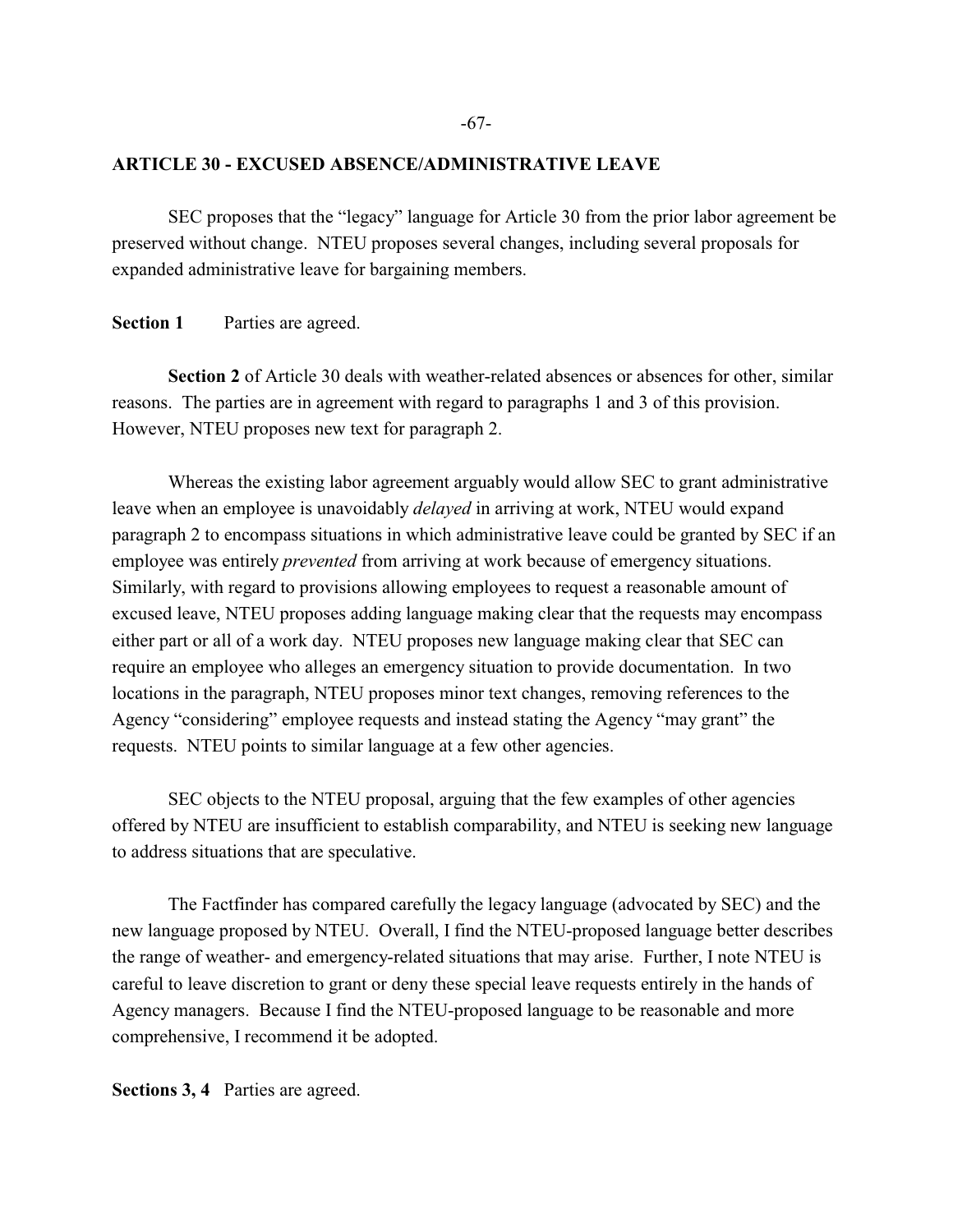NTEU proposes to add several new types of excused absences in new **Sections 5-7.**  NTEU notes that all such absences would be qualified by language found in new **Section 8**, which states:

### **Section 8**

Notwithstanding the above, nothing contained in this Article will restrict the Employer's ability to require the presence of an employee, pursuant to its right to assign work under 5 U.S.C. §7106(a)(2)(B), should the Employer determine that the employee's services are necessary.

Under NTEU-proposed **Section 5**, SEC would agree allow up to two SEC employees to take extended leaves of absence for Union-related work, subject to the caveat of Section 8. A single employee would be granted an unpaid leave of absence if the employee were elected to a position as an NTEU national officer, and a single employee would be granted an unpaid leave of absence to serve a full-time appointive position at NTEU. For both such employees, the Section would require SEC to return the employee later to his or her prior position "to the extent possible"; if such reinstatement to the prior position were not possible, the employee would be returned to another position for which he or she is qualified, at the same grade.

With regard to comparability, NTEU cites similar provisions in labor agreements at the IRS, IRS Office of Chief Counsel and FDIC. NTEU notes an employee in either of these situations always would be entitled to request a leave of absence, anyway, but including the language in the labor agreement would provide greater support for this proposition.

SEC opposes the proposal, arguing that its employees are hired to perform SEC business, not NTEU business. SEC notes the labor agreement (Article 39) already provides for one SEC employee to be on NTEU business 100% of the time, and a second employee can be on NTEU business 50% of the time. SEC argues it is a relatively small agency that would be harmed if it were required to keep positions open while employees were absent to perform NTEU work, and not backfill the positions.

Although the Factfinder acknowledges that the comparability data provide by NTEU is quite limited, I believe the NTEU proposal is reasonable and would not be unduly burdensome on SEC. I therefore recommend its adoption, with several observations. First, unlike the 1.5 paid positions currently allowed for Union business under Article 39, these two potential positions that might be performing NTEU work would be on uncompensated leave, and thus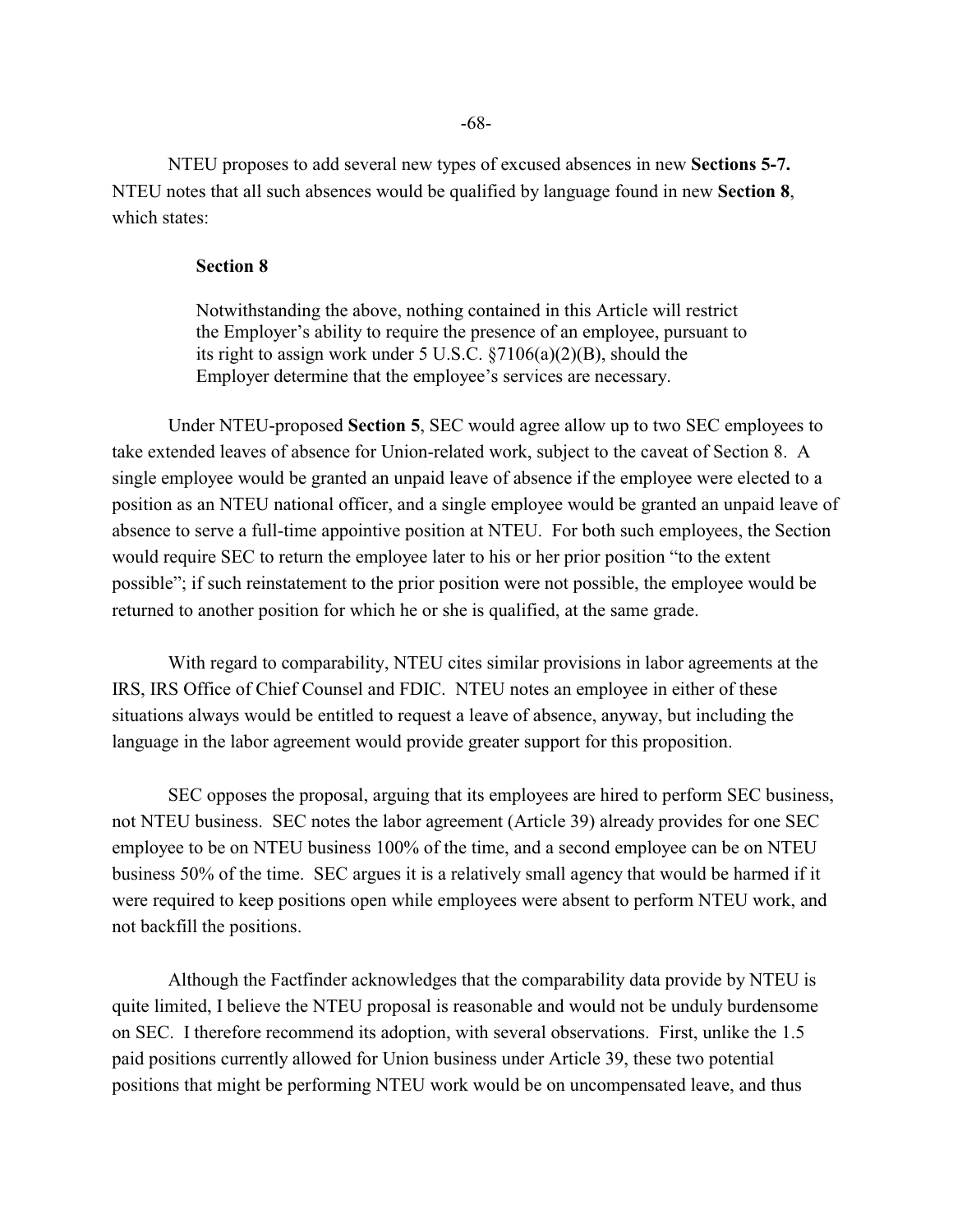would not be paid by SEC. Second, the Factfinder is not persuaded that such leaves of absence would impose a high burden on SEC. I disagree with SEC's interpretation of the NTEU text, when SEC suggests the Agency would be prohibited from back-filling any positions that might become vacant as the result of a leave of absence; this simply is not required under the proposal. Further, the proposal (at Article 8) also gives SEC managers flexibility to deny such leave if SEC concludes an employee's services are essential. Third, while SEC is not a huge agency, it is not a tiny agency, either. In this Factfinder's view, the Agency easily could accommodate up to two employees who might be on extended unpaid leave while performing senior-level NTEU duties.

In newly-proposed **Section 7**, NTEU offers text that would allow employees with five or more years of service to request a leave of absence of up to one year to attend full-time, jobrelated study. As drafted, such a sabbatical would be given if the study will enable the employee to perform his or her current job better, or some other job within SEC. NTEU proposes several discreet preconditions for the employee's participation in such a program. and also provides an employee could use a combination of annual leave and leave without pay. Like the Section 6 provisions for employees performing duties at NTEU headquarters, employees who take a sabbatical would not be fully guaranteed the right to return to their current position.

SEC objects that it needs all its employees to perform the work of the Agency, suggesting the sabbatical program would be burdensome. Further, SEC argues it already encourages employees to take advantage of training opportunities.

In the view of the Factfinder, the NTEU proposal is quite interesting, and holds the potential for having great value to employees who seek additional extended formal study, as well as to SEC. However, I am not persuaded the full potential impact on SEC has been adequately discussed and evaluated by the parties. How much demand for such a program exists? How many positions might fall temporarily vacant while employees pursue additional study?

While the Factfinder encourages the parties to discuss this area further, I decline to recommend adding NTEU-proposed Section 6 to the new labor agreement.

In its proposed **Section 7**, NTEU seeks a mechanism for employees to take up to 30 days of leave without pay to perform political activities permitted under the Hatch Act Reform Amendments of 1993. NTEU argues employees currently are eligible to request such leave without pay, anyway, under existing SEC policies; in NTEU's view, the proposed contract language simply would memorialize existing practice. NTEU notes similar provisions in several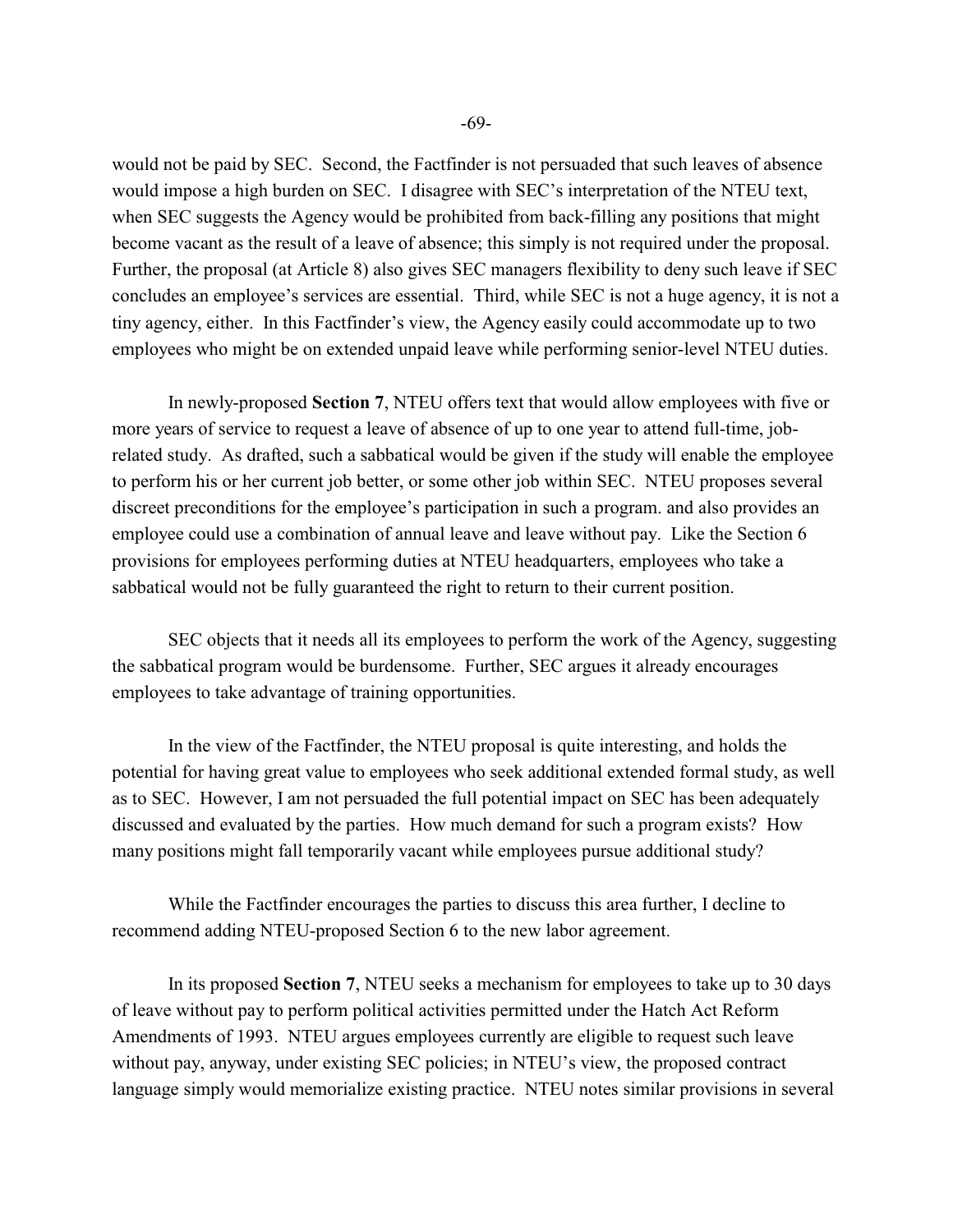other labor agreements with Federal agencies.

SEC objects to the proposal. The Agency appears to acknowledge that employees may request leave without pay from their supervisors on an *ad hoc* basis; however, SEC argues the Agency is a law enforcement agency, and it is important that the Agency avoid the appearance of political partisanship.

With SEC, I am not persuaded the NTEU-proposed language is essential, and I share some of SEC's concerns that memorializing such a program in the labor agreement (perhaps seeming to encourage yet more employees to seek such leave) potentially may be damaging. I do not recommend the NTEU proposal be adopted.

**Section 8** serves to emphasize management's right to require an employee to be present for work, based on the need for the employee's services. I believe this NTEU-proposed language is helpful in reinforcing the Agency's ability to manage the workforce, and I therefore recommend it be included in the labor agreement.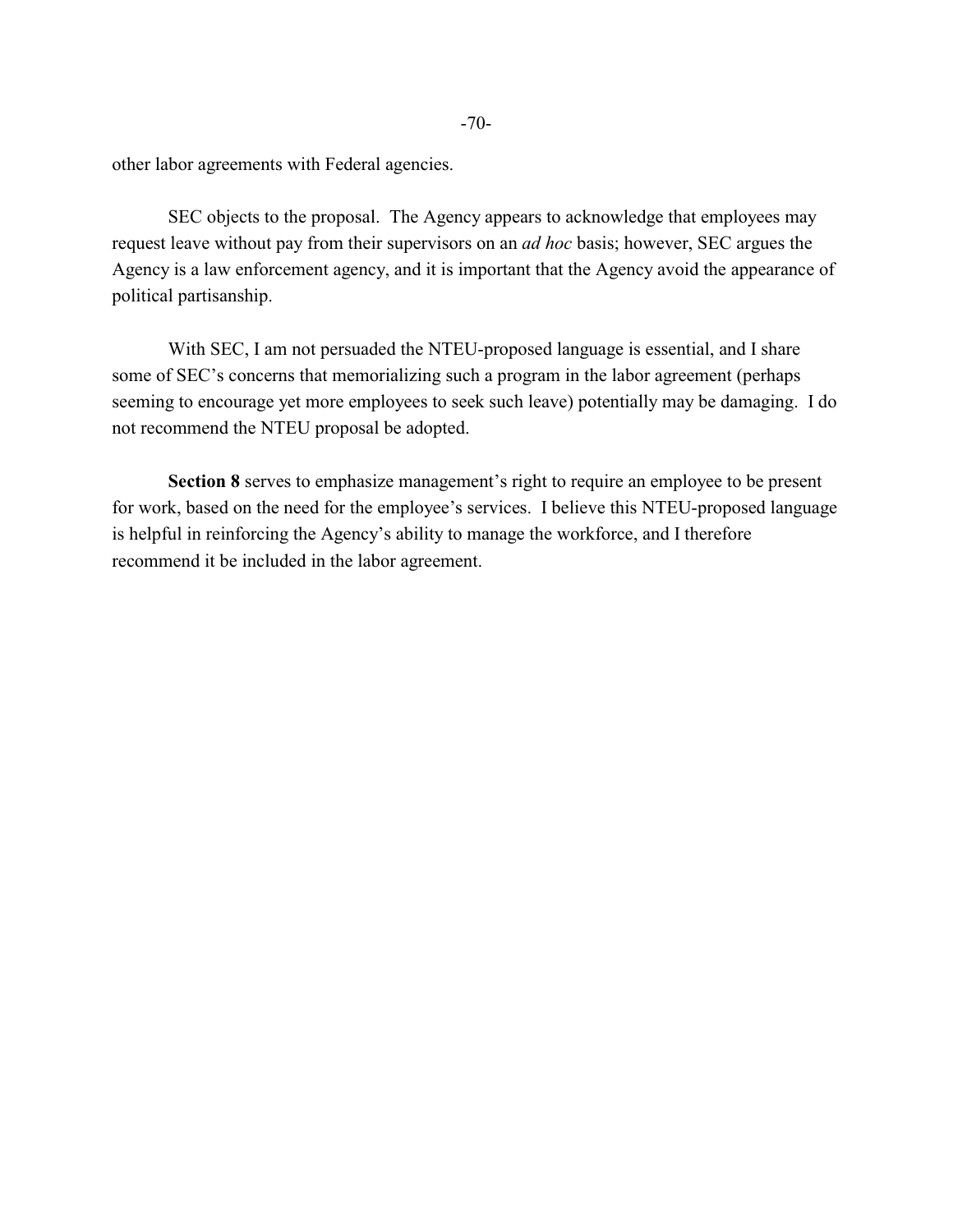### **ARTICLE VIII - FURLOUGH DUE TO LAPSE IN APPROPRIATIONS**

The current labor agreement does not include language addressing the implementation of furloughs that may occur as the result of a lapse in Agency funding. At one time, the potential for such a furlough may have been reviewed as remote. Unfortunately, we now live in an era when the potential for furloughs is no longer speculative.

NTEU has proposed an extensive new **Article VIII**. The NTEU proposal recognizes that Agency management inevitably maintains discretion to determine what jobs will need to be performed in the event Agency funding is curtailed and a furlough is ordered. However, NTEU urges there should be a process prepared in advance for determining which employees in various skill sets or job classifications will continue to work in the event of a general shut-down. NTEU proposes establishment of an "Excepted Position Cadre" composed – in the first instance – of volunteers with the requisite skills. In the event a sufficient number of volunteers does not materialize, others would be added to the list in order of reverse service computation date (SCD). NTEU argues this is analogous to a system already implemented by SEC in connection with the Agency's Continuity of Operations Plan. NTEU argues the goal is to have a transparent process, which employees will be able to understand better, and with more advance notice.

The NTEU proposal also addresses a variety of other concerns, including coordinated advance planning between labor and management; information campaigns to keep employees informed of developments, their rights and available resources; and the impact of a furlough on any "use or lose" leave.

Although SEC expresses a willingness (in its Position Statement) to include a Furlough article in the labor agreement, SEC criticizes the NTEU proposal as limiting Agency action too severely. SEC argues it must be able to make staffing determinations for critical needs without regard to seniority. Further, SEC argues the Agency may be required to make staffing decisions prior to furloughs very quickly.

The contract language proposed by SEC is consistent with the views expressed in its Position Statement. In the view of the Factfinder, SEC's position seems to be this: the Agency will comply with legal requirements, but does not want to engage in advance planning for a furlough with NTEU and wants to retain the largely unfettered right to select which employees will work in the event of a curtailment of Agency functions. In the view of this Factfinder, SEC's proposal is relatively extreme, and fails to address legitimate concerns of the bargaining